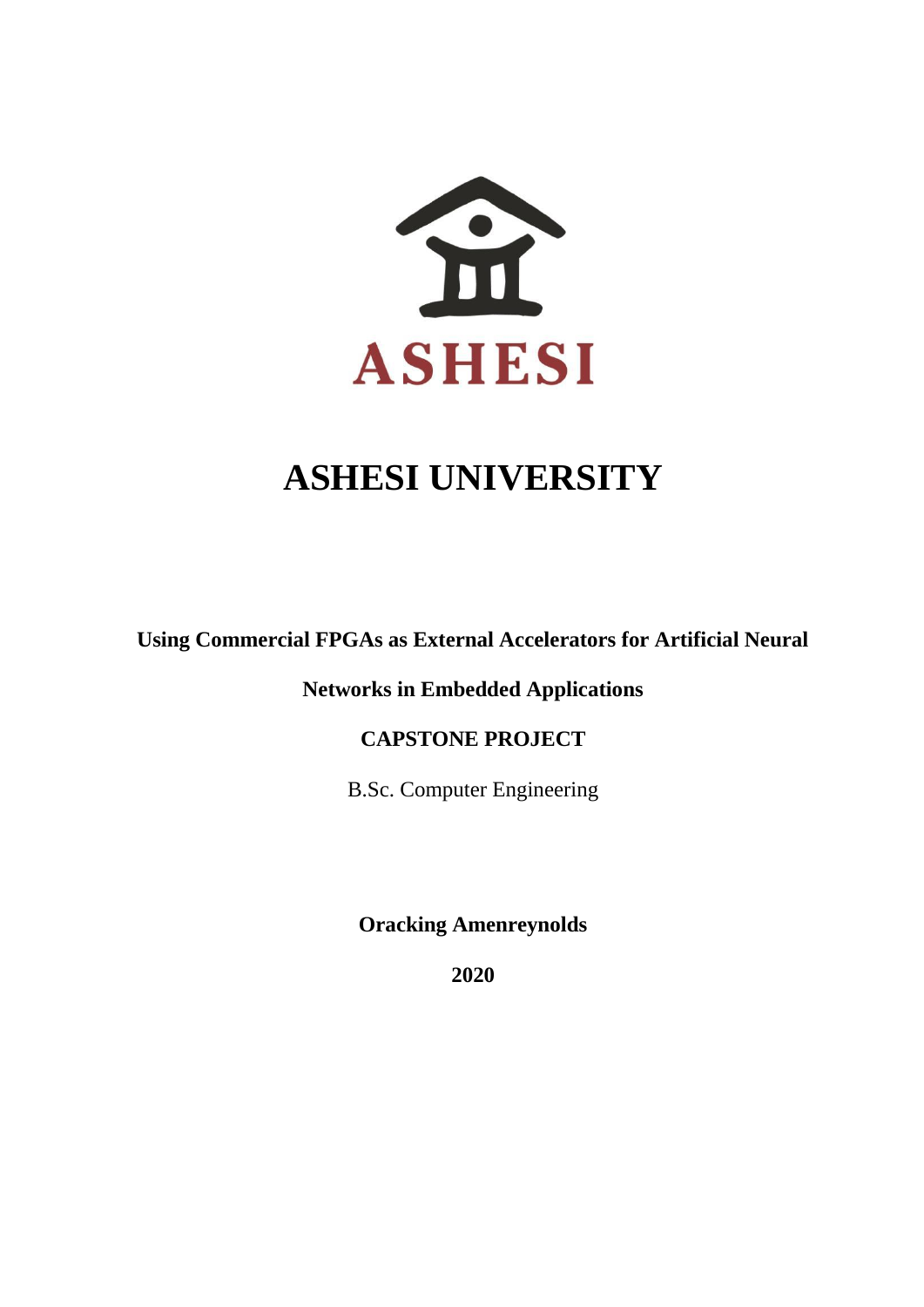# **ASHESI UNIVERSITY**

# **Using Commercial FPGAs as External Accelerators for Artificial Neural Networks in Embedded Applications**

# **CAPSTONE PROJECT**

Capstone Project submitted to the Department of Engineering, Ashesi University, in partial fulfilment of the requirements for the award of Bachelor of Science degree in Computer Engineering.

**Oracking Amenreynolds**

**2020**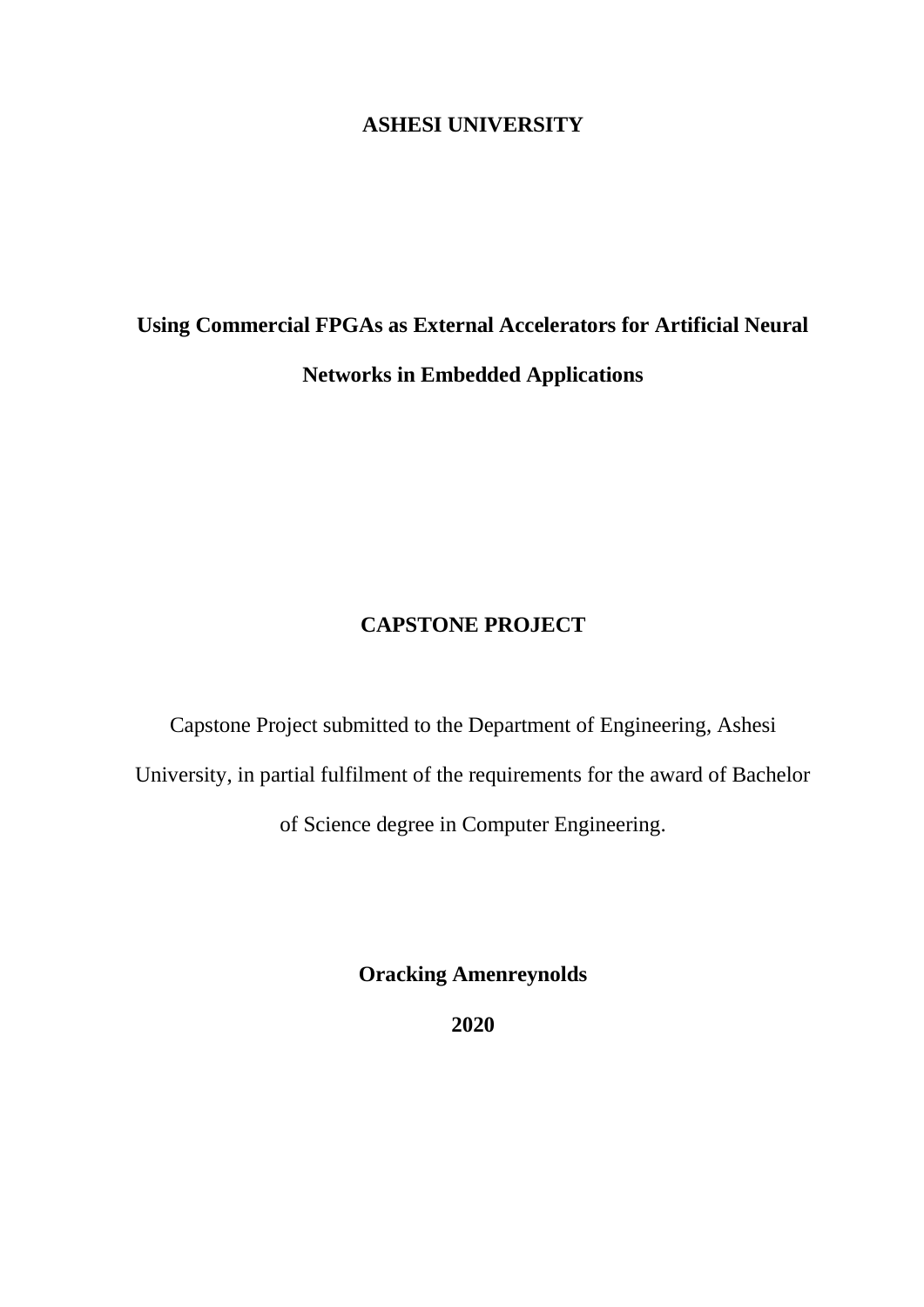# **DECLARATION**

| I hereby declare that this capstone is the result of my own original work and that no part of |
|-----------------------------------------------------------------------------------------------|
| it has been presented for another degree in this university or elsewhere.                     |
| Candidate's Signature:                                                                        |
|                                                                                               |
| Candidate's Name:                                                                             |
|                                                                                               |
| Date:                                                                                         |
|                                                                                               |

I hereby declare that preparation and presentation of this capstone were supervised in accordance with the guidelines on supervision of capstone laid down by Ashesi University Supervisor's Signature: ……………………………………………………………………………………………

Supervisor's Name: …………………………………………………………………………………………… Date:

……………………………………………………………………………………………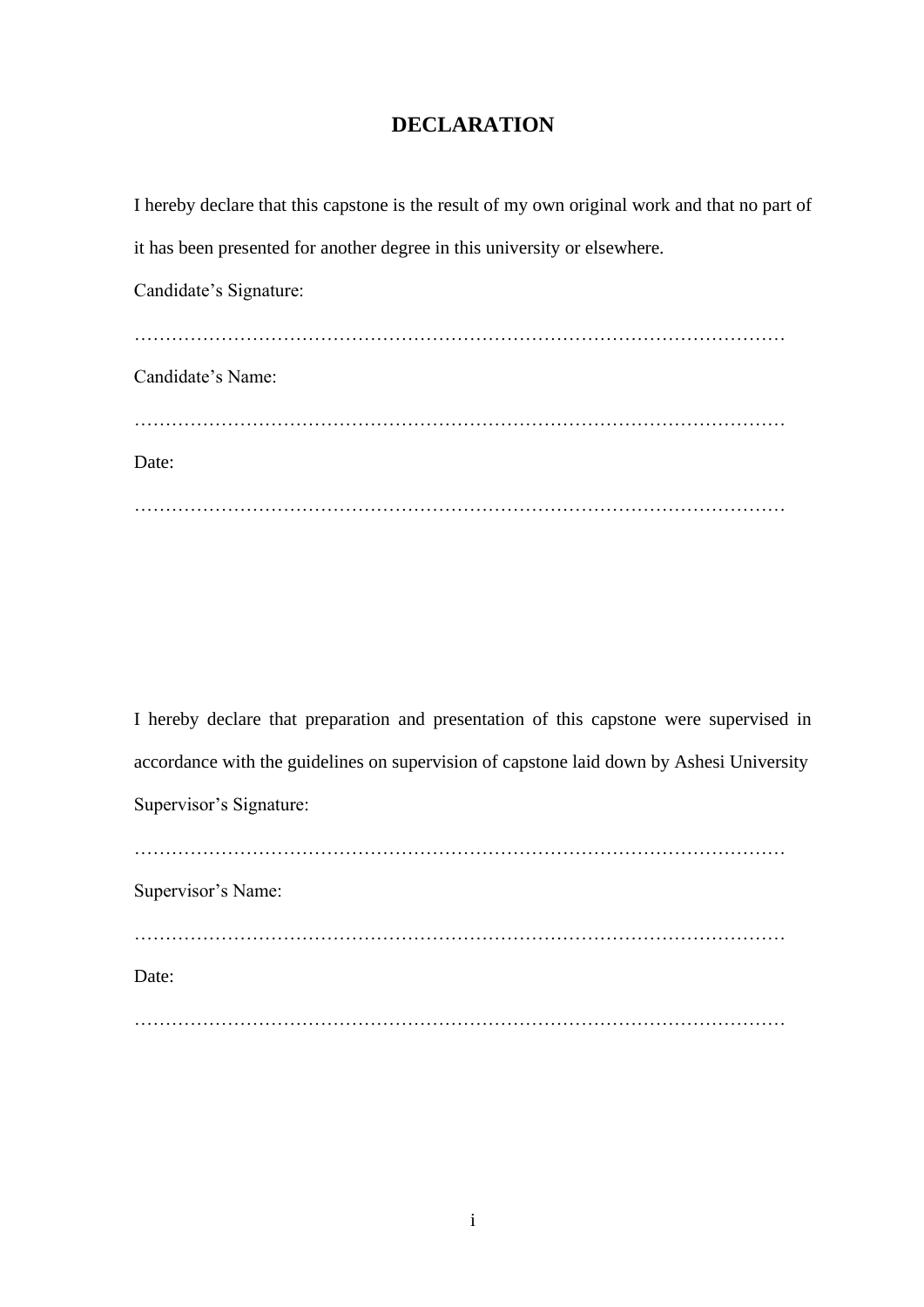# **Acknowledgements**

<span id="page-3-0"></span>I wish to express my gratitude to my supervisor Dr. Nathan Amanquah, whose continuous encouragement and advice have helped me throughout this journey.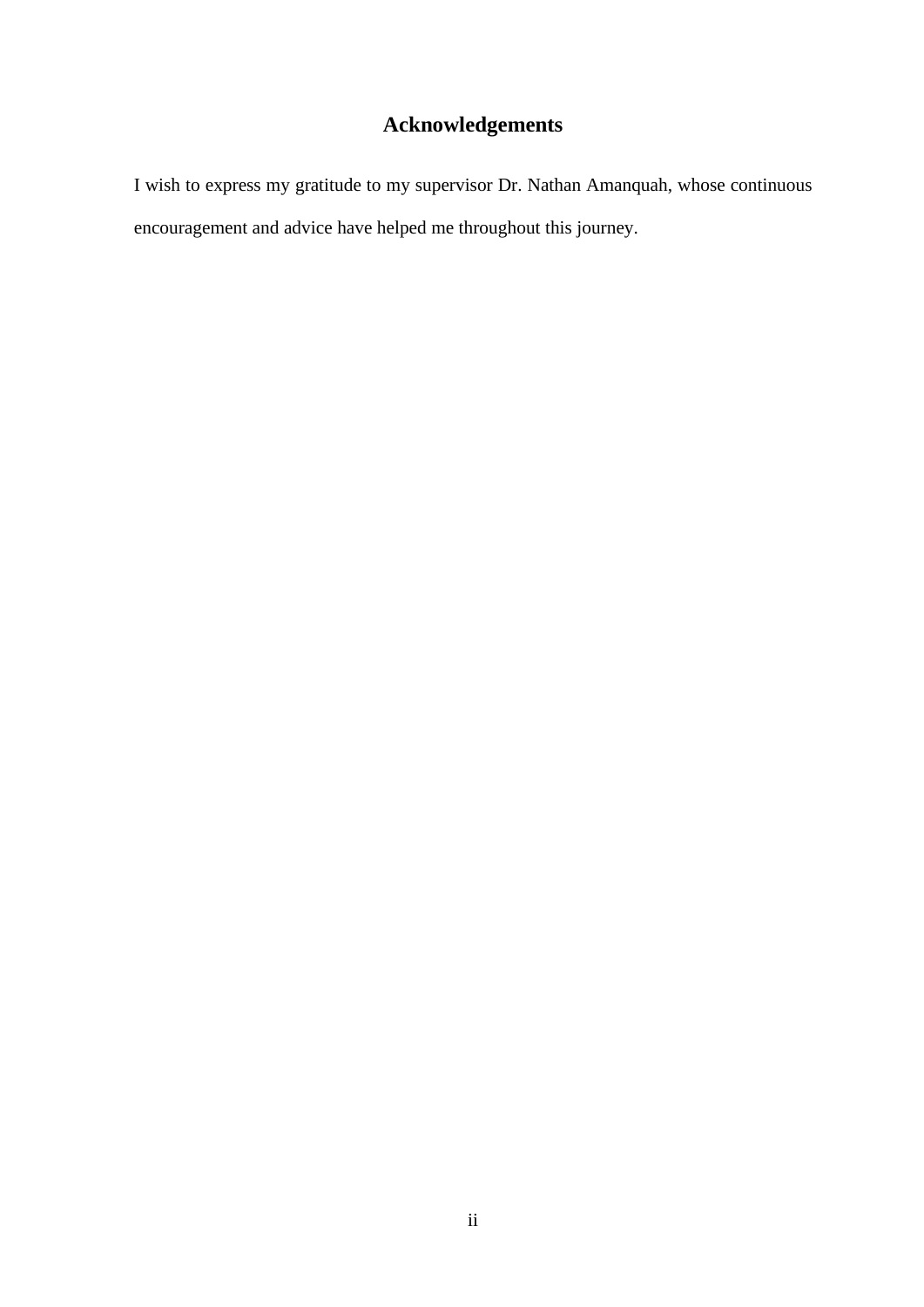# **Abstract**

<span id="page-4-0"></span>Artificial Neural Networks (ANNs) is a branch of Machine Learning that has seen recent widespread adoption for solving computational problems that seem impractical to solve with traditional algorithmic approaches. ANNs have achieved high accuracy on tasks such as facial recognition, object detection and speech recognition. And recently, ANNs have also seen applications in embedded systems, where it has been used to train robots to learn from their environment and cameras to detect faces in a crowd. However, achieving reasonable performance on a traditional microcontroller can be difficult since ANNs are computationally expensive. This paper investigates the possibility of using a Field Programmable Gate Array (FPGA) as an external accelerator for a microcontroller unit. The aim is for the combined performance of the FPGA and the microcontroller, for running the ANN, to be better than just the microcontroller. For the tested neural network, the results show that the combined system with the FPGA and microcontroller runs at more than twice the speed of a system with just a microcontroller.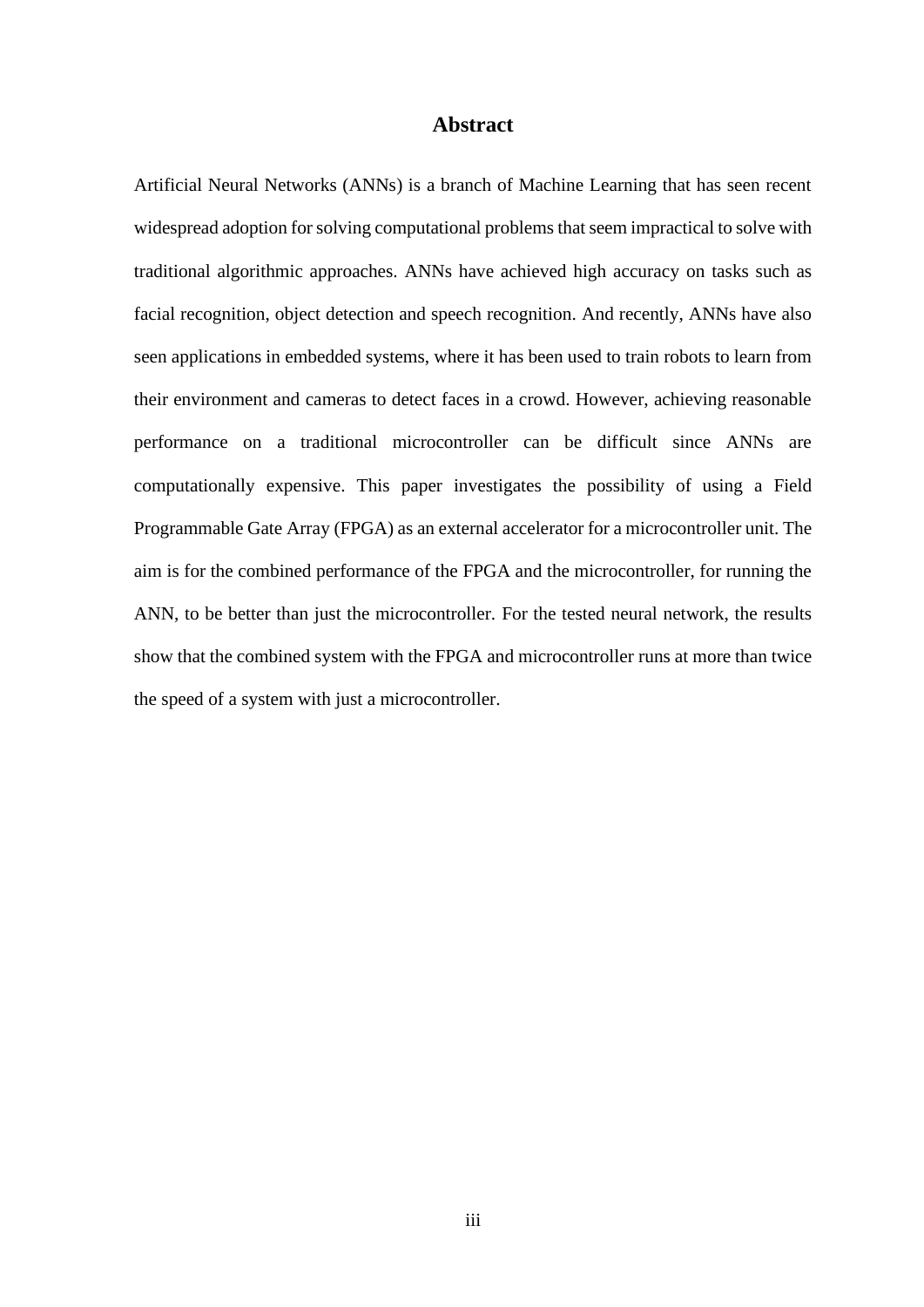# **Table of Contents**

| 1.1   |       |                                                               |  |
|-------|-------|---------------------------------------------------------------|--|
|       |       |                                                               |  |
| 2.1   |       |                                                               |  |
|       | 2.1.1 |                                                               |  |
|       | 2.1.2 |                                                               |  |
|       | 2.1.3 |                                                               |  |
| 2.2   |       |                                                               |  |
|       | 2.2.1 |                                                               |  |
| 2.3   |       |                                                               |  |
| 2.4   |       |                                                               |  |
| 2.4.1 |       |                                                               |  |
|       | 2.4.2 |                                                               |  |
|       | 2.4.3 |                                                               |  |
| 2.5   |       |                                                               |  |
| 2.5.1 |       |                                                               |  |
|       | 2.5.2 | A 240 G-ops/s Mobile Coprocessor for Deep Neural Networks  16 |  |
|       | 2.5.3 |                                                               |  |
| 2.5.4 |       |                                                               |  |
| 2.6   |       |                                                               |  |
|       |       |                                                               |  |
| 3.1   |       |                                                               |  |
|       | 3.1.1 |                                                               |  |
|       | 3.1.2 |                                                               |  |
|       | 3.1.3 |                                                               |  |
| 3.2   |       |                                                               |  |
| 3.3   |       |                                                               |  |
|       | 3.3.1 |                                                               |  |
|       | 3.3.2 |                                                               |  |
| 3.4   |       |                                                               |  |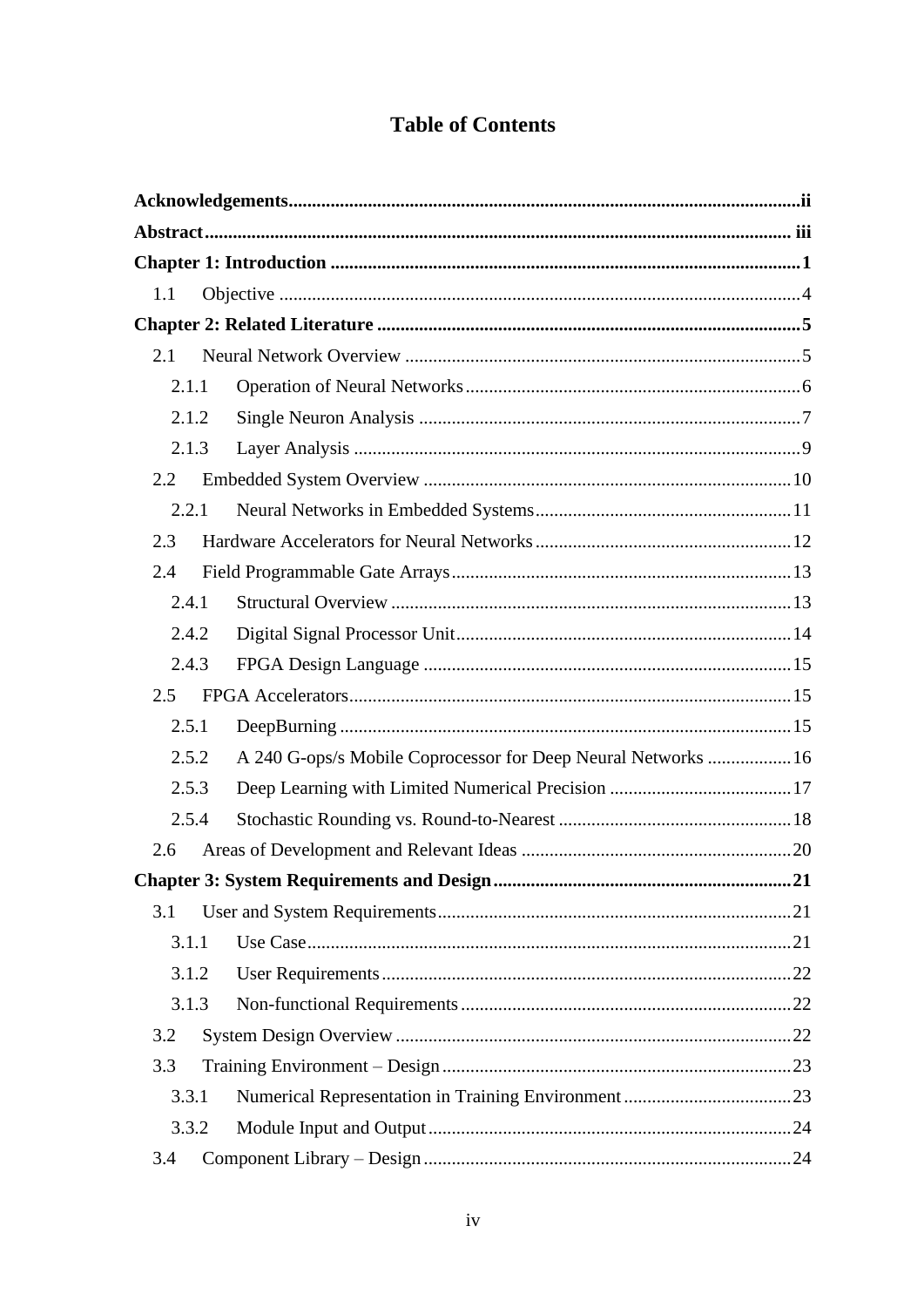| 3.4.1 |  |    |  |
|-------|--|----|--|
| 3.4.2 |  |    |  |
| 3.4.3 |  |    |  |
| 3.4.4 |  |    |  |
| 3.5   |  |    |  |
| 3.5.1 |  |    |  |
| 3.5.2 |  |    |  |
| 3.6   |  |    |  |
| 3.7   |  |    |  |
|       |  |    |  |
| 4.1   |  |    |  |
| 4.2   |  |    |  |
| 4.2.1 |  |    |  |
| 4.2.2 |  |    |  |
| 4.2.3 |  |    |  |
| 4.3   |  |    |  |
| 4.3.1 |  |    |  |
| 4.3.2 |  |    |  |
| 4.3.3 |  |    |  |
|       |  |    |  |
| 5.1   |  |    |  |
| 5.2   |  |    |  |
| 5.3   |  | 41 |  |
| 5.3.1 |  |    |  |
| 5.4   |  |    |  |
|       |  |    |  |
| 6.1   |  |    |  |
| 6.2   |  |    |  |
|       |  |    |  |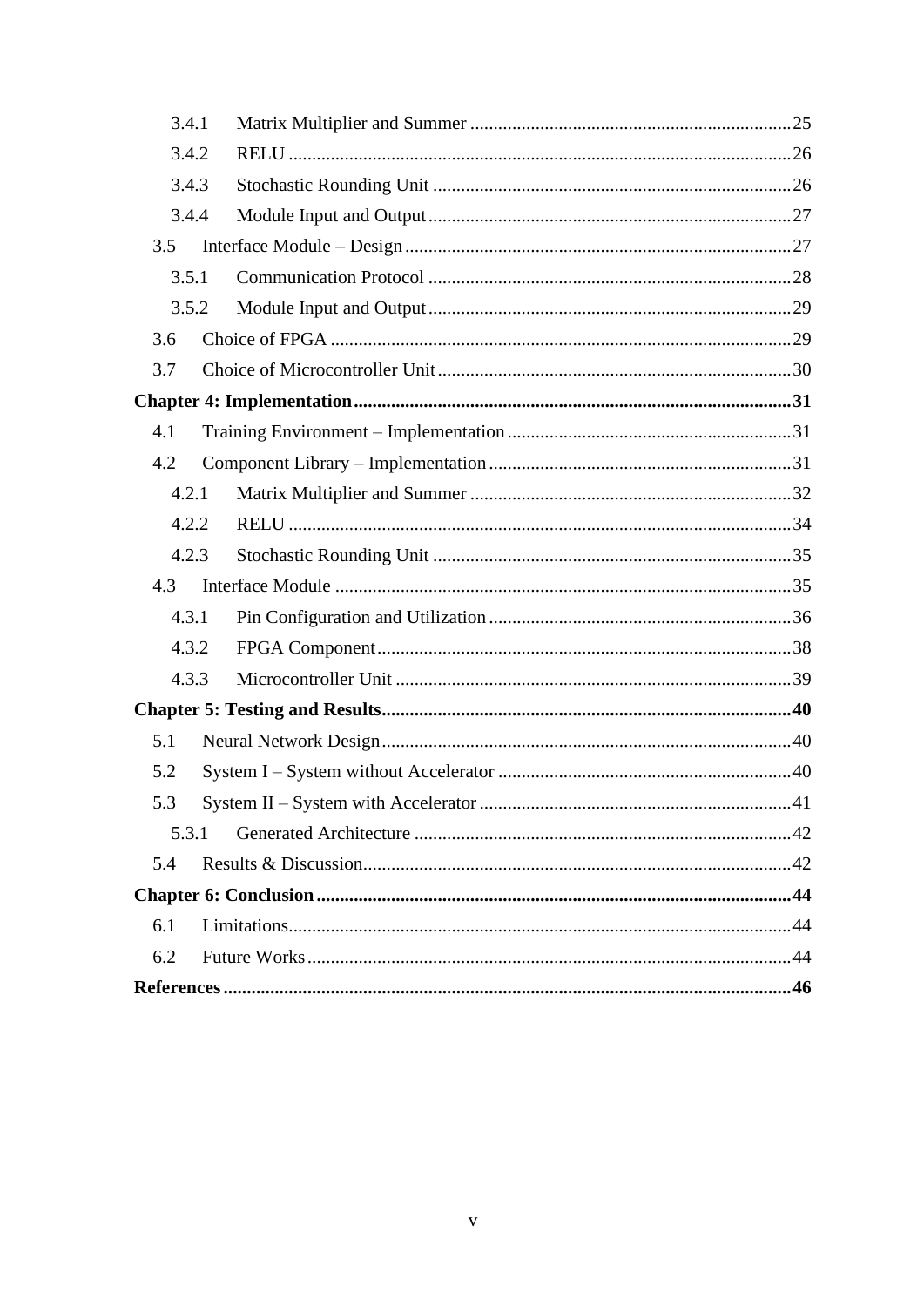## **Chapter 1: Introduction**

<span id="page-7-0"></span>Machine learning, as an approach to artificial intelligence, has seen widespread adoption within the past two decades[1]. In conventional algorithm design, a human would have to infer patterns from data and subsequently write a set of rules, in the form of a program, for a computer to execute. However, machine learning systems provide a framework that allows the computer to implicitly infer these rules directly from the data[2]. In fact, several artificial intelligence developers have realized that for complex problems, like image recognition, it is easier for the machine to infer patterns than it is to manually design a program[1].

With that said, there are several types of algorithms within machine learning, including linear classifiers, quadratic classifiers, Bayesian networks and neural networks [3]. However, of interest to this paper are neural networks – artificial neural networks to be precise. Artificial neural networks (ANNs) refer to a paradigm in machine learning where computational units, referred to as neurons, are connected in a pattern [4], to perform distributed computing. Unlike other machine learning algorithms, ANNs are designed to operate like biological neurons in the human brain[5].

Neurons in neural networks can be organized in several ways to produce varying behaviour. For instance, neurons can be grouped into layers, with neurons in each layer processing information and feeding their outputs to neurons in the next layer. This technique of stacking multiple layers of neurons is referred to as deep learning[6].

Since 2006, deep learning neural networks (DLNNs) have made several breakthroughs in solving computationally complex tasks. DLNNs have produced remarkable results for computer vision, speech recognition and natural language processing tasks[7]. Since 2009, developers have leveraged DLNNs to win many official pattern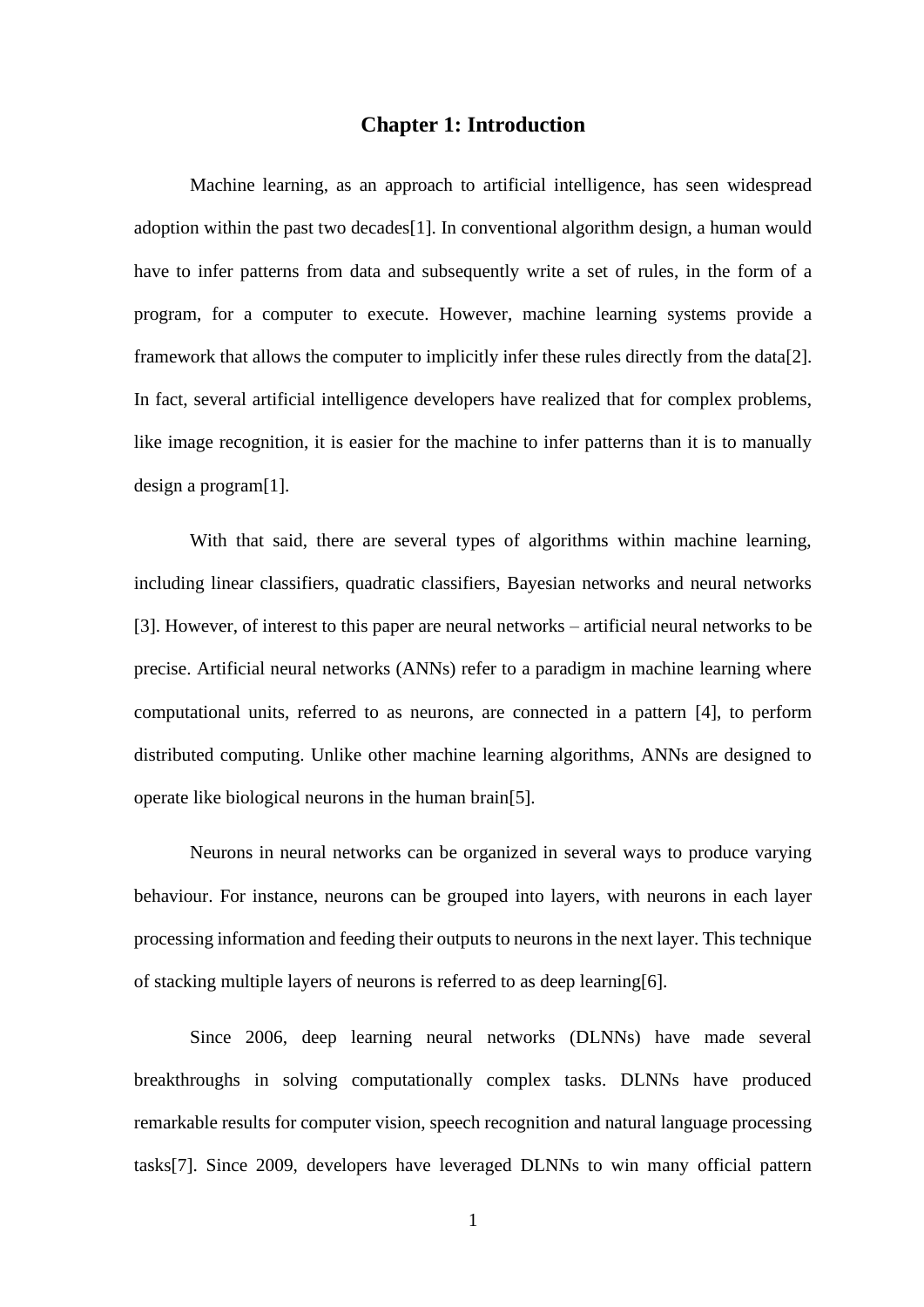recognition competitions, using it to achieve the first superhuman visual pattern recognition results in some areas[8]. Industrial applications of DLNNs are vast, including applications in financial forecasting[9] and medical diagnosis systems[10], [11].

One such area where DLNNs are beginning to see increased adoption is in embedded system design. An embedded system refers to a combination of computer hardware and software designed to perform a particular task[12] – for instance, the microcontroller unit within a security camera or an exploration rover. And within the field of embedded systems, there has been research to leverage neural networks to achieve intelligence within these systems.

In the field of embedded systems, neural networks have been leveraged to design autonomous robot driving[13], build smart home systems[14] and achieve real-time face tracking and identity verification[15]. On space exploration systems, DLNNs can be leveraged to improve the autonomy of rovers to compensate for high latencies during communications[16]. These are just a few ways neural networks are being leveraged in embedded systems. However, running neural networks on embedded systems presents a unique set of challenges that may not be encountered when running them on a desktop or server.

Generally, embedded systems must be designed within some constraints. These design constraints include but are not limited to production cost, processing power, memory and development cost[12]. Incorporating DLNNs into an embedded system design, while satisfying all these constraints, can be a challenge.

Considering just processing power, the ATMEGA4809, released in 2018, is an 8-bit single-core microprocessor that operates at a maximum frequency of 20 MHz. This is the microprocessor used in the Arduino Uno WiFi rev 2, a development board for embedded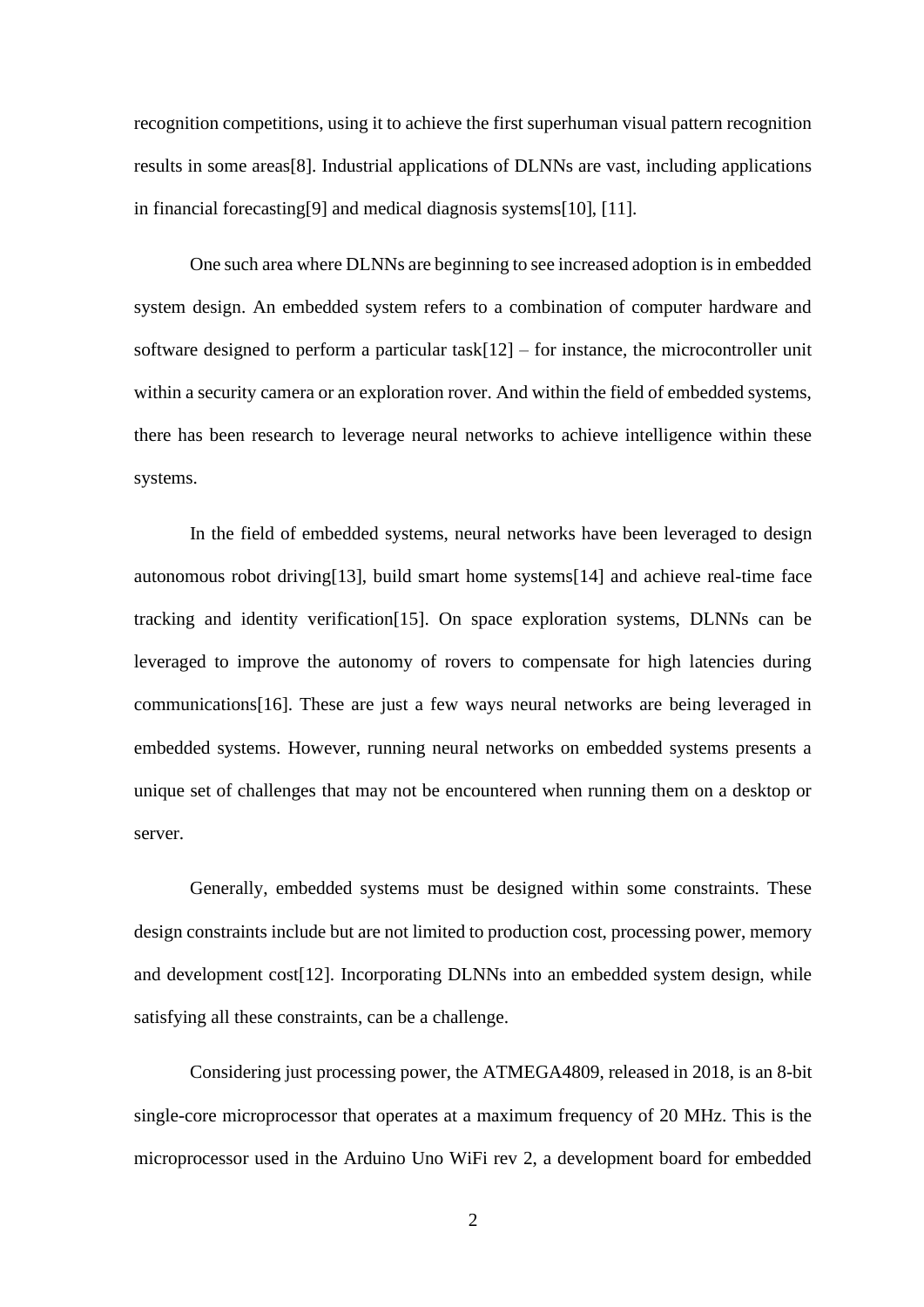system design, popular amongst hobbyists. Yet, it does not have a fraction of the power delivered by the Intel i3-330M, which was released in 2010 for consumer laptops. The i3- 330M is a dual-core 64-bit processor that operates at 2,133.33 MHz. The i3-330M, despite being released 8 years before, operates at more than 100 times the frequency of the ATMEGA4809.

Evidently, there is a gap between the performance of embedded systems and laptops/desktops/servers. As such, a DLNN that runs well in a desktop environment may not run satisfactorily on an embedded system without extra effort from the designer. A good example, is the work done in [16], where neural networks are leveraged to increase autonomy of robots. The neural networks are used in a reinforcement learning algorithm to allow the robots learn the dynamics of their environment without having explicit models pre-programmed. It states that "autonomous robotic systems running such algorithms tend to be slow in performance and energy inefficient when implemented on a traditional microcontroller"[16]. For this reason, exploring various architectures for accelerating DLNNs in embedded systems is not only beneficial but necessary in some cases.

In the wider search for DLNN accelerators, not restricted to embedded systems, one such architecture that has been explored is field programmable gate array (FPGA)[17]. An FPGA is an off-the-shelf development board that allows the implementation of hardware functionality via high-level design paradigms. FPGAs are part of a wider group of programmable logic devices and can be considered as reconfigurable integrated circuits[18]. FPGAs present a good case for accelerators of DLNNs in embedded systems for a few reasons. Firstly, they are energy efficient; they provide good performance per watt[18]. This makes them a good option for battery-operated devices. Secondly, they allow the implementation of low-level parallelism and pipelining, which makes them a good choice for compute-intensive applications such as DLNNs[18]. Furthermore, if we consider FPGA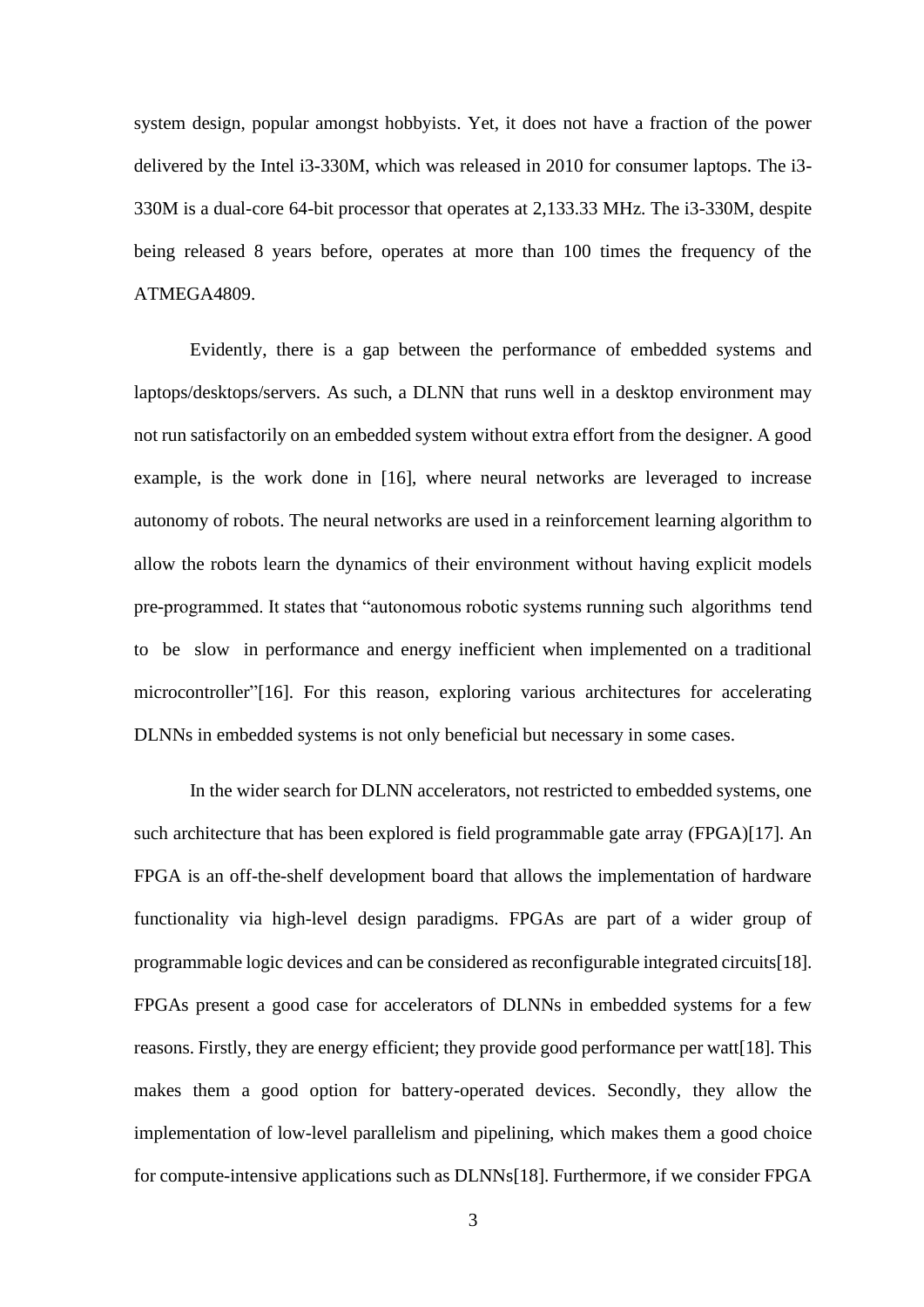designs as an alternative to designing software for general-purpose processors, then they can provide better development cost to performance ratios in certain applications[19].

For these reasons, multiple research papers have explored FPGAs as accelerators for DLNN. However, a good number of these papers test their designs on relatively expensive FPGA boards. Some papers leverage certain components such as, hard floating-point units, which may not be available on cheaper FPGA boards. The cost of the boards used in these research papers makes their designs less attractive for small embedded system projects with tight cost constraints. Furthermore, few of these papers provide an end-to-end development framework for utilizing their designs, making it less appealing to developers with little to no VHDL knowledge.

# <span id="page-10-0"></span>**1.1 Objective**

The objective of this paper is to extend the designs already explored but to utilize a low tier FPGA board as an external accelerator chip in an embedded system. The FPGA will act as a coprocessor, working alongside a microcontroller unit. Further, he final design will be incorporated in an end-to-end framework that will make it more appealing for embedded system designers to use.

The FPGA board that will be used for testing designs will be the Xilinx Basys 3 Artix-7. This board is described on the Xilinx webpage as an entry-level FPGA development board for student and beginners. As such, it presents a good case for a "low tier" FPGA board. The Xilinx Basys3 FPGA will be used as a DLNN accelerator for an Arduino Uno, a development board popular amongst embedded system hobbyists.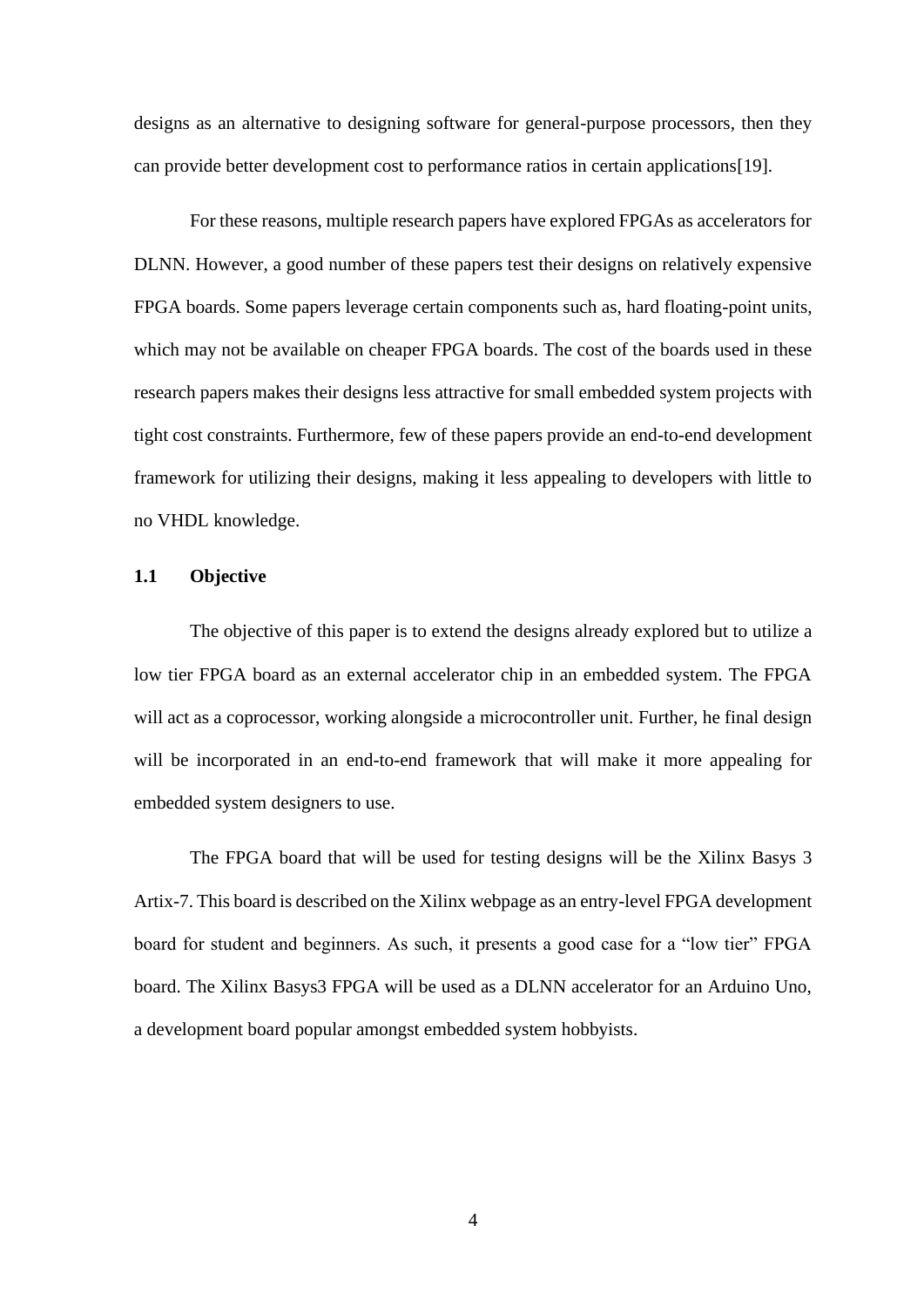# **Chapter 2: Related Literature**

<span id="page-11-0"></span>The objective of this paper is to design an FPGA accelerator for a microcontroller unit. Achieving this requires sufficient understanding of core concepts including the structure of neural networks and FPGAs. This Chapter will serve to review the preliminary concepts and important considerations for designing the proposed system. It will also review similar work that has been done.

#### <span id="page-11-1"></span>**2.1 Neural Network Overview**

This section will be focused on describing the general structure of deep neural networks[6]. Exploring the structure of DLNNs will help identify which operations can be optimized and how the overall structure will translate onto an FPGA board.

Neural networks are composed of small computational units called neurons. In deep learning, these neurons are organized into layers. Each neuron in a given layer accepts as input, information from some or all the neurons in the previous layer. It then performs some set of arithmetic operations on these inputs to produce a value. This value is then fed into an activation function which adds some non-linearity to the value. The output of the activation function is then passed to the next layer as the output of that single neuron.

There are different types of layers in deep learning, such as fully connected layers, convolutional layers and softmax layers. The type of layer determines how neurons are organized within that layer, and how they connect and process information from neurons in the previous layer. Similarly, there are different types of activation functions. However, for the scope of this paper, we will focus on neural networks composed of fully connected layers with rectified linear unit (ReLU) activation functions. These two are sufficient for a proof of concept design. And the final design can always be extended to include other layers.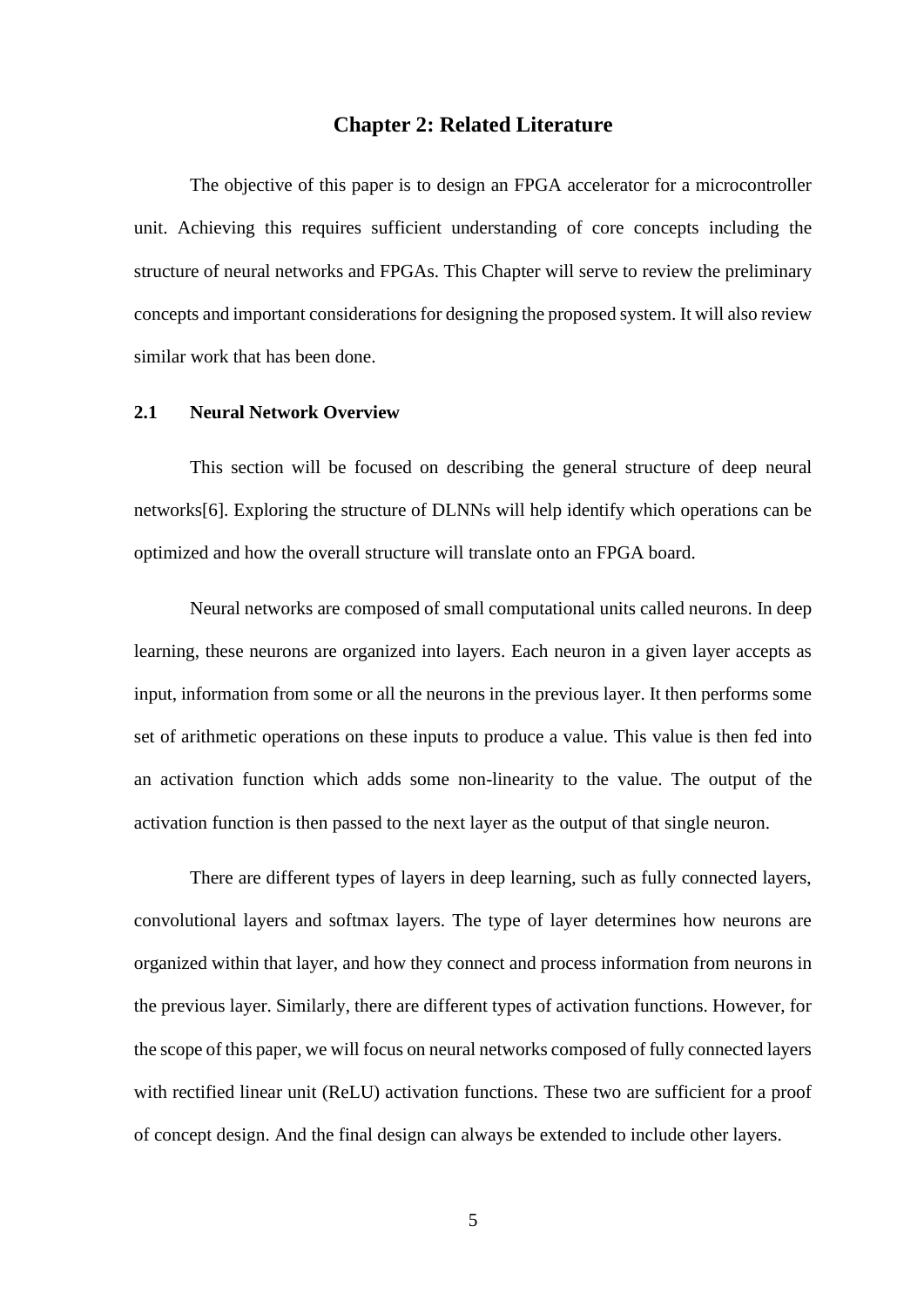#### <span id="page-12-0"></span>**2.1.1 Operation of Neural Networks**

A neuron is simply a node that holds a number. The number it holds is referred to as its activation. If we consider a neural network with fully connected layers, we have a structure that looks like Figure 2.1.1.



Figure 2.1.1[20]: Structure of sample neural network, consisting of fully connected layers A neuron connects to another neuron via an edge. In a fully connected layer, each neuron in one layer has edges to all neurons in the previous layer. The first layer to a neural network is normally referred to as the input layer. Usually, the neurons in the input layer encode realworld information. For instance, the activations of the three input neurons could represent three ultrasonic sensor readings or the value of three pixels in an image. These values are then fed into the network to make some inference.

Neurons in subsequent layers compute their values based off their connections (edges) to neurons in the previous layer. The edges that connect one neuron to another have weights associated with them. This is illustrated in Figure 2.1.2.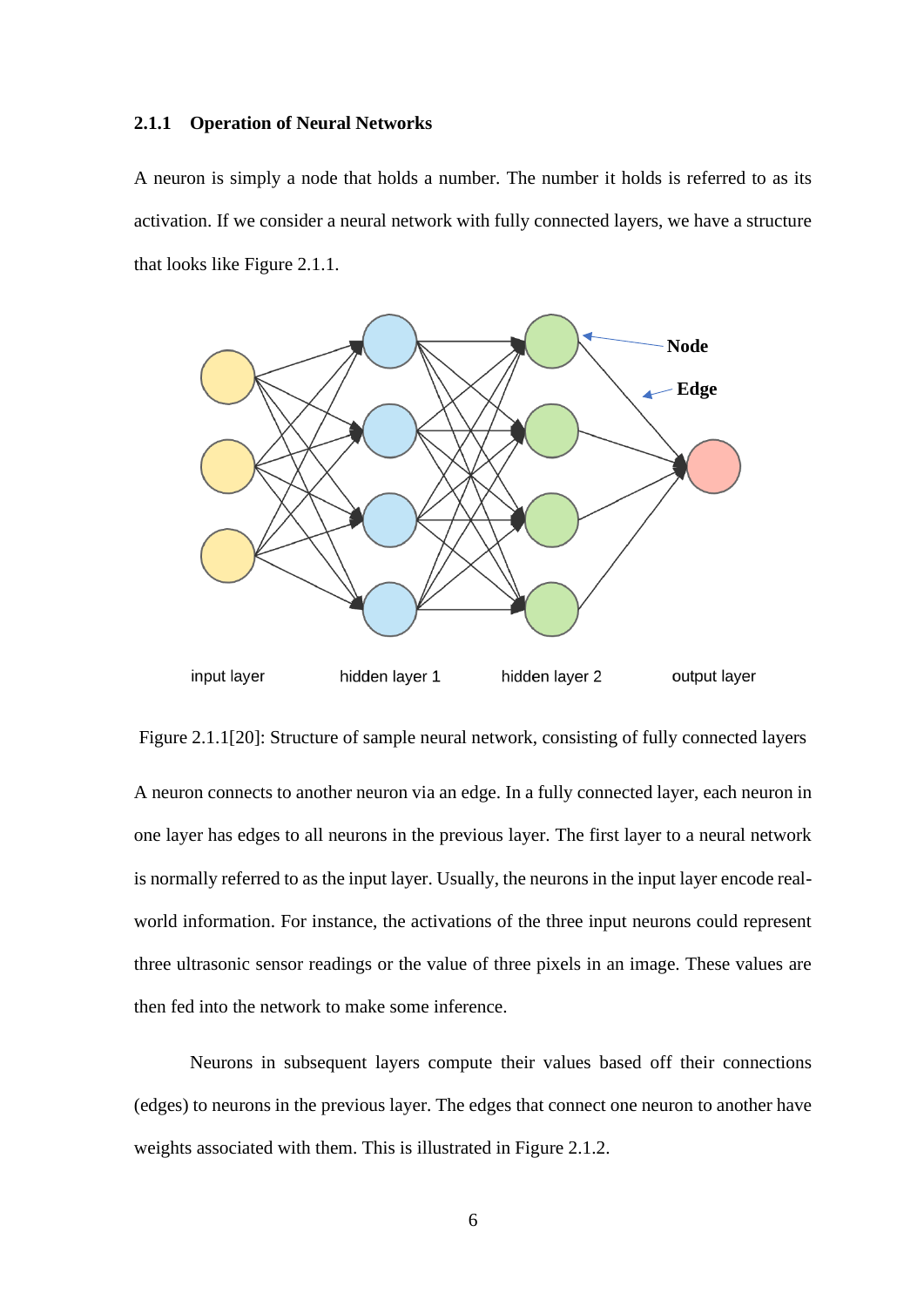# <span id="page-13-0"></span>**2.1.2 Single Neuron Analysis**

The activation that a given neuron holds is denoted by  $a_k^L$ , where L is the index of the layer the neuron is in and  $k$  is the index of the neuron within that layer. The weight associated with the edge that connects the neuron in one layer,  $a_j^{L-1}$ , to the neuron in the next layer  $a_i^L$  is denoted by  $w_{i,j}^L$ . Figure 2.1.2 illustrates this by highlighting all neurons in the first layer and a single neuron in the second layer.



Figure 2.1.2[21]: Neural network structure with the focus on a single neuron in the second layer

To compute the value of the neuron  $a_0^1$ , the activation of each neuron in the first layer is multiplied by the weight of the edge that connects it to  $a_0^1$ . The result of all the multiplications are then summed together: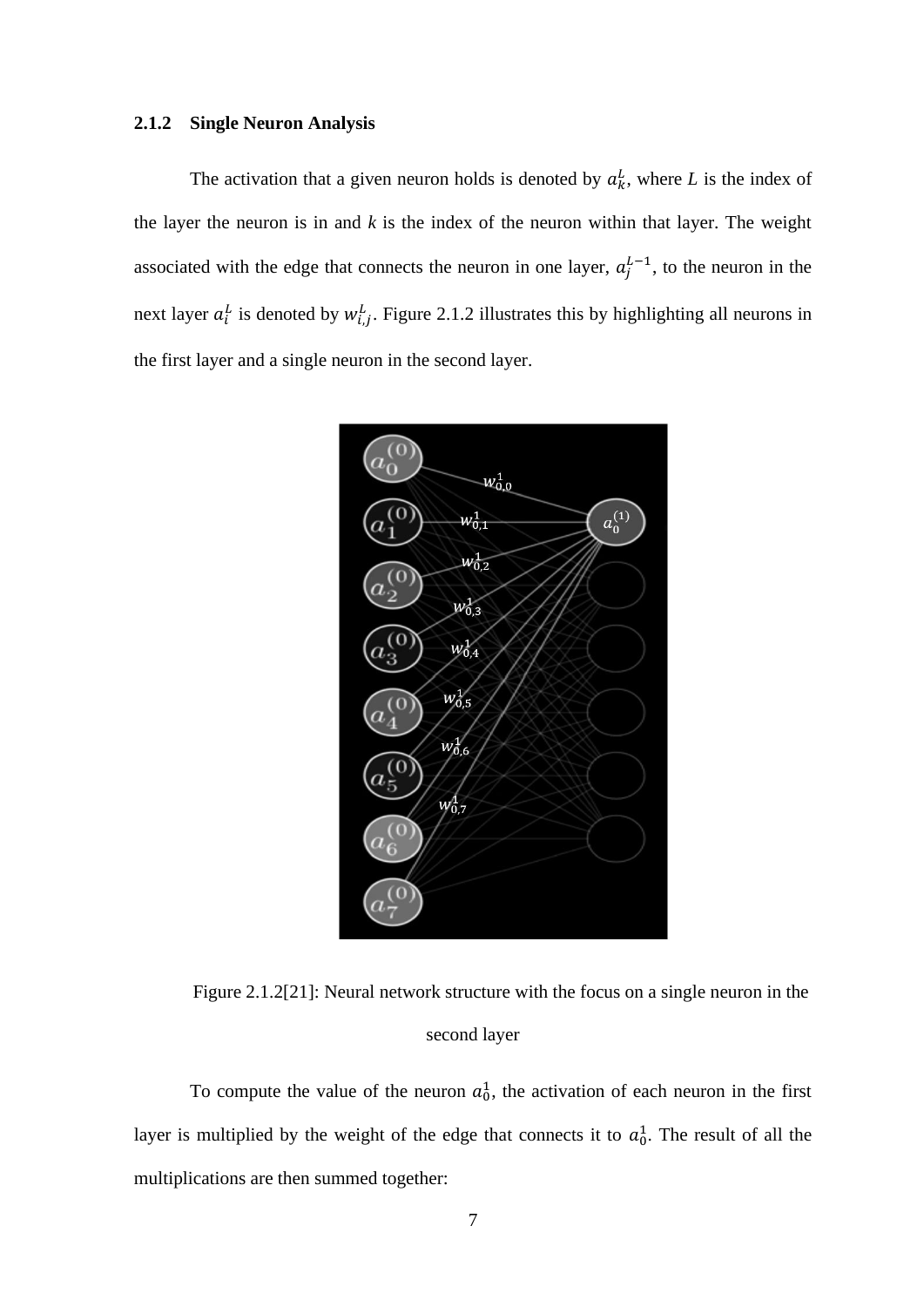$$
a_0^1 = (w_{0,0}^1 \cdot a_0^1 + w_{0,1}^1 \cdot a_1^1 + w_{0,2}^1 \cdot a_2^1 + w_{0,3}^1 \cdot a_3^1 + w_{0,4}^1 \cdot a_4^1 + w_{0,5}^1 \cdot a_5^1 + w_{0,6}^1 \cdot a_6^1 + w_{0,7}^1 \cdot a_7^1) + b_0^1
$$

 $b_0^1$  is the bias associated with the neuron  $a_0^1$ . The bias is a constant number that is added to the result of the summation. It acts as a threshold for the neuron. Generally, to compute the activation of any neuron, the formula is:

$$
a_i^L = \left(\sum_{k=0}^{m-1} w_{i,k}^L \cdot a_k^{L-1}\right) + b_i^L
$$

where,  $m =$  *Number of neurons in layer L*  $-$  1.

The expression,  $\sum_{k=0}^{m-1} w_{i,k}^L \cdot a_k^{L-1}$  $\sum_{k=0}^{m-1} w_{i,k}^L \cdot a_k^{L-1}$ , in the equation however, can be described as a multiply and accumulate (MAC) operation. It begins with a value of zero, and for each value of k, it multiplies the kth weight by the kth activation and adds the result to its current value. If all the activations of the previous layer are stored in a vector, and all the weights of the edges that connects the stored activations to the neuron  $a_i^L$  are also stored in another vector, the summation can be explicitly written as a MAC operation as follows:

$$
\sum_{k=0}^{m-1} w_{i,k}^L \cdot a_k^{L-1} = MAC \left( \begin{bmatrix} w_{i,0}^L \\ \vdots \\ w_{i,k}^L \end{bmatrix}, \begin{bmatrix} a_0^{L-1} \\ \vdots \\ a_{m-1}^{L-1} \end{bmatrix} \right)
$$

Therefore, our initial equation for the activation of a neuron becomes:

$$
a_i^L = MAC \left( \begin{bmatrix} a_0^{L-1} \\ \vdots \\ a_{m-1}^{L-1} \end{bmatrix}, \begin{bmatrix} w_{i,0}^L \\ \vdots \\ w_{i,k}^L \end{bmatrix} \right) + b_i^L
$$
 (1)

This produces the output of a single neuron in the a given layer. However, the value  $a_i^L$  is normally not the final activation. It is usually passed through an activation function such as the ReLU function. The ReLU is a piece-wise function that takes an input,  $x$ . If  $x$  is less than 0, the output of the ReLU function is 0. Otherwise, the output of the ReLU function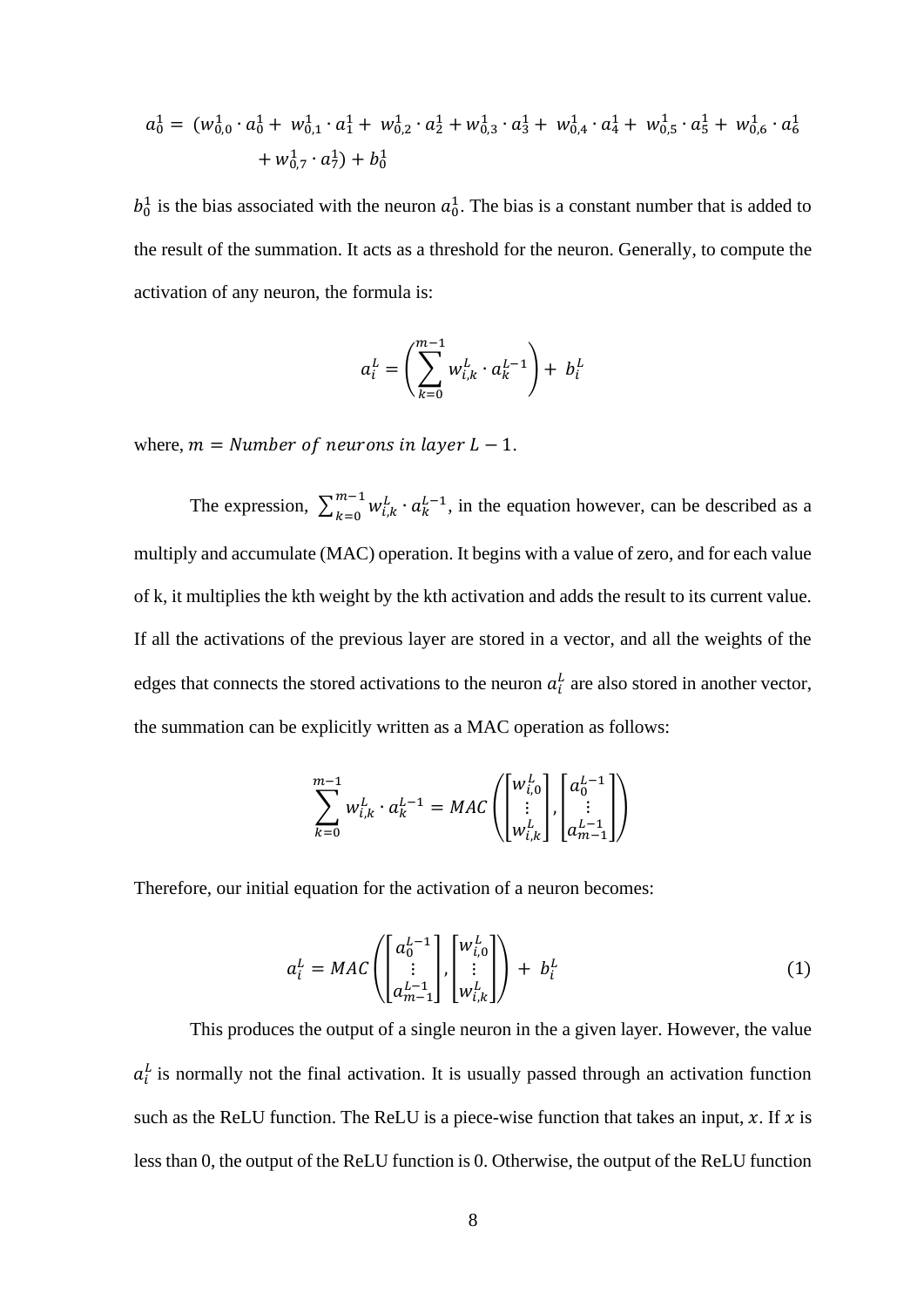is  $x$ . In this sense, the ReLU acts as an ideal diode. Therefore, we can rewrite equation (1) to include the ReLU function:

$$
a_i^L = \sigma \left( MAC \left( \begin{bmatrix} a_0^{L-1} \\ \vdots \\ a_{m-1}^{L-1} \end{bmatrix}, \begin{bmatrix} w_{i,0}^L \\ \vdots \\ w_{i,k}^L \end{bmatrix} \right) + b_i^L \right)
$$
(2)

Where  $\sigma$  is the ReLU function.

#### <span id="page-15-0"></span>**2.1.3 Layer Analysis**

Applying equation (1), to calculate the activations all the neurons in "hidden layer 1" of Figure 2.1.1, gives:

$$
a_0^1 = (w_{0,0}^1 \cdot a_0^1 + w_{0,1}^1 \cdot a_1^1 + w_{0,2}^1 \cdot a_2^1) + b_0^1
$$
  
\n
$$
a_1^1 = (w_{1,0}^1 \cdot a_0^1 + w_{1,1}^1 \cdot a_1^1 + w_{1,2}^1 \cdot a_2^1) + b_1^1
$$
  
\n
$$
a_2^1 = (w_{2,0}^1 \cdot a_0^1 + w_{2,1}^1 \cdot a_1^1 + w_{2,2}^1 \cdot a_2^1) + b_2^1
$$
  
\n
$$
a_3^1 = (w_{3,0}^1 \cdot a_0^1 + w_{3,1}^1 \cdot a_1^1 + w_{3,2}^1 \cdot a_2^1) + b_3^1
$$

As such, the output of all neurons in a layer can be computed through a series of parallel MAC operations. These set of expressions can be written as a single matrix expression:

$$
\begin{bmatrix} a_0^1 \ a_1^1 \ a_1^1 \ a_2^1 \end{bmatrix} = \begin{bmatrix} w_{0,0}^1 & w_{0,1}^1 & w_{0,2}^1 \\ w_{1,0}^1 & w_{1,1}^1 & w_{1,2}^1 \\ w_{2,0}^1 & w_{2,1}^1 & w_{2,2}^1 \\ w_{3,0}^1 & w_{3,1}^1 & w_{3,2}^1 \end{bmatrix} \begin{bmatrix} a_0^0 \\ a_1^0 \\ a_2^0 \end{bmatrix} + \begin{bmatrix} b_0^1 \\ b_1^1 \\ b_2^1 \\ b_3^1 \end{bmatrix}
$$
 (3)

In equation (3), The matrix that contains all the weights, is called the weight matrix. The vector that contains all the biases is called the bias vector. And the vector that contains all the activations of the previous neurons is the input vector. Despite having this form, the computation is still a series of MAC operations. If the first row of the weight matrix is denoted as  $R_0$  and the input vector is denoted as A, then the first element of the resultant vector can be expressed as: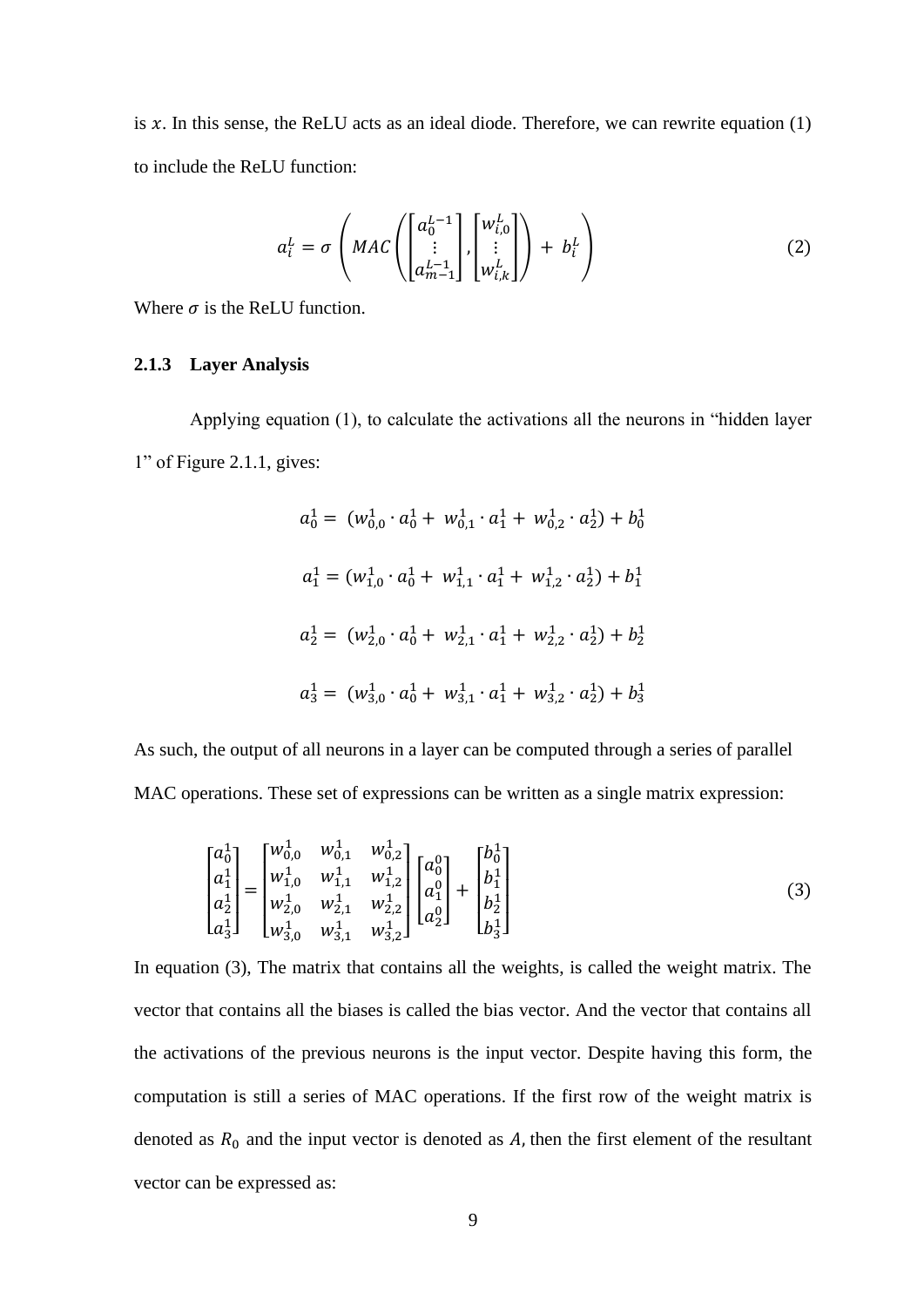$$
a_0^1 = MAC(R_0, A) + b_0^1
$$

And in general:

$$
a_k^L = MAC(R_k, A) + b_k^L \tag{4}
$$

Finally, the general expression to compute the output of all the neurons in any layer, *L*, can be expressed as:

$$
\begin{bmatrix} a_0^L \\ \vdots \\ a_{n-1}^L \end{bmatrix} = \sigma \left( \begin{bmatrix} w_{0,0}^1 & \cdots & w_{0,m-1}^1 \\ \vdots & \ddots & \vdots \\ w_{n-1,0}^1 & \cdots & w_{n-1,m-1}^1 \end{bmatrix} \begin{bmatrix} a_0^{L-1} \\ \vdots \\ a_{m-1}^{L-1} \end{bmatrix} + \begin{bmatrix} b_0^L \\ \vdots \\ b_{n-1}^L \end{bmatrix} \right) \tag{5}
$$

where:

 $n =$  Number of neurons in layer L

 $m =$  Number of neurons in layer  $L - 1$ 

# <span id="page-16-0"></span>**2.2 Embedded System Overview**

From our television sets to microwave ovens and cars, embedded systems form an integral part of our lives. An embedded system refers to any computer system that is designed to perform a limited set of functions within a larger system. An example is the embedded system within a television set that allows the control of volume and switching of channels.

The field of embedded systems is continuously expanding as the world turns to small assistive devices. The increased popularity of smart watches is an example of this. These systems normally have tight development constraints. These constraints include: production cost, processing power, memory and development cost[12]. Embedded systems are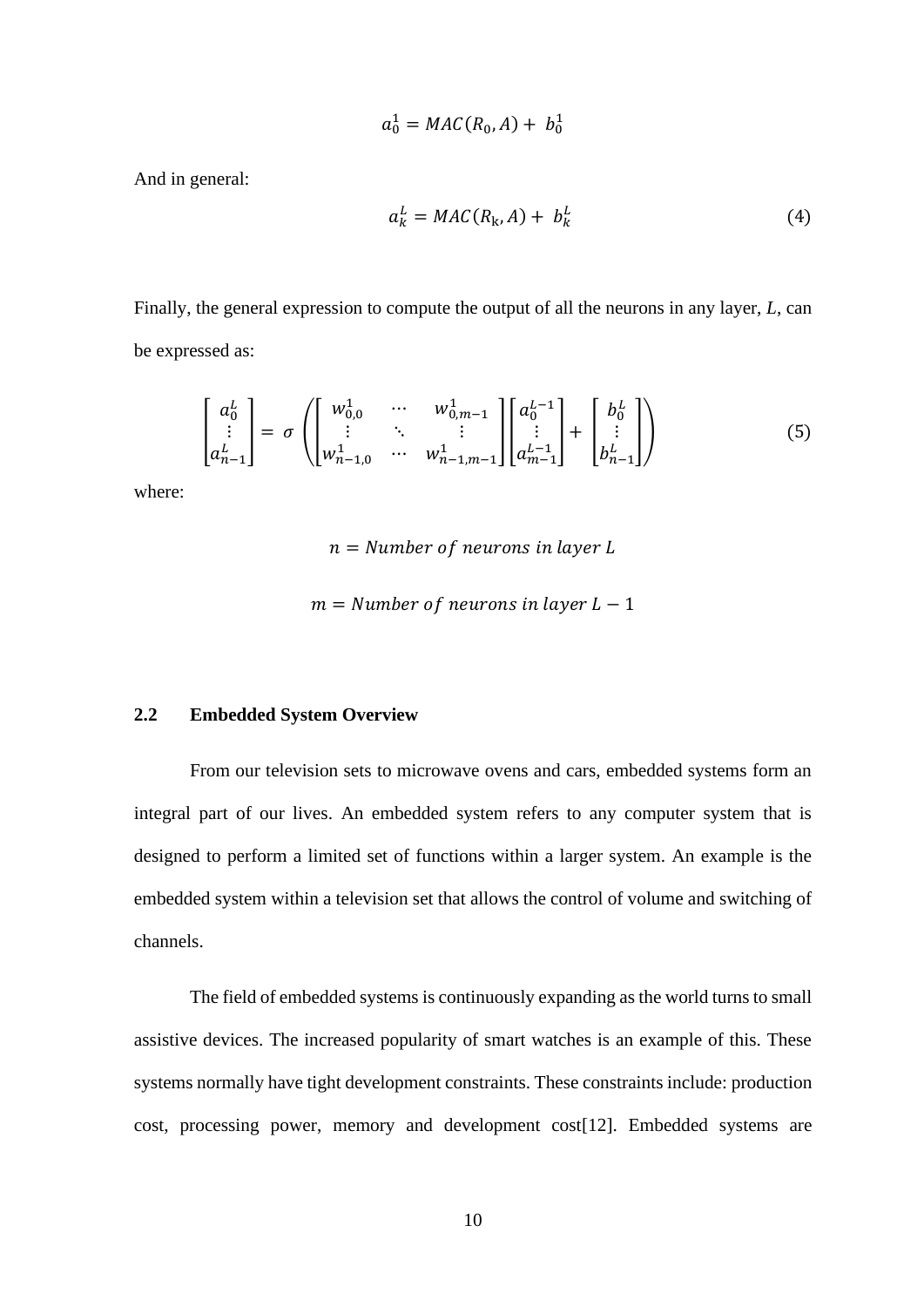normally deployed on microcontroller units, which are easy to interface with sensors and have low development costs.

#### <span id="page-17-0"></span>**2.2.1 Neural Networks in Embedded Systems**

Neural networks have proved to be useful in modelling systems that are difficult to model or solve analytically. For example, describing an algorithm that can recognize images of handwritten characters can be particularly tasking. However, this is an introductory problem for neural network courses. Other more complex tasks such as facial detection, object detection and speech recognition are solved by neural networks.

A good number of the problems solved by neural networks, such as facial detection and speech recognition, involve the analysis of information collected about the real-world through sensors. Likewise, a good number of embedded system projects involve collecting and processing information about the real-world through sensors. Therefore, it is unsurprising that several papers have investigated the use of neural networks in embedded systems to aid in information processing.

Neural networks have also been considered in embedded systems for real-time facial recognition[15]. The result of this project is useful in areas of law enforcement and security, such as the airport where identity needs to be quickly verified. [16] also considers the use of neural networks to allow a rover to learn to navigate its surroundings without being explicitly programmed, which also has various applications in the wider context of robotics.

However, despite their benefits, neural networks are computationally expensive, making them difficult to use on microcontroller units, which have limited computational power. In fact, neither [15] nor [16] tests the final design on a microcontroller unit. Therefore, finding a way to efficiently run neural networks on microcontroller units, while reaping the benefits of using a microcontroller unit will be extremely beneficial.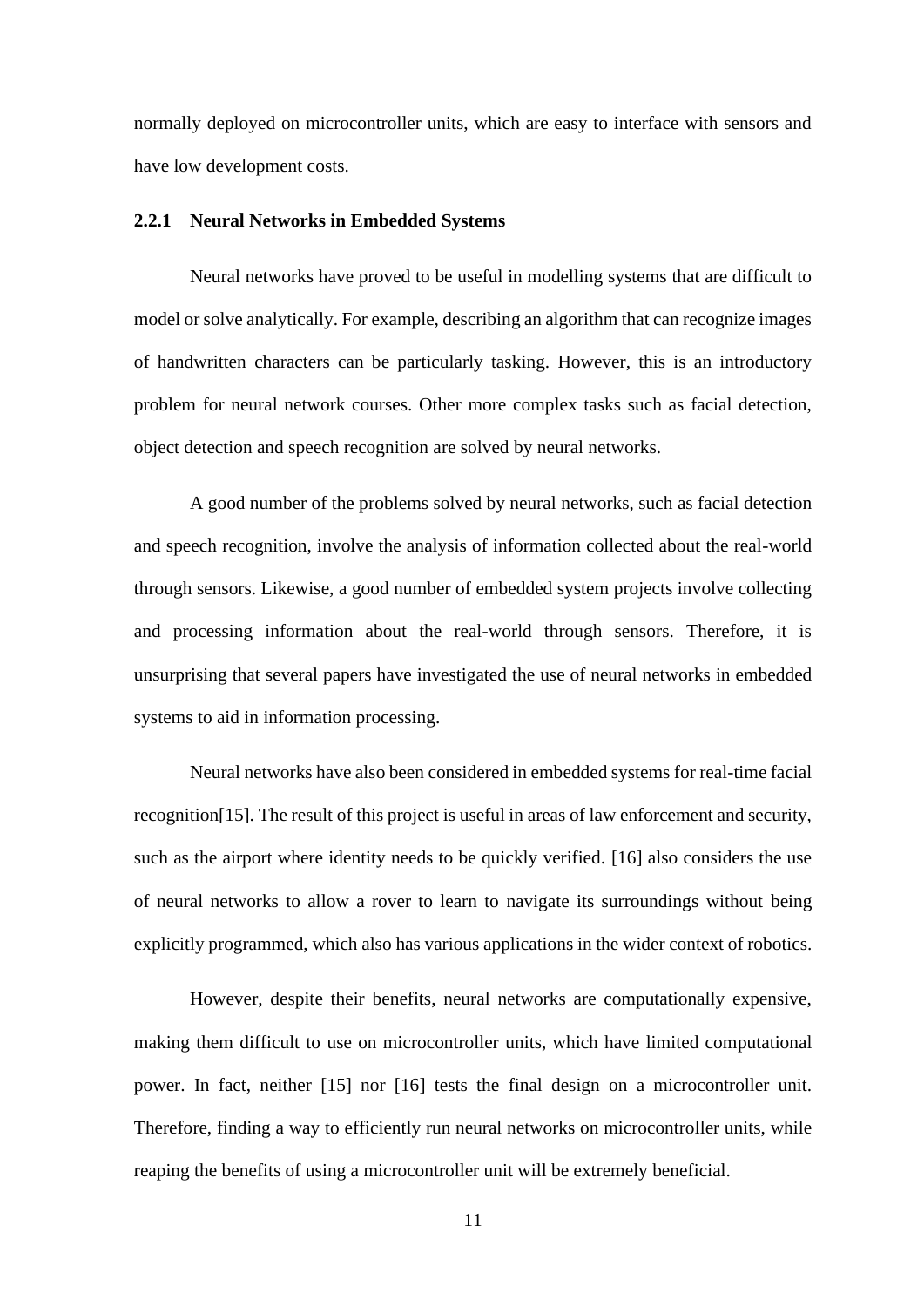#### <span id="page-18-0"></span>**2.3 Hardware Accelerators for Neural Networks**

Due to the peculiar nature and perceived future importance of neural networks, various architectures have been explored for accelerating the execution of these models. Three of main contending architectures are FPGAs, Application Specific Integrated Circuits (ASICs) and Graphics Processing Units (GPUs). GPUs provide the architecture to perform fast floating-point operations in parallel, which allows the value of multiple neurons in a layer to be computed simultaneously. ASIC accelerators are designed at the hardware level to speed up operations of the network. This means computations can be sped up through low-level pipelining and parallelism. FPGA accelerators are like ASIC accelerators in the sense that they speed up computations through low-level pipelining and parallelism. The key difference is that FPGAs are usually slower than ASICs but offer the benefit of low development cost and reconfigurability.

In the case of accelerators for embedded systems, however, FPGAs are the strongest contenders. GPUs normally require more power to run than both FPGAs and ASICs. Their high-power requirement makes them a poor choice for embedded applications, which usually have tight power constraints. ASICs have a reasonable power consumption but have high development costs, making them impractical for small and medium scale embedded system projects with tight cost constraints. Furthermore, their lack of reconfigurability means updating architecture design involves creating a new set of ASIC accelerator chips. FPGAs on the other hand allow custom accelerators to be created in a short amount of time and run at a reasonable power consumption, making them a good choice for embedded applications. Furthermore, they can easily be reprogrammed if the target application changes. Consequently, this paper will explore the use of FPGAs as accelerators for embedded systems.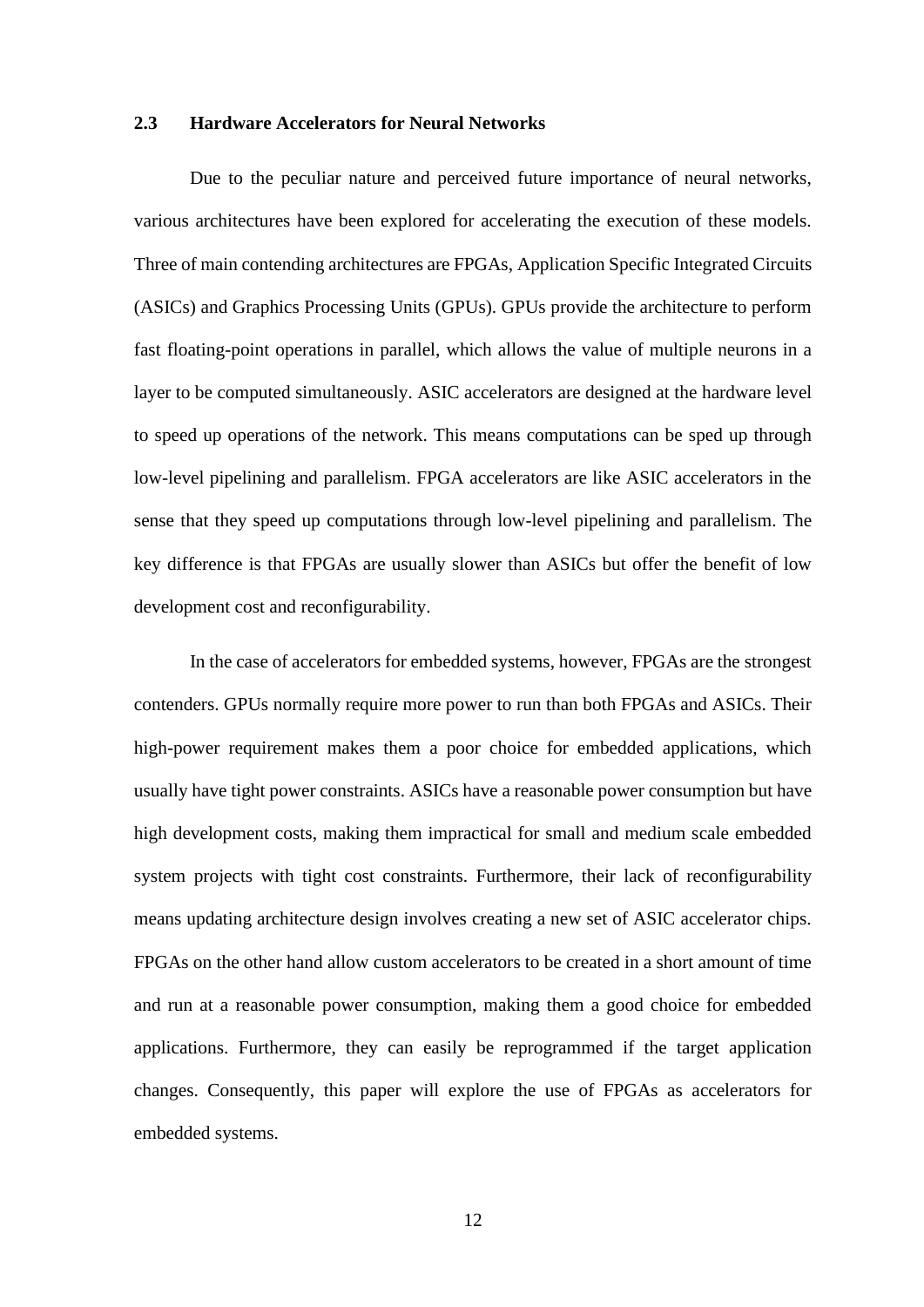#### <span id="page-19-0"></span>**2.4 Field Programmable Gate Arrays**

FPGAs are semiconductor devices that can be electronically reprogrammed to function as any digital circuit[22]. FPGAs are comparable to integrated circuits. However, whereas the function of an integrated circuit is fixed after production, the FPGA can have its function reprogrammed. As such, it offers hardware level speeds while providing software-like flexibility. Updating the function of an FPGA is as simple as downloading a new application bitstream. This makes FPGAs useful in applications where developers wish to minimize development time and cost but achieve reasonable gains in hardware. FPGAs are used in several applications including signal processing applications as well as the implementation of custom computing machines.

# <span id="page-19-1"></span>**2.4.1 Structural Overview**

In order to achieve flexibility and performance, FPGA architecture is designed to be intrinsically modular. The FPGA architecture comprises of three main elements: configurable logic blocks (CLBs), programmable routing channels and I/O blocks. The CLBs implement logic functions using elements like lookup tables and flip-flops. The programmable routing channels connect the logic functions produced by the CLBs. And the I/O blocks make off-chip connections possible, allowing information to be sent to and from the FPGA to another device[22]. These blocks together form the FPGA. The architecture of the FPGA is shown in Figure 2.4.1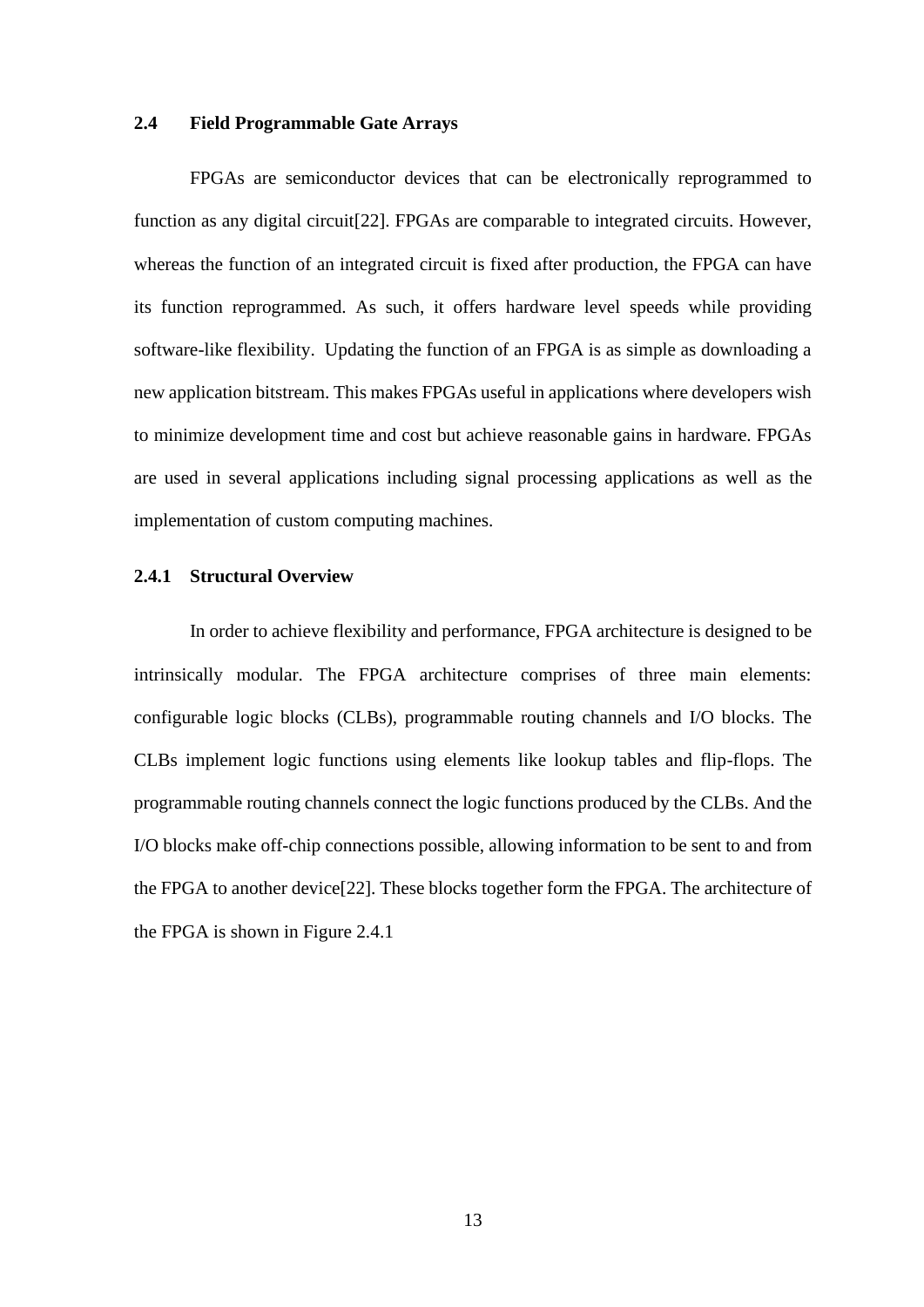

Figure 2.4.1: Overview of FPGA architecture[22]

# <span id="page-20-0"></span>**2.4.2 Digital Signal Processor Unit**

FPGAs have been used in several applications in the past. And across the numerous applications, there are common logical components that are implemented by designers in almost all projects. To prevent the hurdle of always reimplementing these components, FPGA manufacturers have implemented these components as special blocks that come with the FPGA board. An example of such a special block is the Digital Signal Processor (DSP). This block performs common operations such as addition, multiplication and accumulation. Furthermore, these special blocks can usually execute their tasks faster than components built from the fundamental FPGA blocks. Developers can, therefore, easily utilize these special blocks in their design.

The DSP block is particularly interesting because of its ability to perform the MAC operation efficiently. As was seen in section 2.1.3, evaluating the activation of neurons in a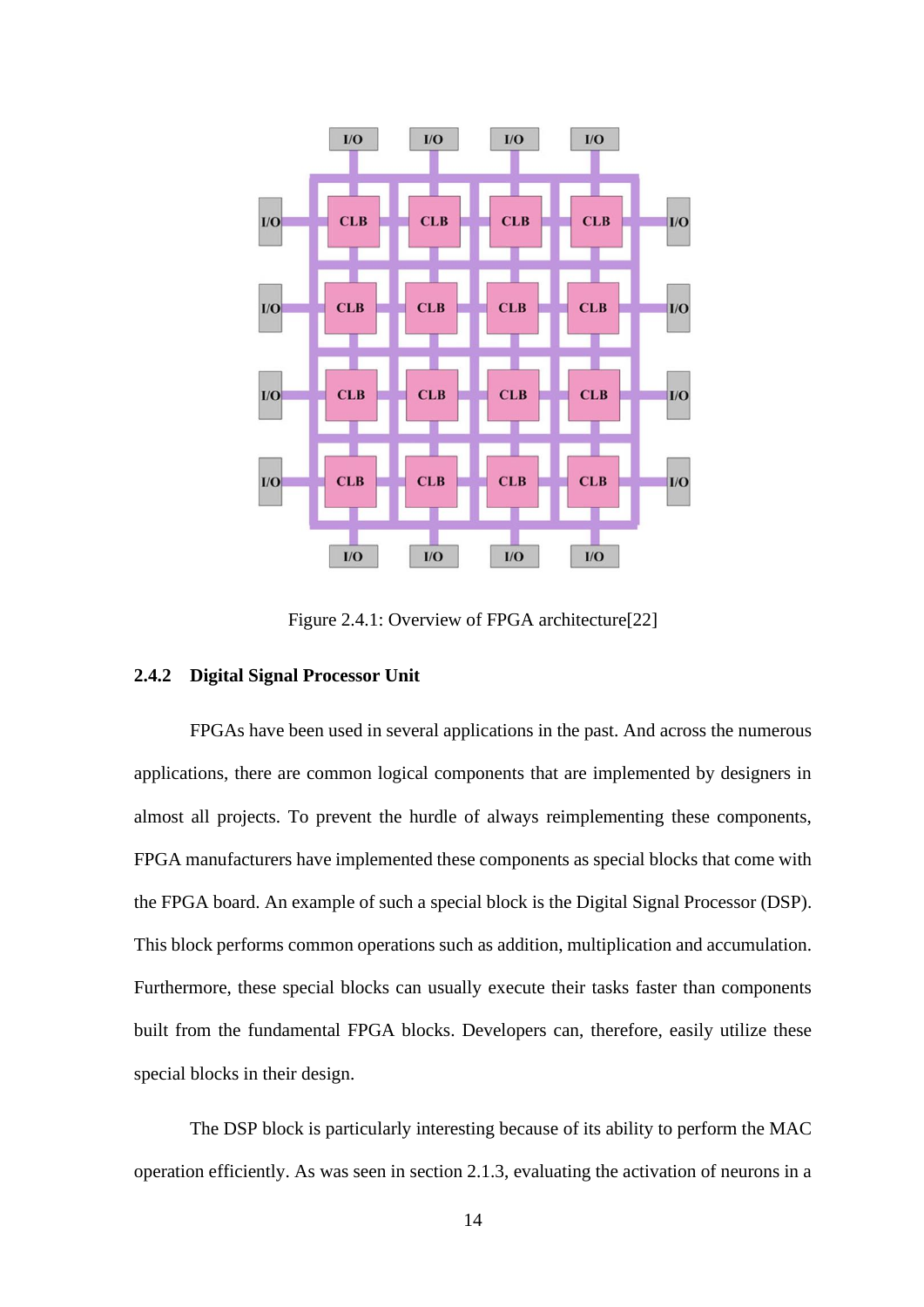fully connected layer involves computing parallel MAC operations. This implies that DSPs can be leveraged to speed up this computation.

#### <span id="page-21-0"></span>**2.4.3 FPGA Design Language**

FPGAs are usually programmed in high-level languages that allow the hardware architecture to be described like software. The difference, however, is that most of these high-level languages are not procedural like traditional programming languages for processors. They require some knowledge of digital circuit design.

The two main languages used are Verilog and VHDL. These languages are, for the most part, interchangeable. In this paper, however, all the proposed designs will be implemented in VHDL.

#### <span id="page-21-1"></span>**2.5 FPGA Accelerators**

Prior research has explored the utilization of FPGAs as accelerators for deep learning. Most of these papers analyse and develop design strategies to optimize the core neural network operations on the FPGA. Some of these papers even provide an end-to-end framework that allows the neural network to be described in a high-level language, which automatically compiles to an FPGA design. This section will review the work done and indicate which ideas this paper intends to adopt and develop on.

# <span id="page-21-2"></span>**2.5.1 DeepBurning**

Designing FPGA accelerators requires substantial knowledge of FPGA design and profound knowledge of neural networks to generate an efficient accelerator architecture. These requirements make FPGA accelerators unfriendly to high-level developers and machine learning researchers. The DeepBurning project addresses this problem by designing an end-to-end framework for creating custom FPGA accelerators[23].

15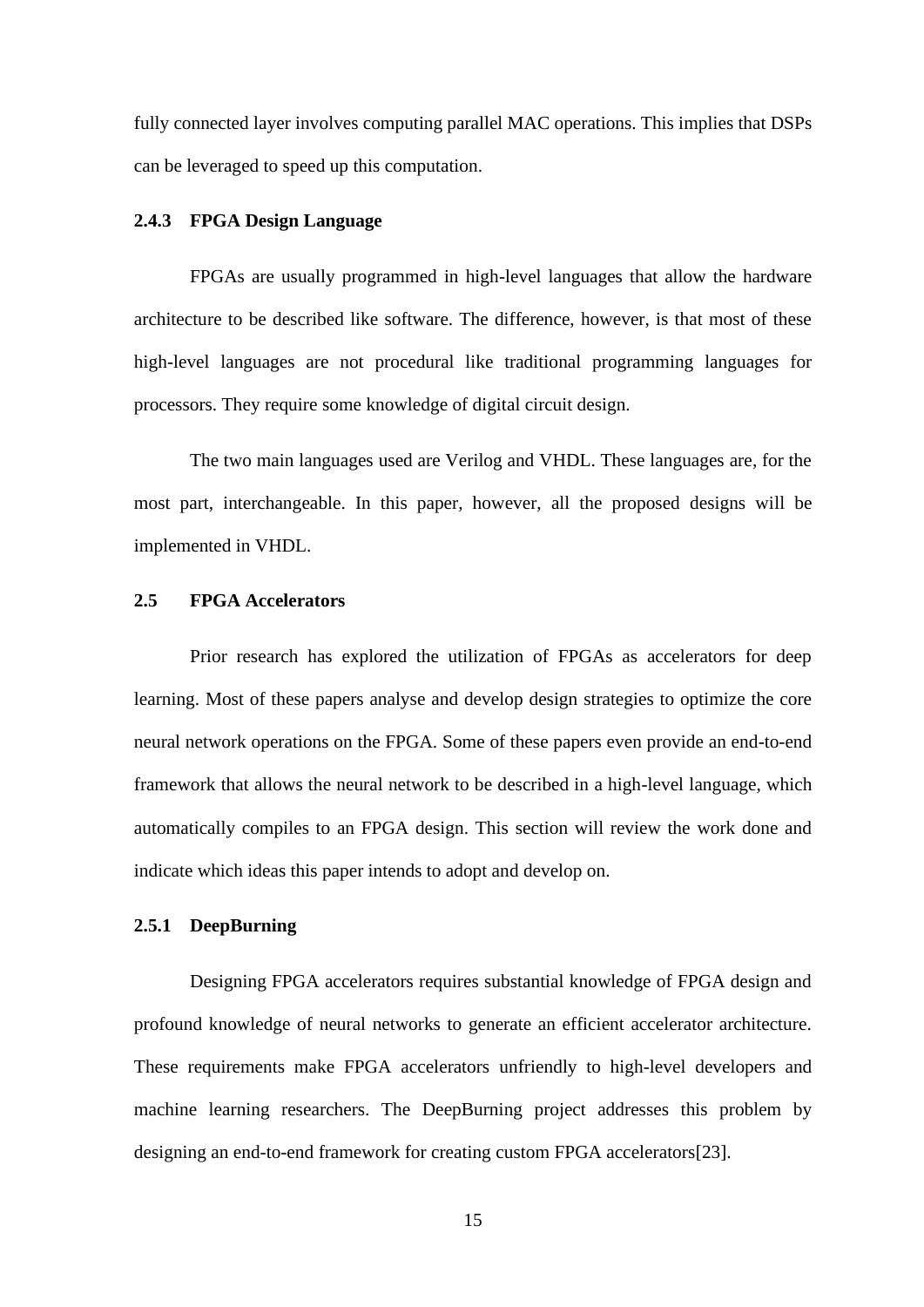The framework accepts two inputs: a script, which gives a high-level description of the neural network design, and a file that describes the hardware constraints. The descriptive script for the network can be written manually or generated by Caffe, a python deep learning framework, which is more friendly to researchers. The constraints file describes the maximum available resources, such as the number of programmable logic elements that can be utilized. The framework then uses these two inputs to map the provided neural network to a custom FPGA design. This design can then be used to accelerate learning and inference for the neural network.

DeepBurning aims to accommodate a wide range of neural network designs. It does this by building up a library of configurable hardware components for the different neural network layers. For instance, there are components for fully connected layers and activation layers like the ReLU layer. For some components, certain parameters, such as the input size, is left to be configured at the compilation stage. When the descriptive script is passed to the framework, it identifies the different layers and fetches the appropriate components from the library. These components are configured and wired together to produce the final design.

# <span id="page-22-0"></span>**2.5.2 A 240 G-ops/s Mobile Coprocessor for Deep Neural Networks**

In [24] the design of accelerators for neural networks is explored, with a focus on mobile devices. A system is developed that allows neural networks to be used in real-time applications with desirable performance and low energy consumption. The proposed system consists of two components: a host processor and a coprocessor. The coprocessor is designed on programmable logic and accelerates the core neural network operations. The host processor is a Central Processing Unit (CPU) that handles the compilation of the design as well as the operations that are not implemented on the co-processor. It also handles the transfer of data to the co-processor. The final design is tested on a Xilinx ZC706 platform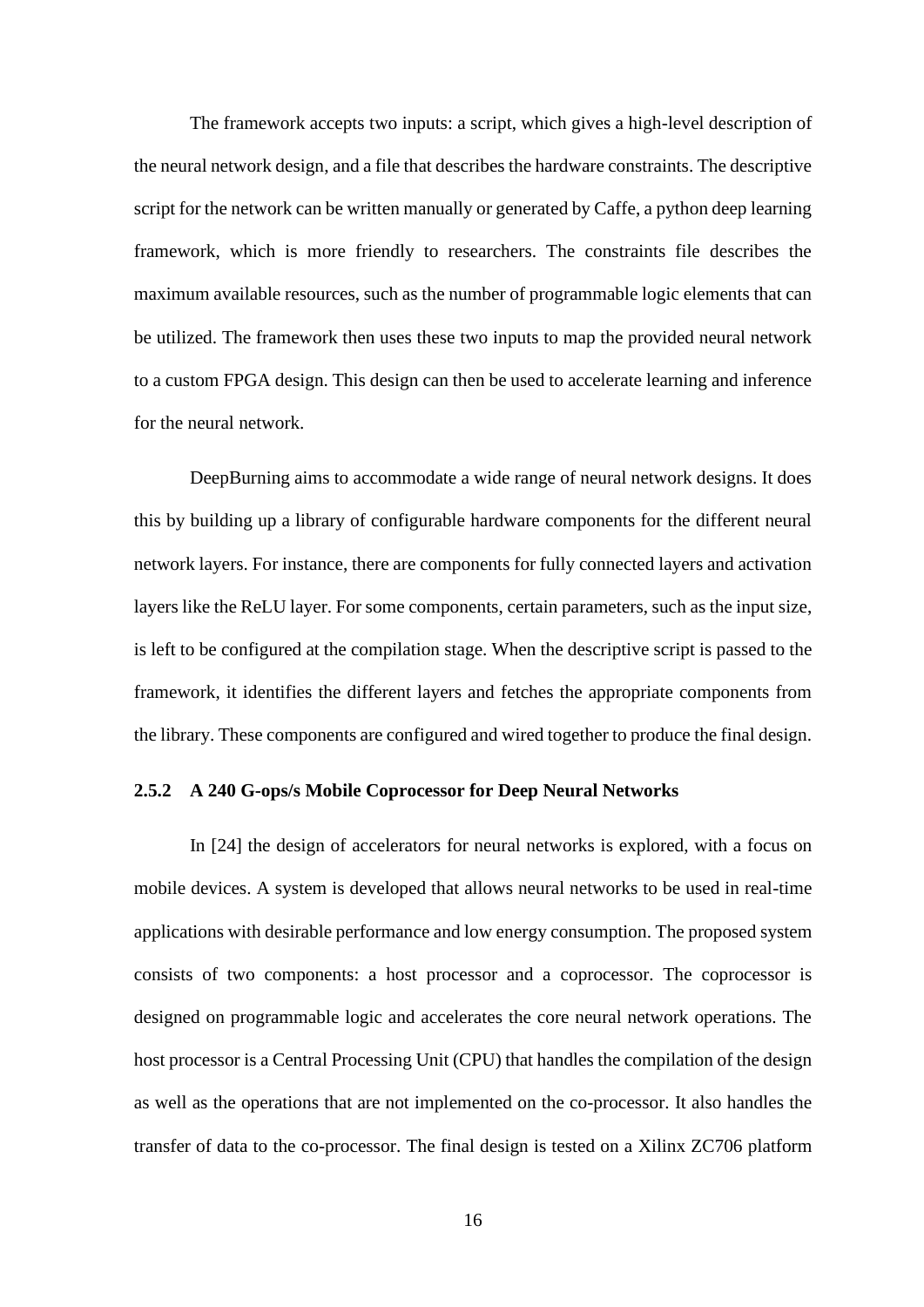which houses two ARM Cortex-A9 cores, 1GB of DDR3 and an FPGA. The ARM Cortex-A9 cores act as host processors and the FPGA is programmed to be the coprocessor.

#### <span id="page-23-0"></span>**2.5.3 Deep Learning with Limited Numerical Precision**

Several research papers explore the parallel nature of neural networks to provide performance gains. However, not as often considered is the high error resiliency of neural networks and learning algorithms. Unlike traditional workloads, neural networks don't require precise computations for learning to occur. In [25] an architecture is proposed that capitalizes on this idea, to achieve gains in computational speed and power efficiency. The final design is tested on an FPGA.

Typically, neural networks are trained with a floating-point data representation for model parameters such as weights and biases. Floating-point representation is appealing due to its dynamic range, allowing extremely large and small numbers to be stored with reasonable precision. This property is desirable since, during learning, updates to model parameters can have a wide range of values. In [25], the use of low precision fixed-point numbers in learning algorithms is considered. The use of low precision fixed-point presents two major benefits. Firstly, compared to floating-point units, computational units for fixedpoint are usually faster, more energy-efficient and require fewer logic resources. Secondly, memory footprint and required bandwidth for data transfer are minimized with low precision representation. On the other hand, the low precision and lack of dynamic range of this form of data representation can cause significant loses in accuracy and sometimes prevent learning algorithms from ever converging.

It is possible, however, to reap the benefits of low precision fixed-point representation while achieving similar accuracy as models trained with higher-precision

17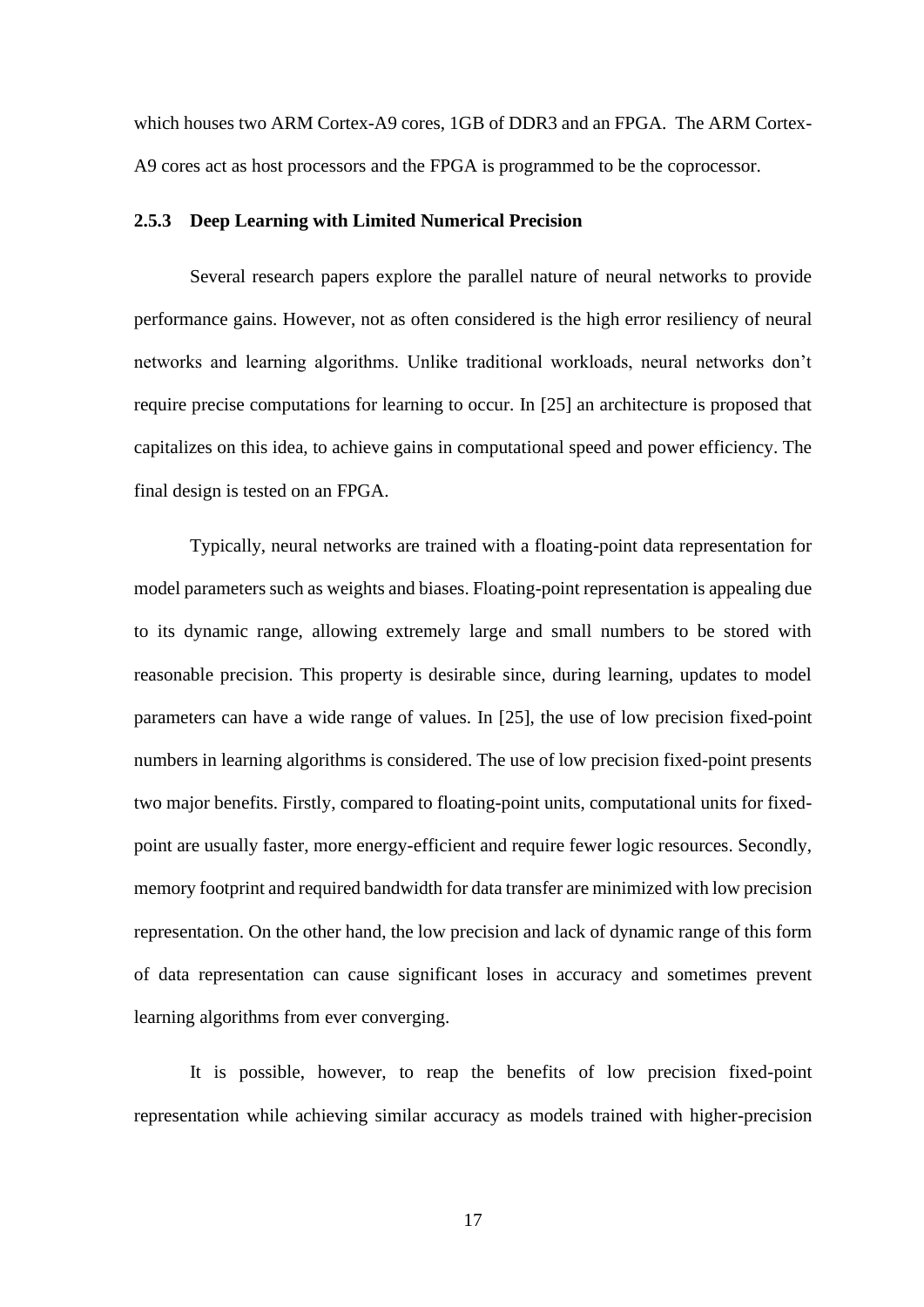floating-point numbers[25]. However, this is contingent on the rounding mode adopted for fixed-point operations.

# <span id="page-24-0"></span>**2.5.4 Stochastic Rounding vs. Round-to-Nearest**

The form of rounding that yields the best results when learning in fixed-point is stochastic rounding[25]. Generally, fixed-point numbers are of the form [QI.QF]. QI represents the integer part while QF represents the fractional part of the number. The number of bits used to represent QI is the integer length (IL). Similarly, the bit width of QF is the fractional length (FL). The word length (WL) is defined as  $IL + FL$ . For a signed fixed-point number, the possible range of values is, thus, given as  $[-2^{lL-1}, 2^{lL-1} - 2^{-FL}]$ . Additionally, the smallest positive number that can be represented is denoted by  $\varepsilon$  and is given by  $2^{-FL}$ .

This form of data representation can store the model parameters for neural networks. Furthermore, the overall choice of IL and FL will determine the range and precision that can be represented. However, during fixed-point operations such as multiplication, intermediate results of higher precision than the operands are usually produced. These values must be rounded to lower precision values. In [25] two modes of rounding are considered for solving this problem: round-to-nearest and stochastic rounding.

Given a high precision value x,  $[x]$  is defined as the largest integer multiple of  $\varepsilon$ such that  $\lfloor x \rfloor \leq x$ . For both modes of rounding, x is rounded to either  $\lfloor x \rfloor$  or  $\lfloor x \rfloor + \epsilon$ . Roundto-nearest deterministically rounds  $x$  to whichever of the target values is closest to  $x$ . Stochastic rounding, on the other hand, does a probabilistic rounding. It rounds x to  $|x|$  with a probability, p, that is proportional to how close x is to |x|. If x is not rounded to |x|, it is rounded to  $|x| + \varepsilon$ . Formally, the two modes of rounding can be defined as follows: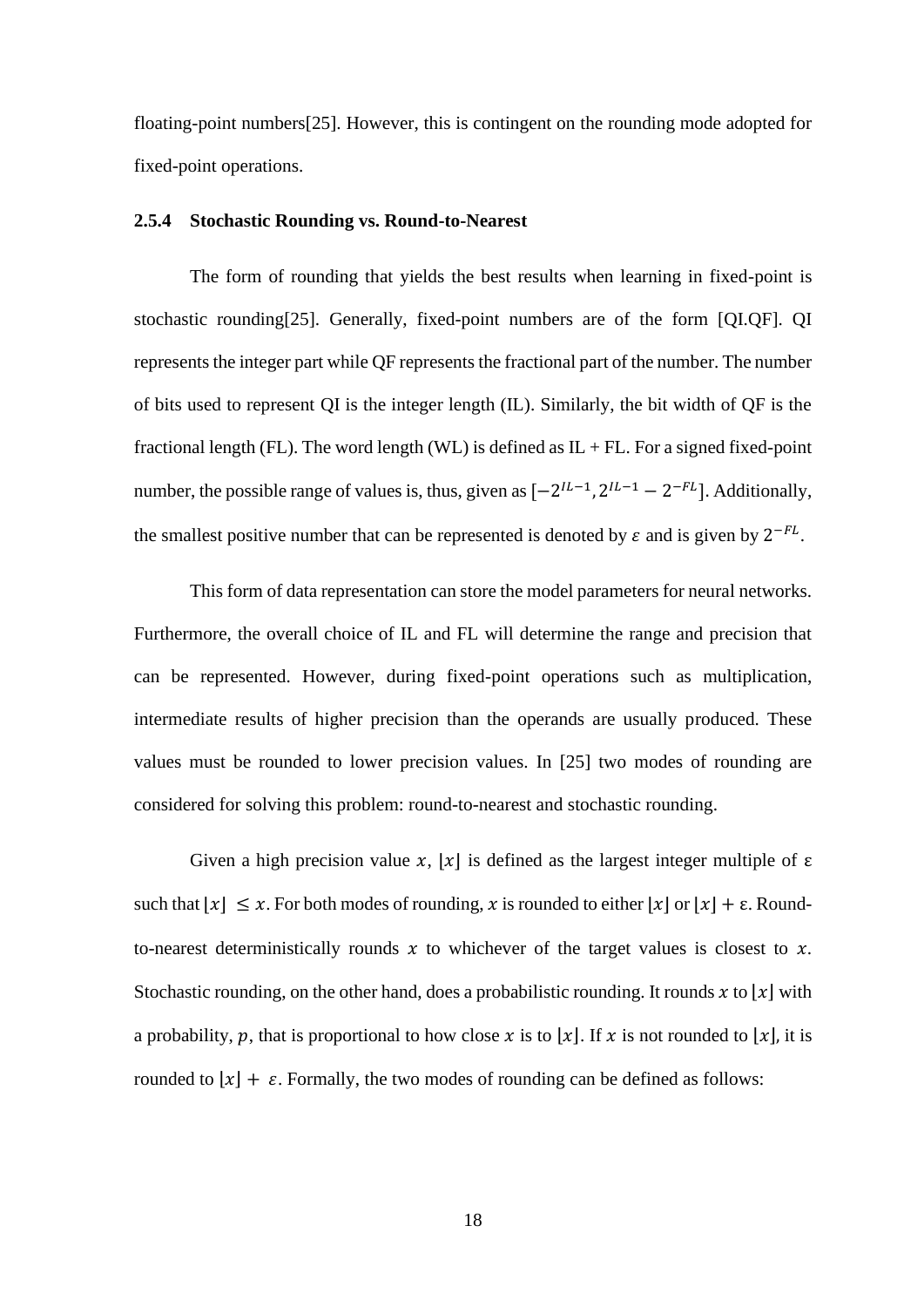• Round-to-nearest

$$
Round(x, \varepsilon) = \begin{cases} \lfloor x \rfloor & \text{if } \lfloor x \rfloor \le x \le \lfloor x \rfloor + \frac{\varepsilon}{2} \\ \lfloor x \rfloor + \varepsilon & \text{if } \lfloor x \rfloor + \frac{\varepsilon}{2} < x \le \lfloor x \rfloor + \varepsilon \end{cases}
$$

• Stochastic rounding

$$
Round(x, \varepsilon) = \begin{cases} \lfloor x \rfloor & \text{with probability } 1 - \frac{x - \lfloor x \rfloor}{\varepsilon} \\ \lfloor x \rfloor + \varepsilon & \text{with probability } \frac{x - \lfloor x \rfloor}{\varepsilon} \end{cases}
$$

Stochastic rounding takes a non-deterministic approach to rounding that allows it to preserve information statistically. To illustrate this, consider this algorithm that starts with an initial value of 0 and repeatedly adds 0.3 for a hundred times, rounding the result at each step to the nearest integer (note that  $\varepsilon = 1$  in this case):

```
// ALGORITHM example_1()
value = 0for i → 1 to 100 do
     x = value + 0.3value = Round(x, 1)return value
```
With the round-to-nearest approach, the value returned will be zero. However, for stochastic rounding, the expected value will be 30, which is equal to the result that would have been obtained without rounding. This property of stochastic rounding is desirable since it statistically preserves the effect of small parameter updates that would have otherwise been rounded to zero with the round-to-nearest approach.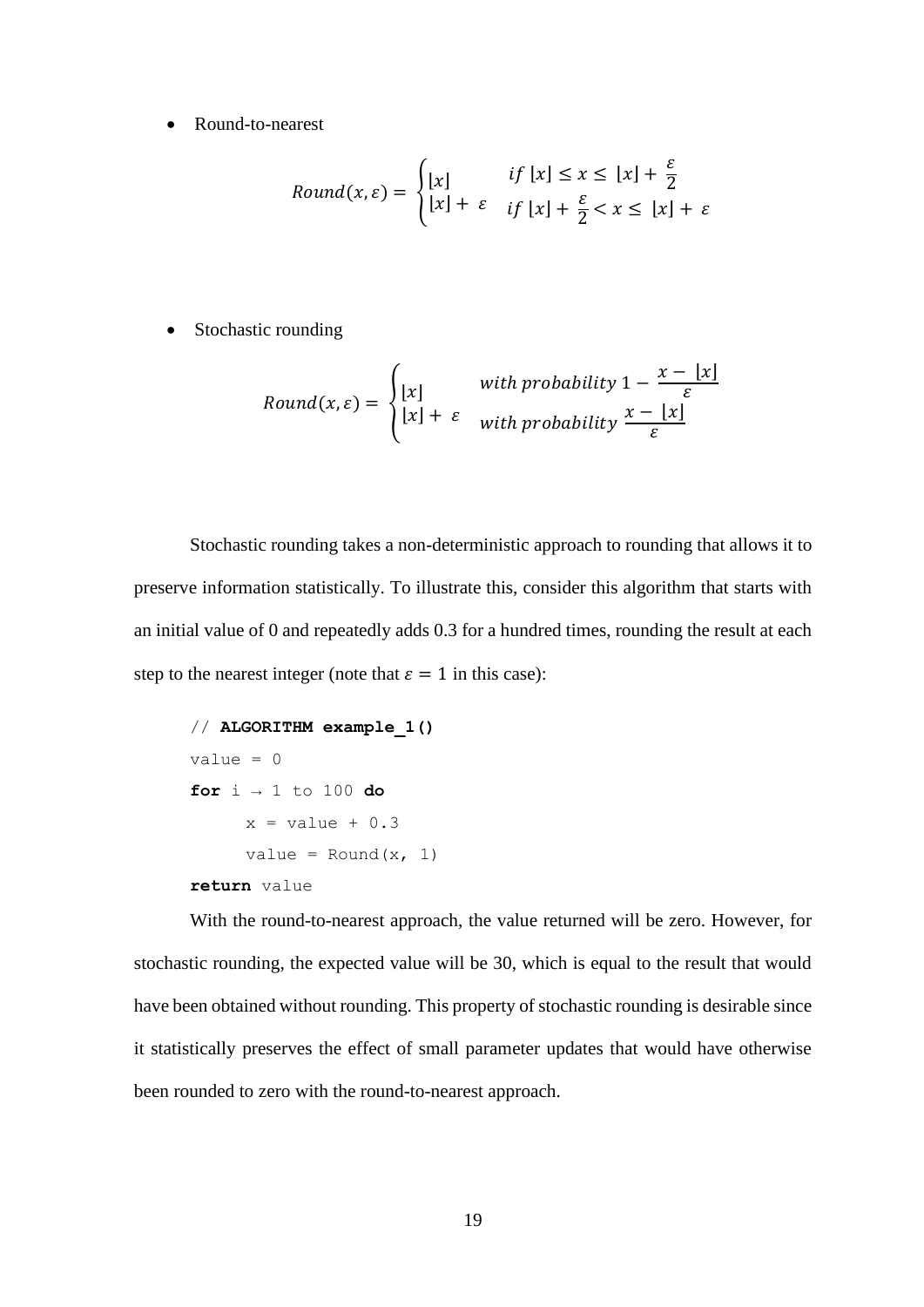A hardware architecture can be designed that trains neural networks using low precision fixed-point numerical representation. The results show that fixed-point with WL of 16 can achieve similar results as 32-bit floating-point. The effect of changing the precision by varying FL while maintaining WL of 16 is also investigated. And for configurations where  $FL \geq 8$ , stochastic rounding converges, whereas round-to-nearest fails to converge for some configurations. Furthermore, for situations where they both converge, stochastic rounding usually converges faster and with better accuracy than roundto-nearest[25].

#### <span id="page-26-0"></span>**2.6 Areas of Development and Relevant Ideas**

Clearly, much work has been done in the design of FPGA accelerators. The focus of previous work seems to be centred around building user-friendly frameworks and exploring underlying structure of neural networks. Few of these concentrate on building an accelerator for microcontroller units. In [24] this idea is explored but the proposed architecture involves an FPGA and an ARM processor that are closely coupled. The aim of this paper, however, is to build a system that allows any FPGA board to be converted to an external accelerator chip for an arbitrary microcontroller.

Nevertheless, certain ideas in the related literature will be utilized, such as the idea of using fixed-point representation with stochastic rounding to achieve performance gains. Furthermore, the idea of designing a user-friendly framework for the final system will also be explored.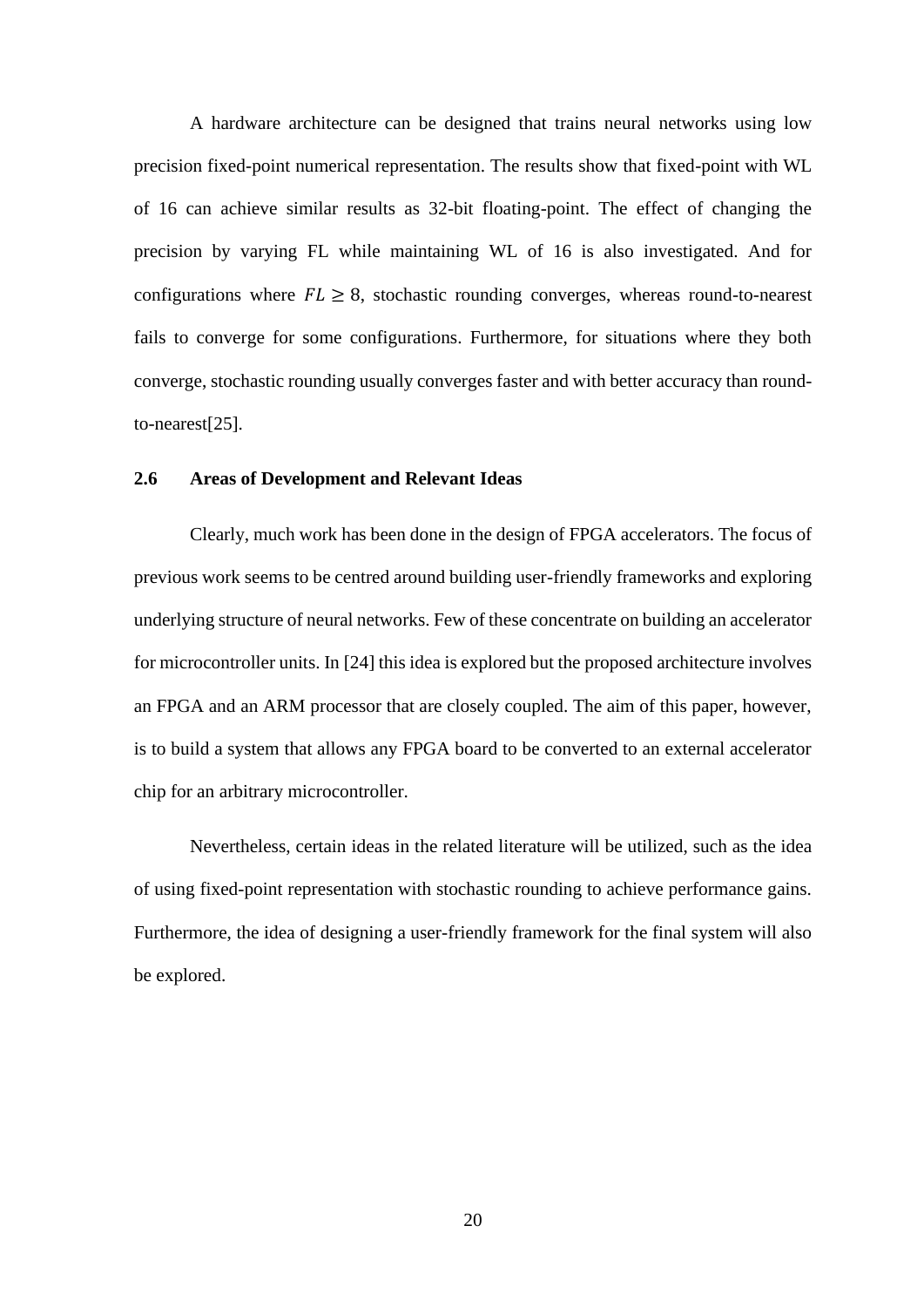## **Chapter 3: System Requirements and Design**

<span id="page-27-0"></span>As evidenced in Chapter 2, there are several research papers that explore the utilization of FPGAs as accelerators for neural networks. This chapter will provide clarification on the specific needs this paper intends to address. This will be followed by an outline of the requirements that have to be met to satisfy these needs. Finally, the requirements will be translated into a system design.

#### <span id="page-27-1"></span>**3.1 User and System Requirements**

The users of this system will be embedded system designers that wish to incorporate neural networks in their applications. For such users, the system provides a viable way to achieve desirable performance through an external FPGA accelerator. The scenario below illustrates how the proposed system addresses the needs of such a user.

#### <span id="page-27-2"></span>**3.1.1 Use Case**

#### *Scenario*

Hannah wishes to design an embedded application that utilizes a neural network to control a robotic arm. Currently, Hannah is unable to achieve reasonable performance with her microcontroller unit due to high computational requirements of the neural network. Hannah decides to improve the performance of her system by leveraging a hardware accelerator. She purchases an FPGA and uses the proposed system to convert her FPGA into a custom external hardware accelerator for her microcontroller unit. She interfaces her accelerator with her microcontroller unit and achieves desired performance.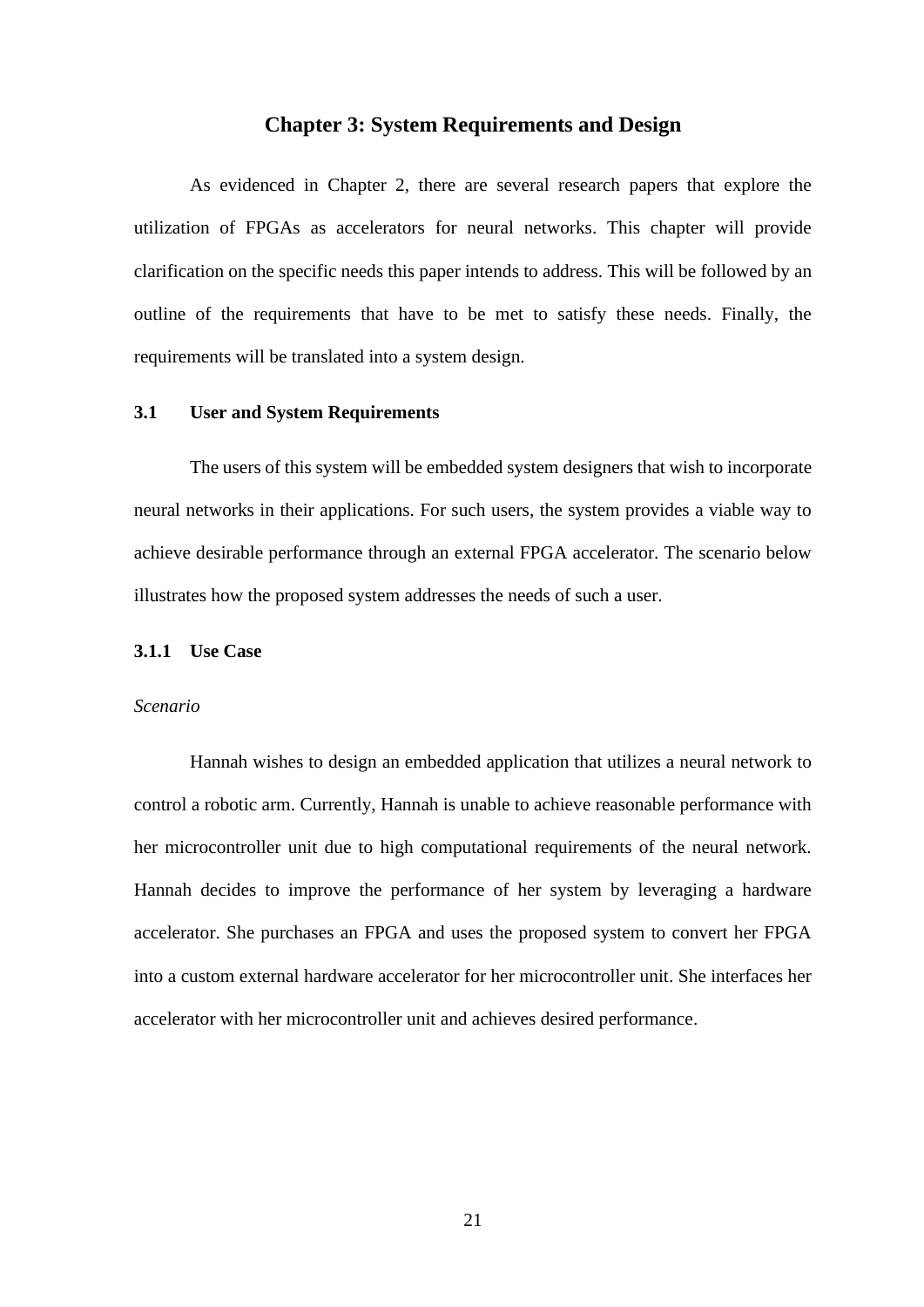# <span id="page-28-0"></span>**3.1.2 User Requirements**

The user should be able to:

- Design and train a neural network targeted for an FPGA on a computer
- Compile the trained model to an FPGA design
- Upload the final design to an FPGA
- Interface their FPGA with a microcontroller unit
- Invoke routines on the microcontroller that will leverage the FPGA to perform computations

# <span id="page-28-1"></span>**3.1.3 Non-functional Requirements**

The system should:

- Be inexpensive
- Easily integrate into existing systems
- Have a gentle learning curve

# <span id="page-28-2"></span>**3.2 System Design Overview**

The requirements identified necessitate a system composed of both high-level software and low-level architecture. Consequently, the proposed system will consist of multiple elements that will have to work in tandem. The elements that make up the system can be grouped into three major modules:

• *Training Environment*: This module consists of all software that will run on a computer. These include libraries that will allow developers to train their neural networks on a computer. It will also include scripts that will help compile the final model for an FPGA platform.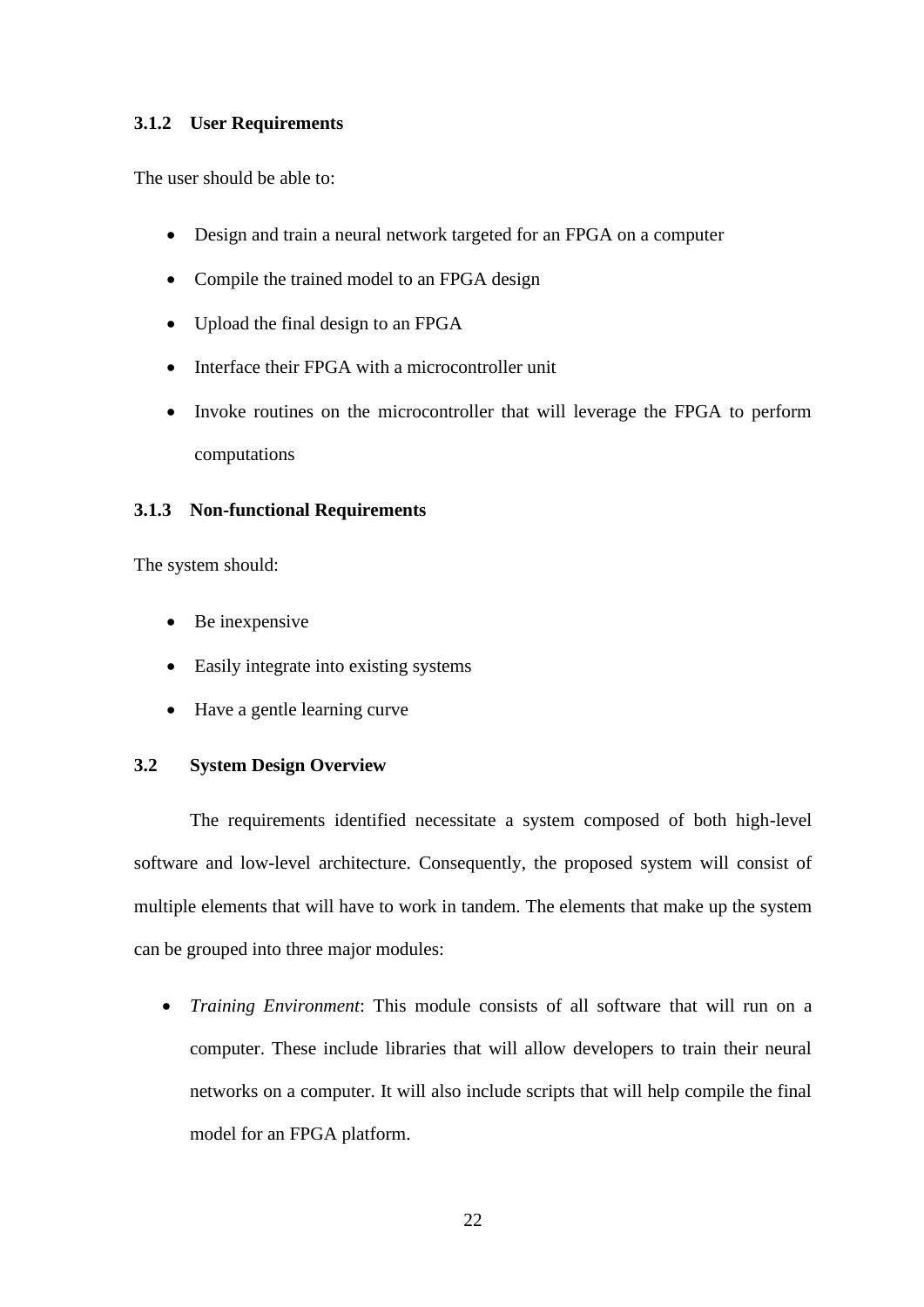- *Component Library*: This module will contain all configurable FPGA components that are necessary to implement a neural network on the FPGA. It will accept a design file produced from the *Training Environment*, which will describe how the components should be connected. And it will generate an FPGA design as its output.
- *Interface Module*: All libraries as well as FPGA components that coordinate the exchange of information between the FPGA and the microcontroller unit will belong to this module. This module will also include the design of hardware that facilitate data transfer. This will include the pin configurations for interfacing the FPGA and microcontroller unit.

# <span id="page-29-0"></span>**3.3 Training Environment – Design**

The first step in building the custom accelerator involves designing and training the neural network. Currently, neural networks are designed and trained in high-level languages such as Python, MATLAB or Lua. These languages are usually easy for researchers and application developers to learn and use in projects. For this reason, the *Training Environment* of this system will also be implemented in a high-level language. Of the languages employed, Python is the most widely used non-proprietary language for machine learning. Therefore, Python will be the language of choice.

# <span id="page-29-1"></span>**3.3.1 Numerical Representation in Training Environment**

Traditionally machine learning toolkits build models that are to be run on CPUs or Graphics Processing Units (GPUs). As such, model parameters are represented in floatingpoint format, which is supported by CPUs and GPUs. However, our final model must have its parameters in fixed-point format since that is the format that will be used on the FPGA. To solve this problem, the *Training Environment* will simulate fixed-point operations using integers, making it easier to cast the final design to true fixed-point.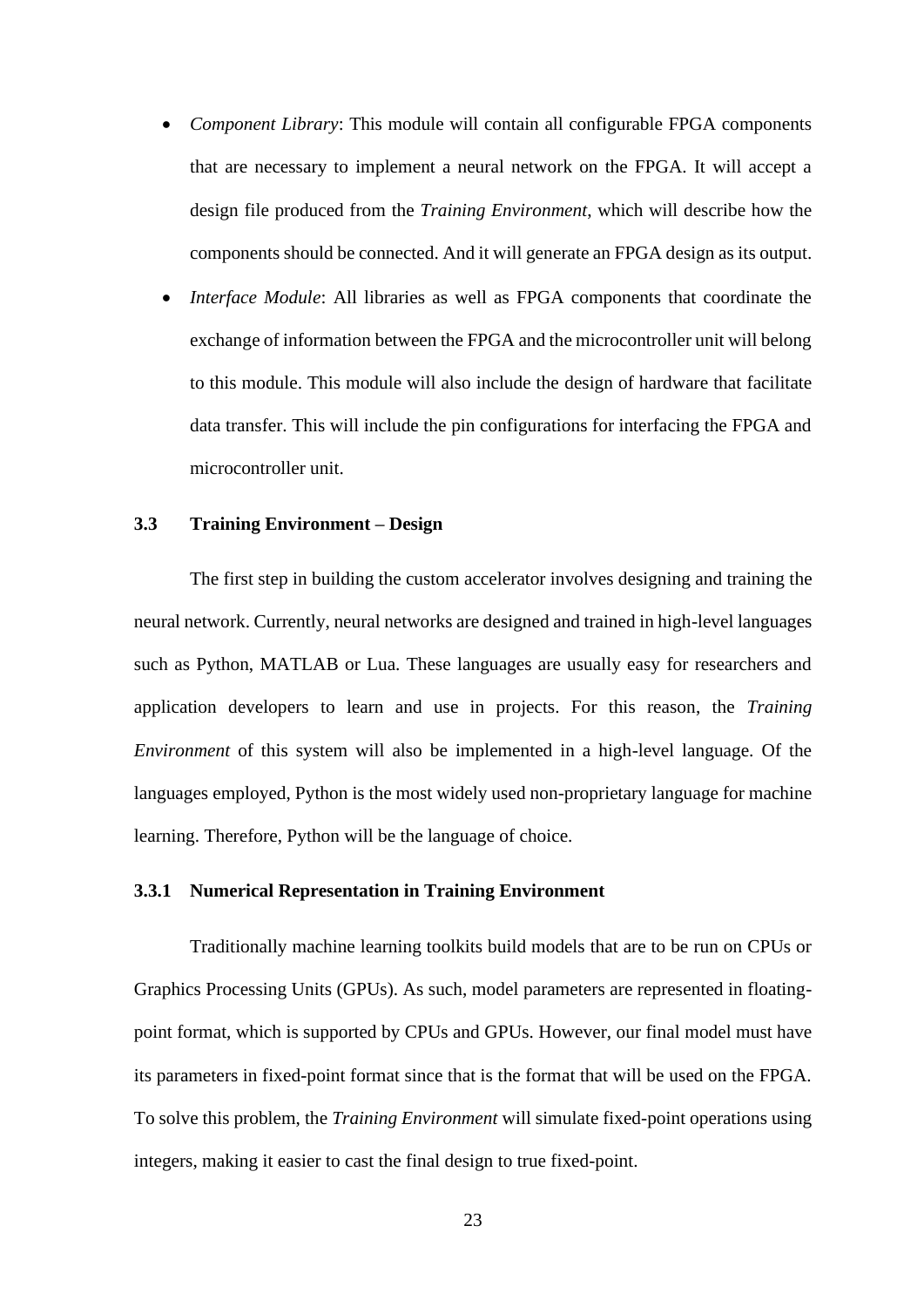#### <span id="page-30-0"></span>**3.3.2 Module Input and Output**

The input to this module will be a description of the network. The number of neurons in each layer of the network will be passed as parameters to a python class to instantiate an object. The object will then be used to train the network. The output of the module will be the python object which will contain the trained parameters (weights & biases).

#### <span id="page-30-1"></span>**3.4 Component Library – Design**

Several papers that seek to build neural network accelerators often create a library of configurable FPGA components. [23] and [24] are examples of this. The different components usually represent the digital building blocks of the neural network. For instance, in [23] a library of components is created. These components can be combined to build the common layers of neural networks such as the fully connected layer and the ReLU layer. The idea of having a component library is advantageous because it makes the design process modular. This makes it easy to extend the design of individual components without affecting the entire design. Also, adding support for more neural network layers is as simple as adding new components to the *Component Library*.

For this paper, the two ANN structures being considered are the fully connected layer and the ReLU activation. From Chapter 2, the fully connected layer can be described as a matrix-vector multiplication followed by a vector-vector addition. As such, this will be represented in the FPGA as a Matrix Multiplier and Summer Unit (MMSU). The output of this is usually fed into the activation unit, which in this case is the ReLU. This will be represented on the FPGA as RELU. Finally, the output of the ReLU will have to be rounded using stochastic rounding. This will be achieved by feeding the output of the RELU into the Stochastic Rounding Unit (SRU). Figure 3.4 demonstrates how these layers will work together.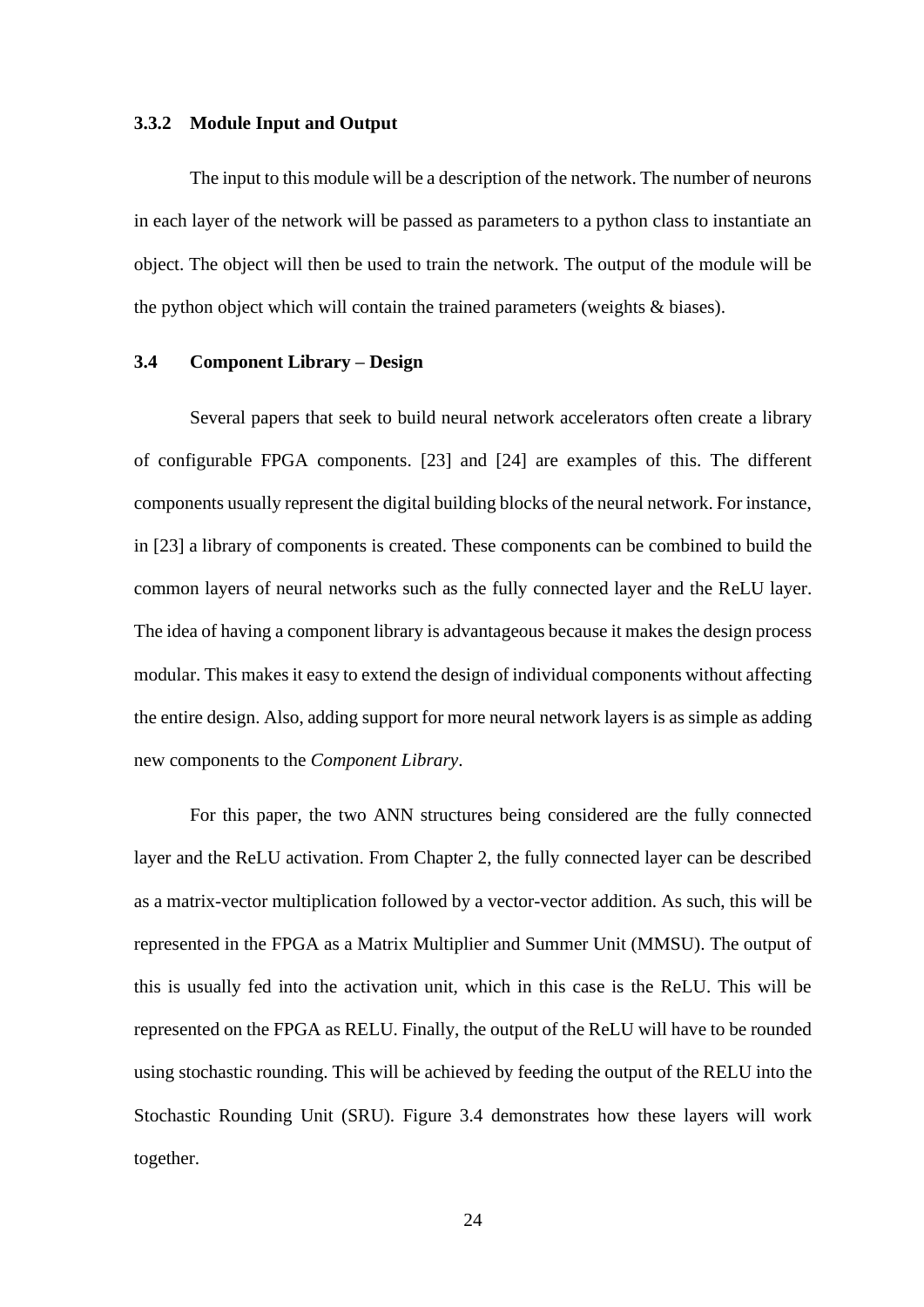

Figure 3.4: Layout of components will be cascaded

In Figure 3.4, the input refers to the output from a previous layer. And the output will feed its data into the next layer of the network.

# <span id="page-31-0"></span>**3.4.1 Matrix Multiplier and Summer**

This unit represents the fully connected layer and it will accept as its input, a vector. The vector will come from the output of a previous layer. The input vector will be used to multiply a weight matrix stored within the matrix multiplier. The result of the multiplication will produce an intermediate vector, which will then be added to the bias vector. In this process, the most compute-intensive task is the matrix-vector multiplication. The multiplication can, however, be broken down into multiple MAC operations that can be executed in parallel as shown Chapter 2. Conveniently, FPGAs have DSP units capable of performing MAC operations efficiently.

From equation (4), each element of the output vector can be represented as the result of the MAC operation performed on a row of the weight matrix and the input vector. As such, the MMSU will have Vector Multiplication Units (VMUs). Each VMU will take a row of the weight matrix and the input vector as its input. It will then compute the MAC operation on these two vectors and add the bias.

$$
a_k^L = MAC(R_k, A) + b_k^L \tag{6}
$$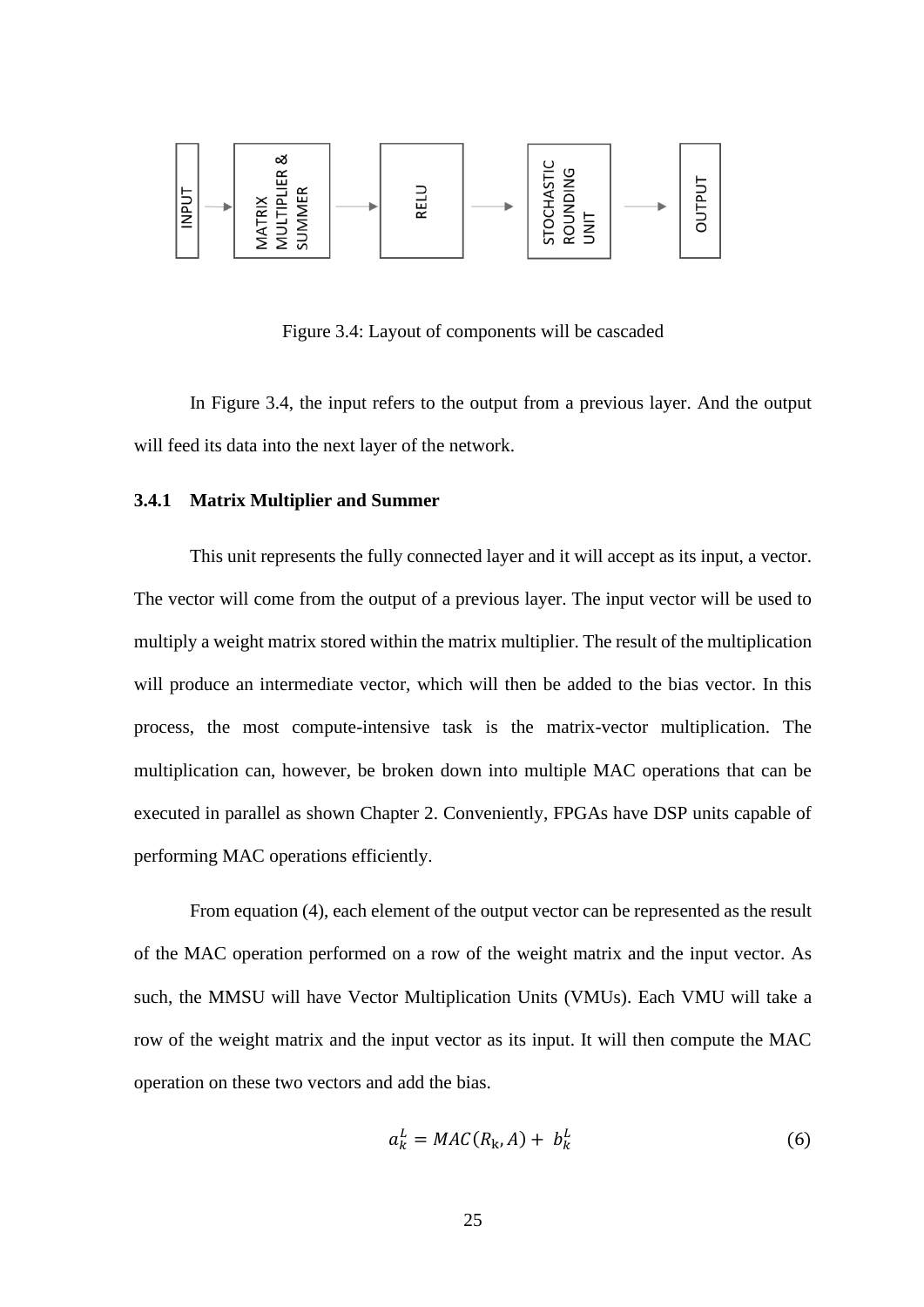#### <span id="page-32-0"></span>**3.4.2 RELU**

This unit does a simple operation. It takes as input, a value, and determines if the value is greater than 0. If it is greater than 0, it returns the value as its output. Otherwise, it returns 0. This can be described as a simple comparator in the FPGA design.

#### <span id="page-32-1"></span>**3.4.3 Stochastic Rounding Unit**

The stochastic rounding unit will take as input, a fixed-point number of high precision and rounds it to a low precision value. In [25] this is achieved by generating a random number of the same bit-width as the Least Significant Bits (LSB) to be rounded off. The randomly generated number is added to the high-precision value and the LSB is dropped off. After this, if the final value is greater than the largest value that can be represented by the target WL, the output will be saturated to the maximum value, and the unnecessary Most Significant Bits (MSB) will be truncated. Similarly, if the value after rounding is less than the least value that can be represented by the target WL, the value will be saturated before truncating the MSB.

On the FPGA, the random number is generated using a pseudo-random number generator (PRNG). In [25] a linear feedback shift register (LFSR) is used as the PRNG. LFSR is easy to implement, requiring few logic resources. It also gives a good degree of randomness. The LFSR starts with a seed, selected by the designer. Each bit of the seed is stored in a different register as shown in Figure 3.4.3. The designer will then choose an arbitrary set of registers to be **ON** while the others remain **OFF**. On every clock cycle three things occur. First, the values in **ON** registers will be summed together and least significant bit will be taken. This value will be denoted as  $\alpha$ . Secondly, every bit will be shifted to the register on its right. This will cause the rightmost bit to be dropped off. Lastly,  $\alpha$  will be assigned to the leftmost register.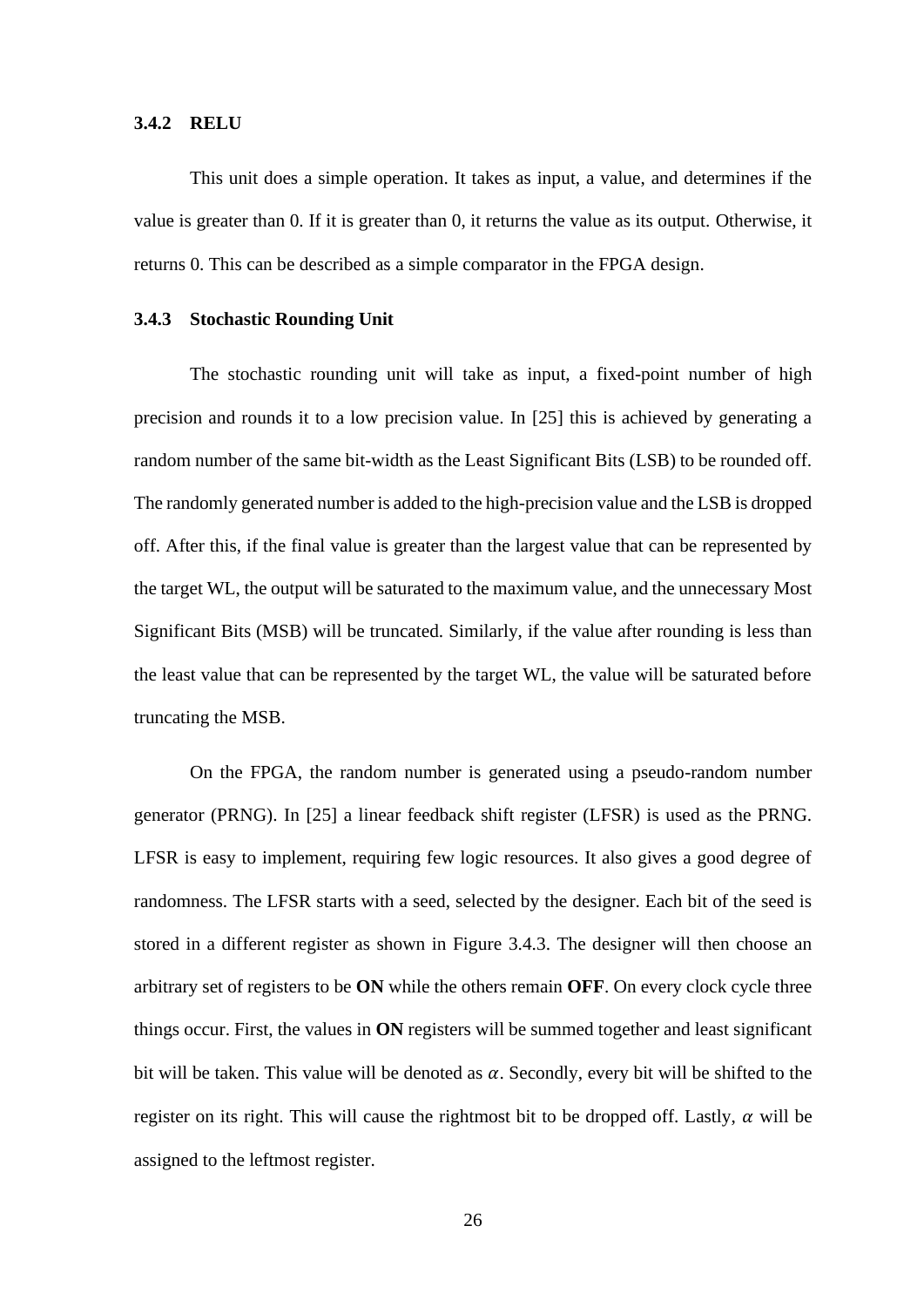| ON(Reg 1) | $\overline{\text{OFF}}$ (Reg 2) | ON(Reg 3) | <b>OFF</b> (Reg 4) | $\overline{ON}$ (Reg 5) |
|-----------|---------------------------------|-----------|--------------------|-------------------------|
|           |                                 |           |                    |                         |

Figure 3.4.3: Shows how LFSR bit values are stored in a register

After the first few clock cycles, the values produced when the registers are read in parallel will be pseudo-random. This technique will be used for our Stochastic Rounding Unit.

#### <span id="page-33-0"></span>**3.4.4 Module Input and Output**

The input to this module will be the python object produced as the output of the *Training Environment*. This object will be passed as a parameter to a python function. The python function will inspect the object and assemble a VHDL design that represents the final neural network. It will do this by fetching component templates and transforming them into actual VHDL components that suit the input neural network. The bus sizes as well as the specific internal design of components will be dependent on the final neural network passed to this module. The output of this module will be a set of VHDL files that can be compiled for a target platform using software such as Xilinx's Vivado.

#### <span id="page-33-1"></span>**3.5 Interface Module – Design**

The final module of the design focuses on the communication between the FPGA and the microcontroller unit. The aim is for the FPGA to act as a co-processor for the microcontroller unit, allowing each system to focus on the task it specializes in. The microcontroller unit will control the processing of information from sensors and will drive actuators. The running of the neural network will be left to the FPGA. This is illustrated in Figure 3.5.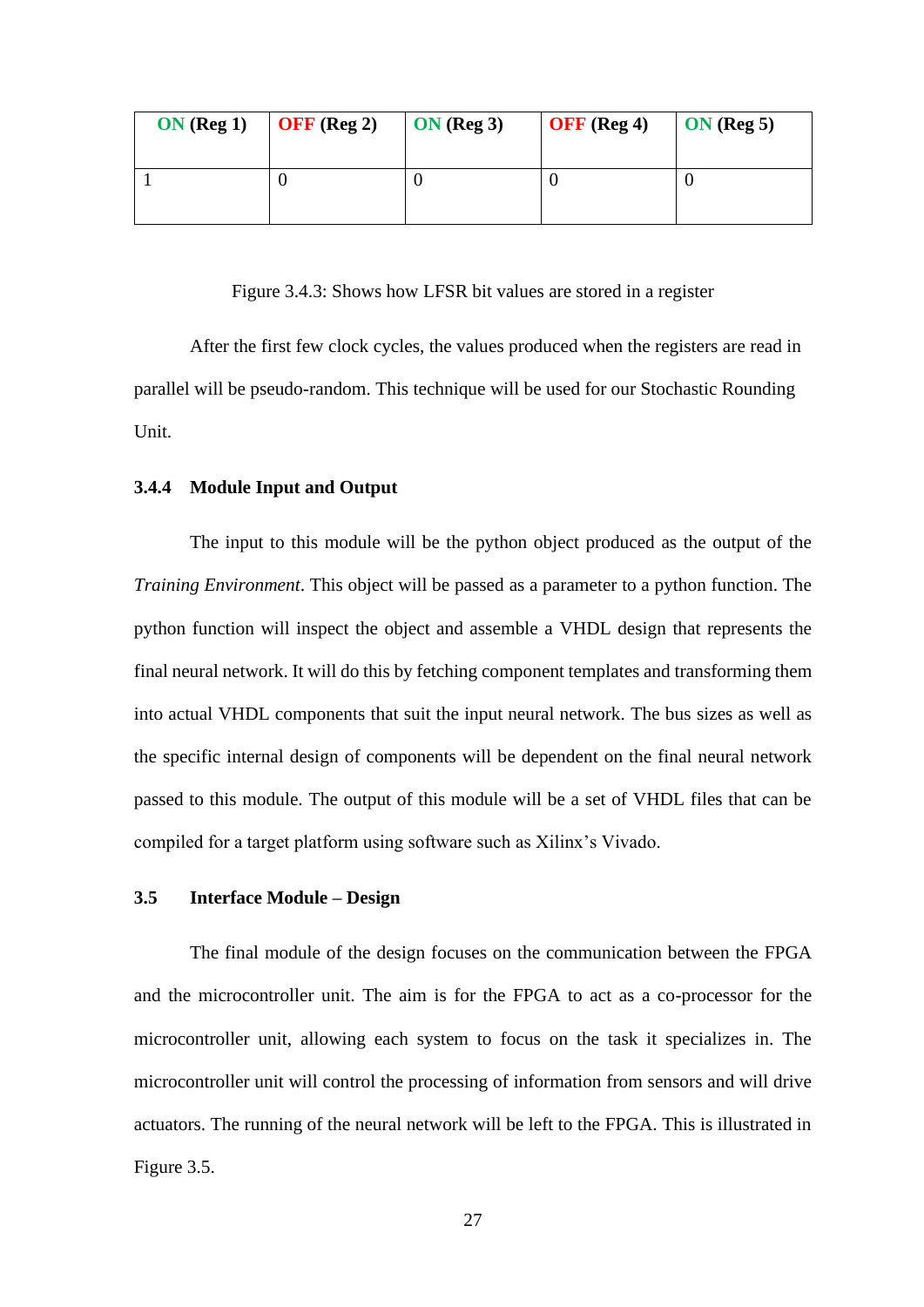

Figure 3.5: Shows how FPGA will be integrated into an embedded system

In practice, however, the input from the sensors will usually be fed to the input layer of the neural network. Therefore, a bridge will have to exist between the microcontroller unit and FPGA to exchange this information. To achieve this, a communication module will have to be designed on the FPGA. Subsequently, libraries will have to be designed for the microcontroller unit to allow easy information exchange. The protocol through which information will be transferred will also have to be considered.

#### <span id="page-34-0"></span>**3.5.1 Communication Protocol**

A good number of microcontroller units and FPGAs support serial communication protocol. However, serial communication can usually be slow, requiring multiple clock cycles to transfer information. Instead, the General-Purpose Input/Output (GPIO) pins on the microcontroller unit will be utilized for communication. Data can be written and read from these pins in a few clock cycles. Furthermore, information can be written and read from multiple pins concurrently, allowing parallel data transfer.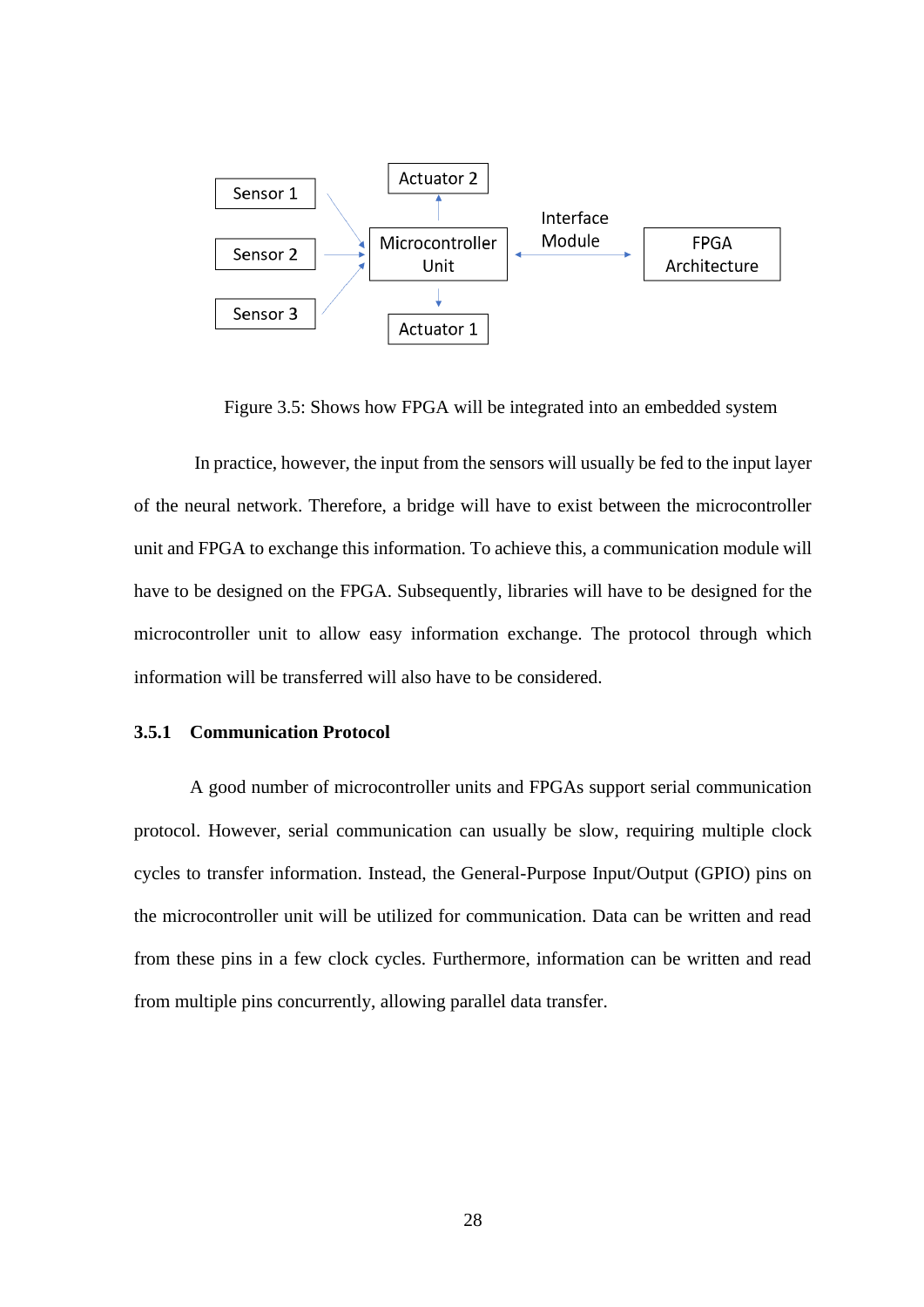#### <span id="page-35-0"></span>**3.5.2 Module Input and Output**

This module will facilitate exchange of information between the two devices. As such it will accept input from the microcontroller unit and send it as output to the FPGA. It will also accept input from the FPGA and send it to the microcontroller unit as input.

# <span id="page-35-1"></span>**3.6 Choice of FPGA**

The final accelerator design of this system will be deployed on an FPGA. The primary goal of the design is compatibility; the final design should be compatible with almost any FPGA board. As such, the number of assumptions about the target FPGA board will be kept to a minimum. Below are the assumptions that will be made about the target FPGA board. The following elements should be available:

- Programmable Logic Cells
- Block RAM
- Digital Signal Processing Units

Consequently, any modern FPGA should suffice for testing purposes. However, since the use case is for embedded systems, it is only fitting that the design is tested on a low budget FPGA that will fall within the cost constraints of a small embedded project. For this reason, the Xilinx Basys3 Artix-7 board will be used. This board is described on the Xilinx webpage as an entry-level FPGA development board for student and beginners. This makes it suitable to be used as a baseline for testing. The specifications for the board are listed below.

The Xilinx Basys3 board:

• Has 33,280 logic cells in 5200 slices (each slice contains four 6-input Lookup Tables and 8 flip-flops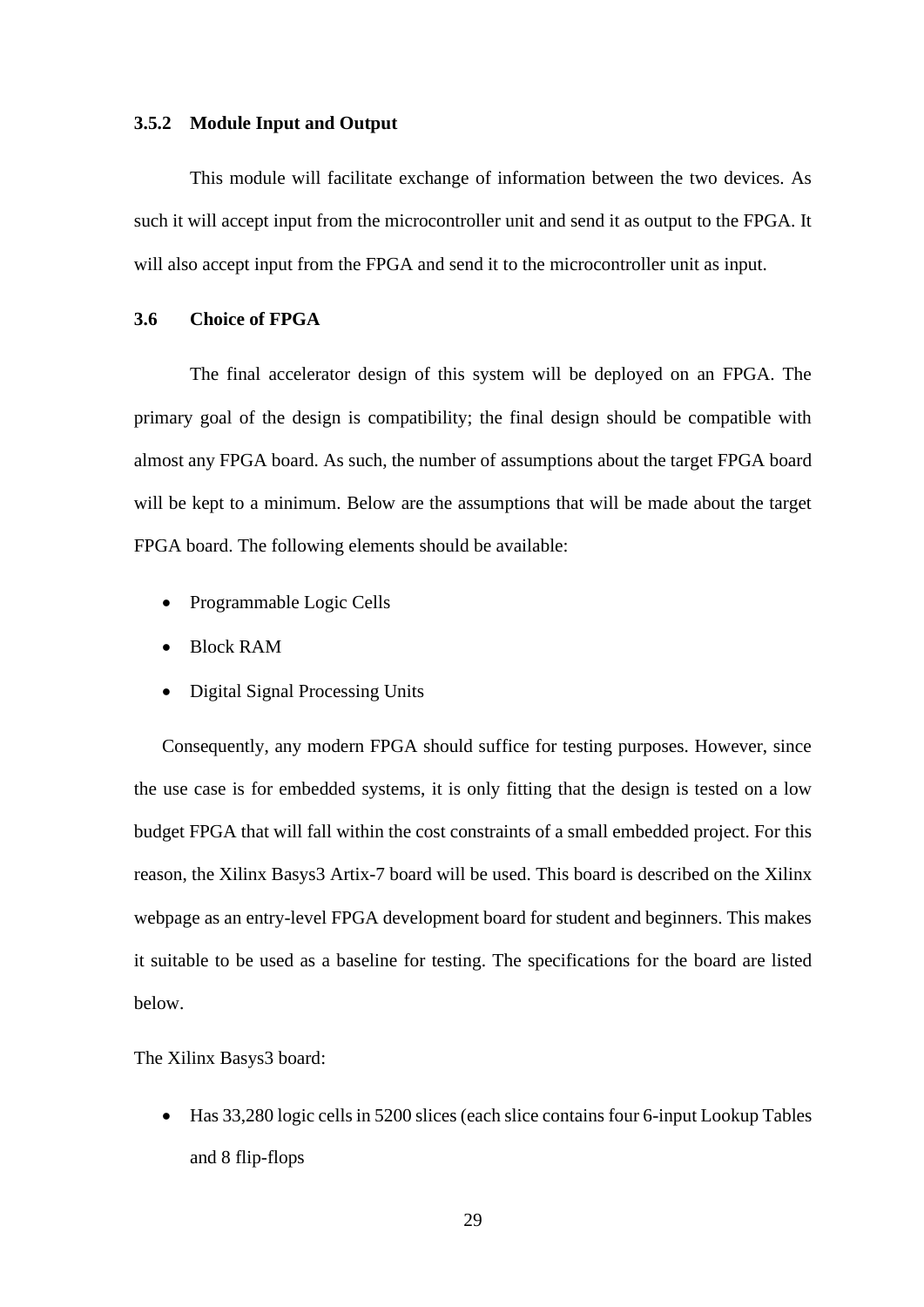- Has 90 DSP slices
- Has internal clock speeds exceeding 450 MHz
- Has 1,800 Kbits of fast block RAM
- Features the Xilinx Artix-7 FPGA: XC7A35T-1CPG236C

# <span id="page-36-0"></span>**3.7 Choice of Microcontroller Unit**

Like the FPGA, the choice of a microcontroller unit is arbitrary since the focus is on compatibility. As such, a few assumptions are made about the target microcontroller unit. Below are the assumptions made. It should:

- Have a minimum of 10 GPIO pins
- Support external interrupts on, at least, one of these pins
- Operate between 3.3V and 5V

For this purpose, the Arduino Uno is used. The Arduino Uno is a well-tested and popular microcontroller unit within embedded system communities and academic spaces. The Arduino Uno operates at 16 MHz and supports external interrupt handling on two of its pins. It also operates at 5V. It has 6 analogue and 14 digital GPIO pins.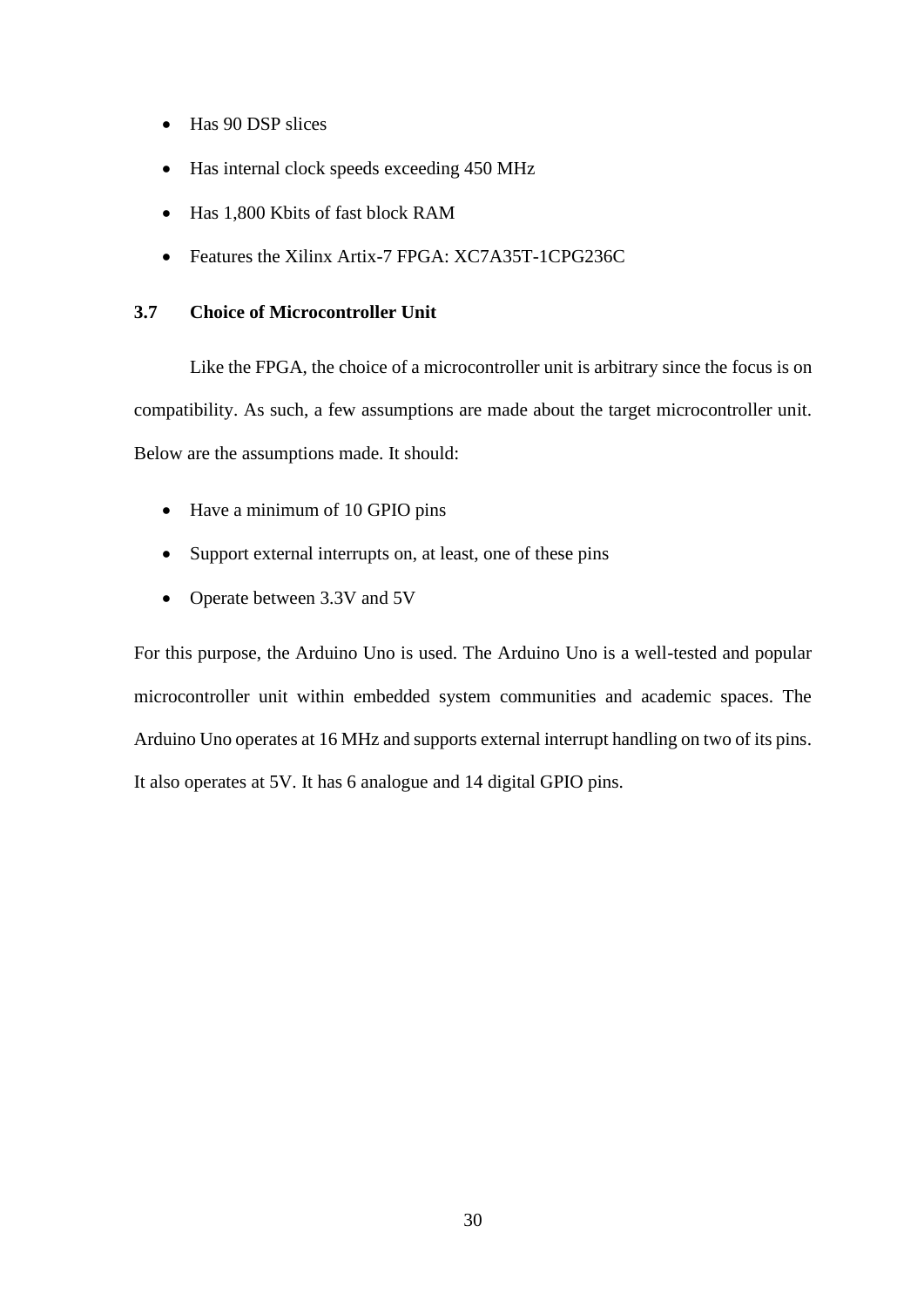## **Chapter 4: Implementation**

<span id="page-37-0"></span>The previous chapter laid out the design overview of the various modules of the proposed system. The goal of this chapter is to describe and provide details pertaining to the implementation of the designs discussed in Chapter 3. This will include diagrams of constituent components and any necessary algorithms. The final implementation and tests can be found at: https://github.com/Oracking/FPGA\_Accelerator.git

#### <span id="page-37-1"></span>**4.1 Training Environment – Implementation**

The *Training Environment* will leverage the stochastic gradient descent (SGD) algorithm[6] to train the neural network. It will differ slightly from the standard SGD. Unlike the traditional SGD implemented in other toolkits, the *Training Environment* will store parameters – weights and biases – in fixed-point format and will use stochastic rounding to round results of fixed-point operations when necessary. The *Training Environment* will produce as output, the final parameters after training. It will then utilize the templates stored in the *Component Library* to generate a single file that describes toplevel architecture of the accelerator. This architecture can then be compiled to a bitstream and uploaded onto an FPGA.

# <span id="page-37-2"></span>**4.2 Component Library – Implementation**

This module will be at the heart of the accelerator design process since it contains the digital components necessary to build the accelerator. In the Chapter 3, each layer in the neural network was described as an FPGA component. Components are usually strictly declared, with defined internal architecture and input/output data sizes. However, neural network layers are dynamic. A single neural network can have a fully connected layer with 20 neurons, followed by another fully connected layer with 10 neurons. In digital design, this implies there will be two instances of the MMSU component with different input and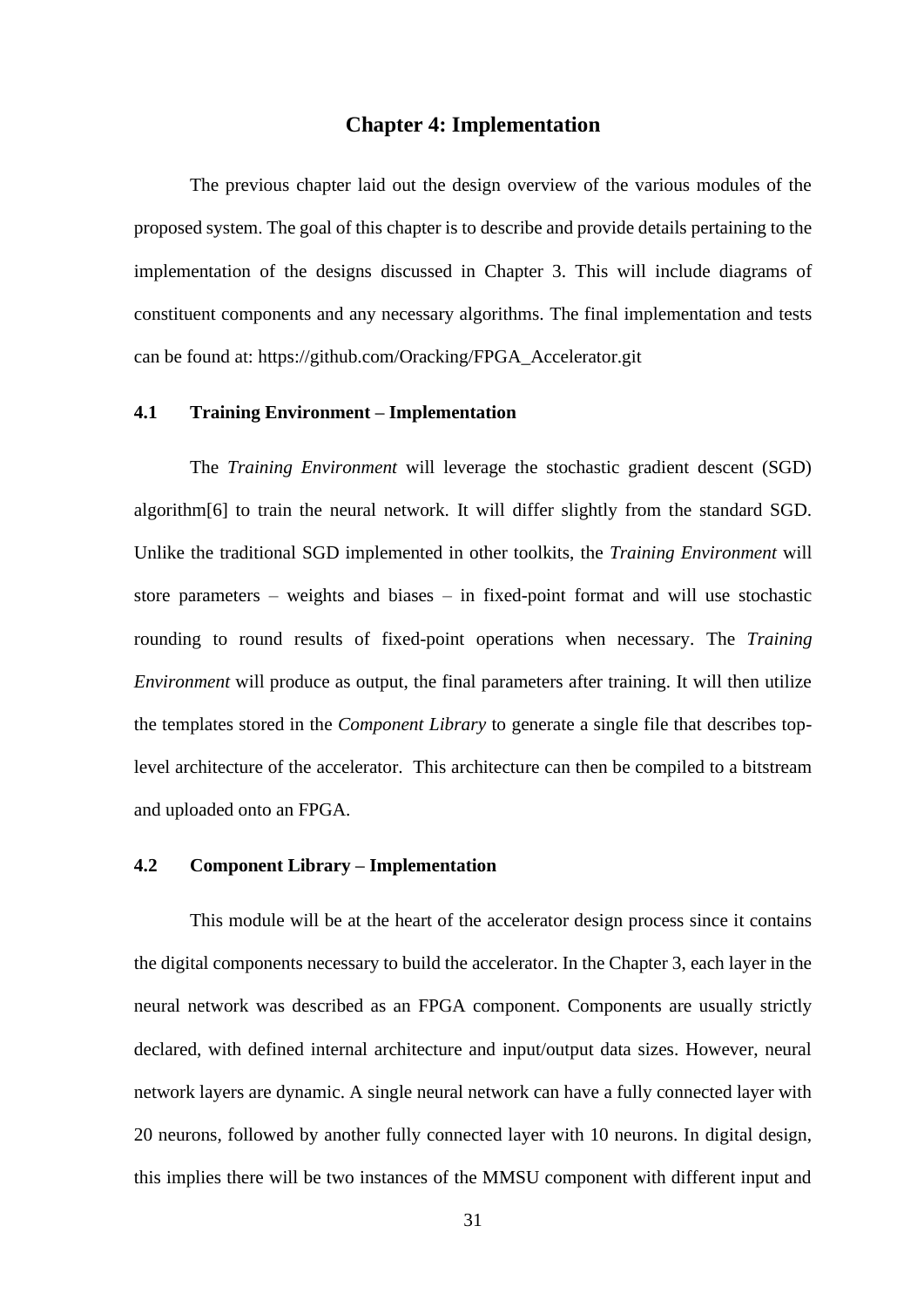output sizes. Furthermore, the organization of logic blocks within each MMSU may also differ. This makes it impractical to have a single strictly defined architecture of each component.

As such, the library will not contain fully implemented components. Rather, it will contain templates of the components. These templates will have configurable parameters that will be supplied from the *Training Environment*. This implies that, in the scenario that was given, a template of an MMSU will be available. During the build process, two separate MMSU architectures will be described from the template, each with different input and output sizes, as well as internal structure. One instance of each architecture will then be created. These generated MMSU instances will then be connected to produce the final design of the accelerator.

In the subsections that follow, the template for each architecture will be described and illustrated. The design of components and templates will be implemented in VHDL.

#### <span id="page-38-0"></span>**4.2.1 Matrix Multiplier and Summer**

The MMSU, as described in Chapter 3, implements the fully connected layer. It accepts the input from the previous layer, multiplies it with the weight vector and adds the bias vector. Figure 4.2.1 shows the pin configuration of the MMSU.



Figure 4.2.1: Pin configuration of MMSU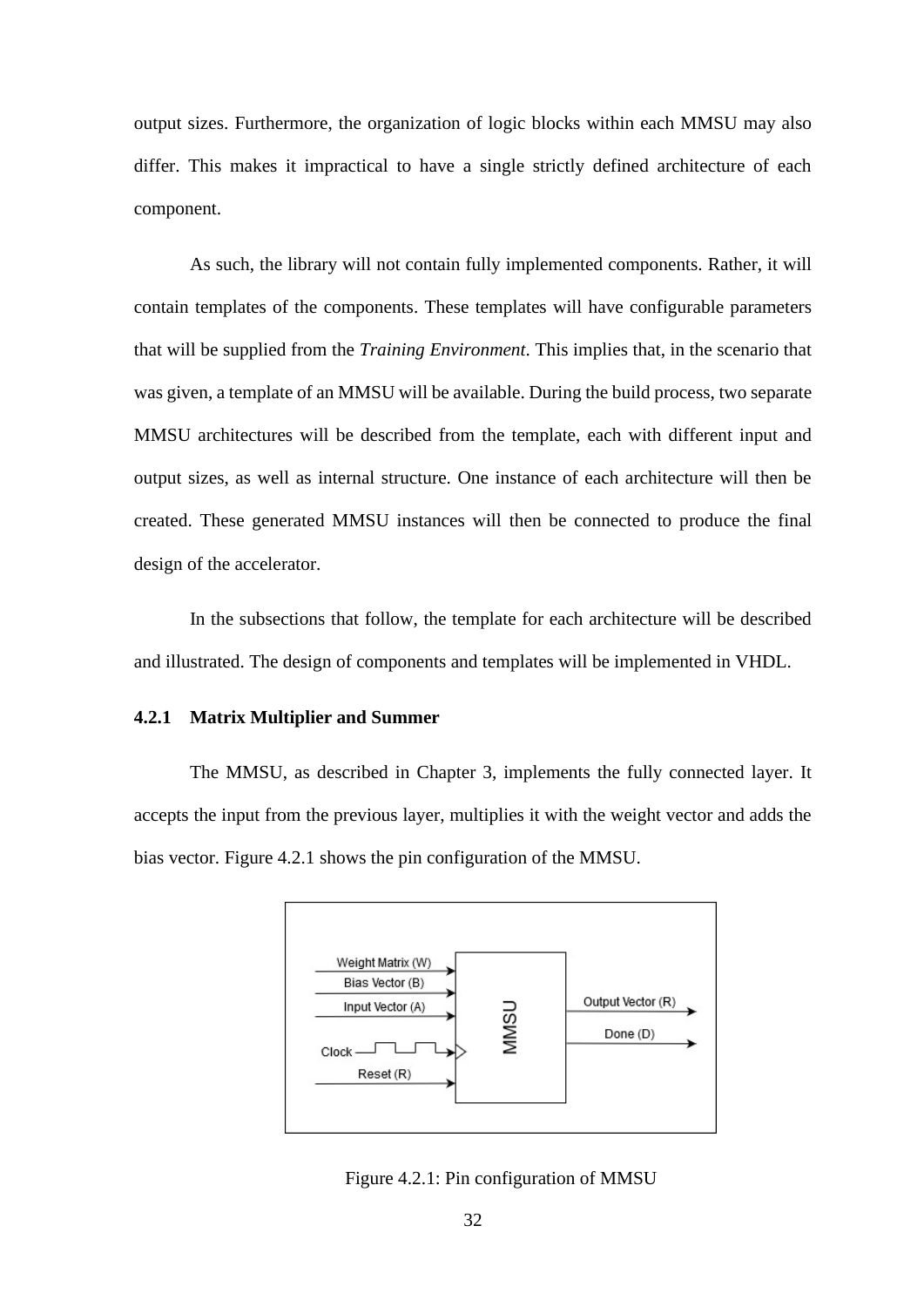The functions of the input and output pins are as follows:

- **Weight Matrix**: This holds the weight of all connections from previous layer to current layer.
- **Bias Vector:** This holds the biases associated with each neuron in the current layer
- **Input Vector:** This holds the activations of the neurons from the previous layer
- **Clock**: The input clock signal is generated by the FPGA and is used to drive the operations of the MMSU.
- **Reset**: The reset pin is used to clear the MMSU and prepare it for a new set of inputs. When the reset pin is set to high, it clears any pre-computed values on the **Output Vector** line. It also sets **Done** to low. When it is set to low, the MMSU begins computation.
- **Output Vector:** This gives the output of the layer. However, it makes the output available as it is being computed. This implies that intermediate computational values are made available on this line.
- **Done:** When the MMSU gets new input, it sets this pin to low and begins computation. When it is done computing and the value on the **Output Vector** is final, this pin is set to high.

As described in Chapter 3, the multiplication of the weight by input vector is achieved through parallel VMU computations within the MMSU. Each row of the weight matrix is passed to a VMU, alongside the input vector. Each VMU performs a MAC operation on the two inputs it is given. This is achieved by leveraging the onboard DSP units, which perform fast MAC operations.

The DSP starts by initializing its output to zero. On each clock cycle, the VMU feeds the DSP unit with two values: element k, from the row of the weight matrix it has been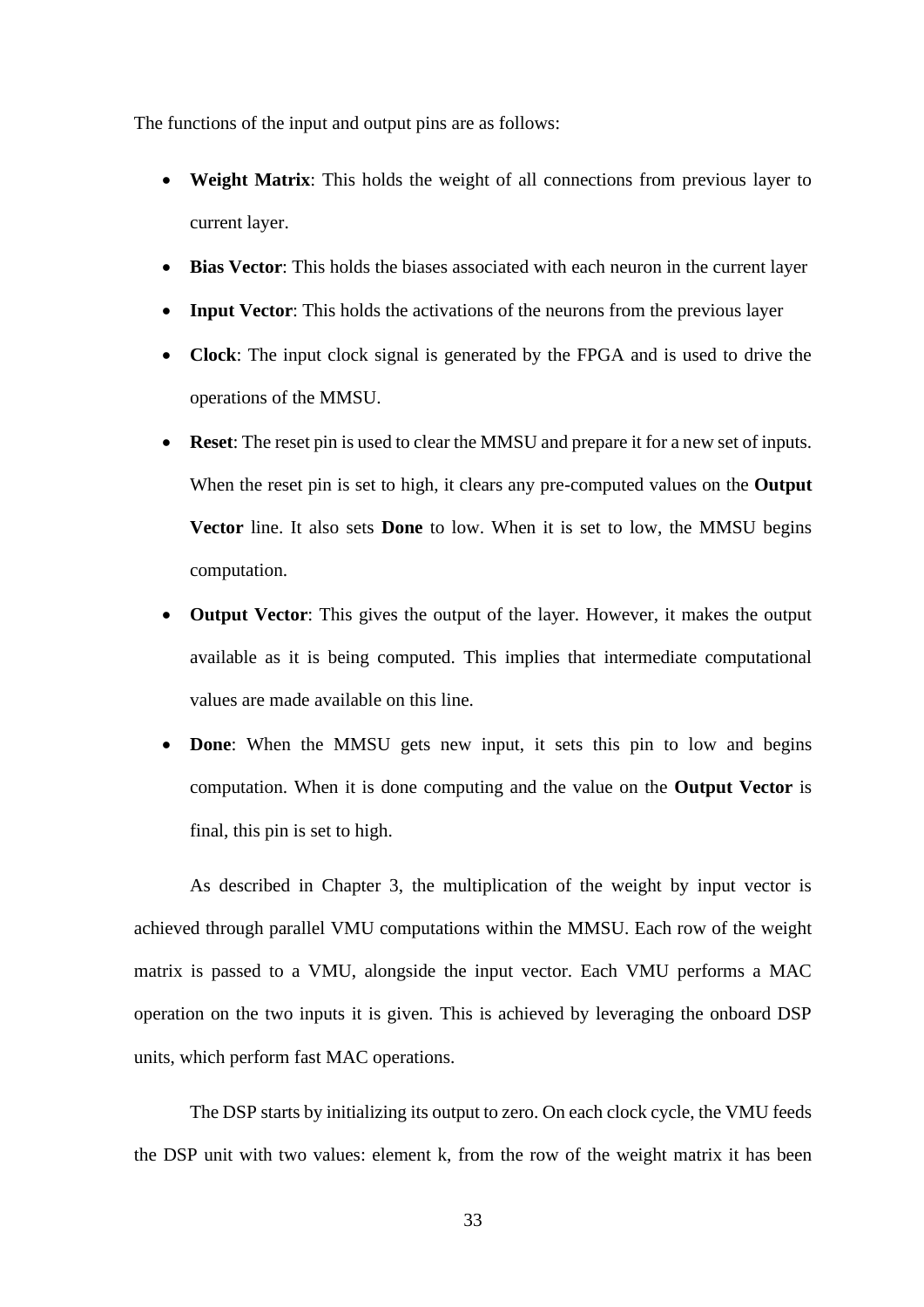passed, and element k, from the input vector. The DSP multiplies these two values and adds result to its current output. The VMU then increments k, to feed the DSP with the next set of values. After a few clock cycles, the VMU would have successfully performed the MAC operation on the row of weight matrix and input vector it was passed.

Extra attention must, however, be paid to the output of the DSP. Since the fixedpoint representation is being used, the result of the MAC operation will contain more bits than either operand. The DSP, however, makes it possible to initialize the output to be 48 bit wide, which is much larger than the typical WL to be used for the model. Yet still, this can overflow with enough accumulation.

#### <span id="page-40-0"></span>**4.2.2 RELU**

RELU represents the ReLU activation in the neural network. It takes a value as input and produces zero as its output if the input value is less than zero. Otherwise, the output value is assigned the input value. Figure 4.2.2 shows the pin configuration of the RELU block.



Figure 4.2.2: RELU pin configuration

When the *Reset* pin is set to high, it clears the value on the *Output Value* line, and sets the value of *Done* to low. When the *Reset* pin is set to low, it takes the input value on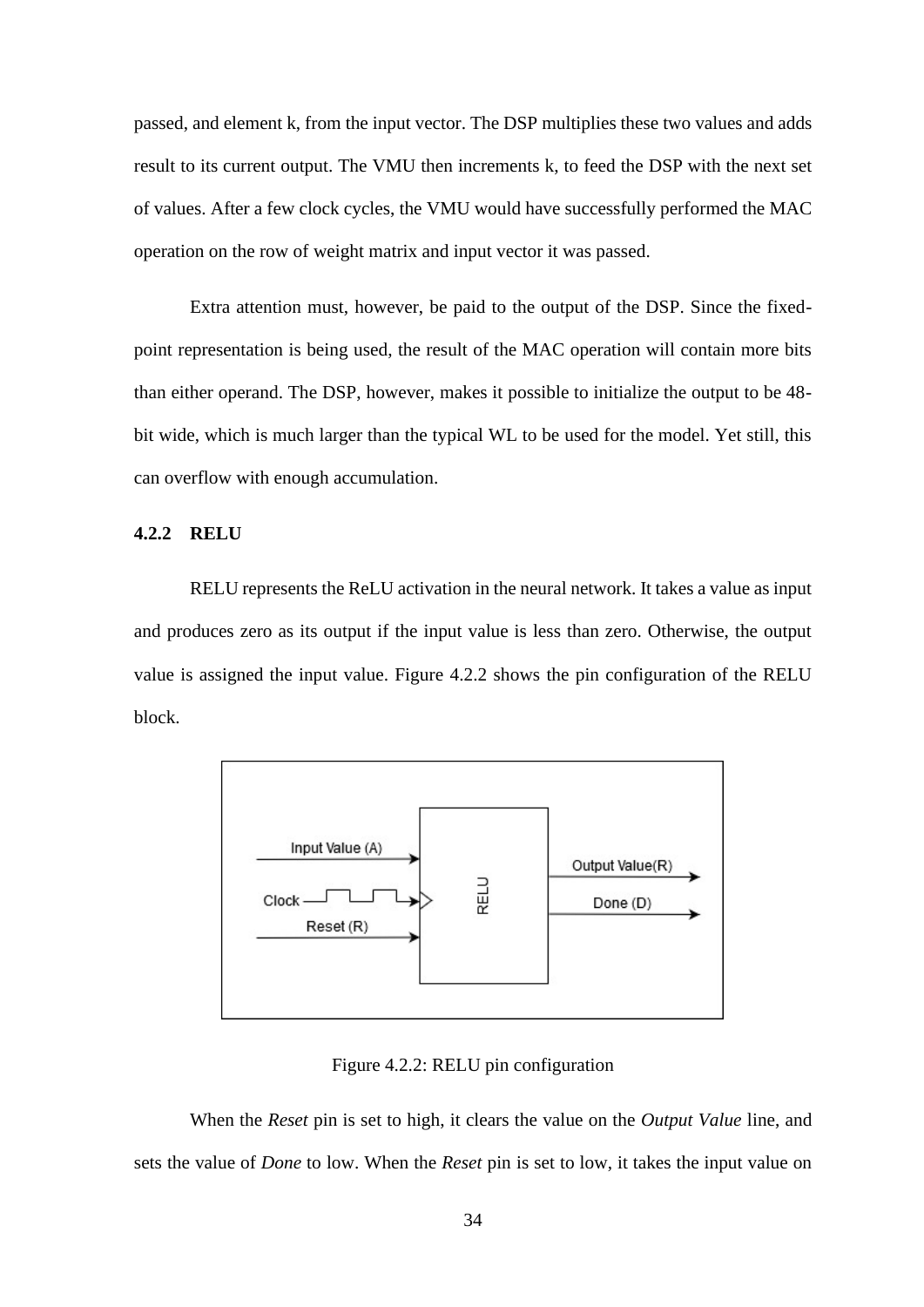the *Input Value* line and, after a single clock cycle, returns its output on the *Output Value*  line. The value of *Done* is then set to high.

#### <span id="page-41-0"></span>**4.2.3 Stochastic Rounding Unit**

The stochastic rounding unit ensures that results of computations from any layer is finally rounded to the set WL of the system. As described in Chapter 3, it achieves this by using an LFSR to generate a random number which is added to the LSB of its input value. The pin configuration of the SRU is shown in Figure 4.2.3.



Figure 4.2.3: Pin configuration of stochastic rounding unit

The pins of the SRU perform the same function as the pins on the RELU. The main difference is with the internal logic of the block. The SRU takes a random value generated by the LFSR and uses it to stochastically round the input value. Its output value will have the WL of the system.

#### <span id="page-41-1"></span>**4.3 Interface Module**

This module is an integral part of the system as it facilitates the exchange of data between the FPGA and the microcontroller unit, allowing the FPGA to function as a coprocessor. As shown in Figure 3.5 the microcontroller unit will focus on collecting and processing data from the sensors. The data will then be sent out to the FPGA as input to the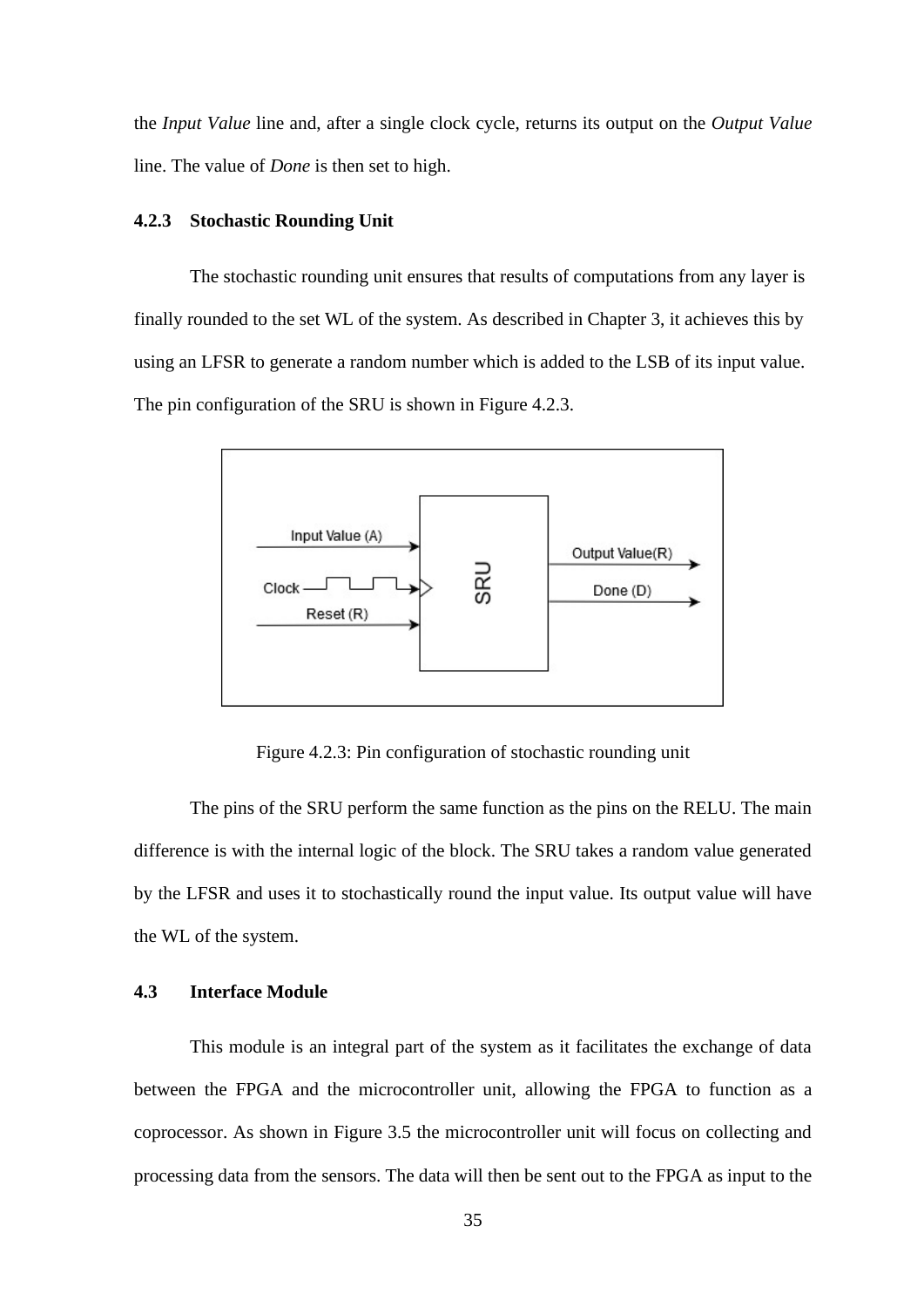neural network. The FPGA will, subsequently, send the result of the model to the microcontroller. The steps involved are laid out in the algorithm below. Note that the steps in the algorithm are enumerated as they will be referenced in later sections that shed light on the implementation.

#### **// ALGORITHM exchange\_data()**

#### **while** true

1. Microcontroller reads data from sensors

- 2. Microcontroller sends data to FPGA as input to model
- 3. FPGA performs necessary model computations
- 4. FPGA sends results back to microcontroller

#### <span id="page-42-0"></span>**4.3.1 Pin Configuration and Utilization**

To allow for quick exchange of information between the microcontroller unit and the FPGA, the GPIO pins on the microcontroller unit are utilized. Most microcontroller units can set and read the value of multiple GPIO pins in a few clock cycles. The GPIO pins from the microcontroller unit are connected to the FPGA and are used to transfer data bits between the two devices.

The implementation utilizes ten digital pins for information exchange between the two devices. The pin configuration is shown in Figure 4.3.1. Four of these pins hold data to be sent from the microcontroller unit to the FPGA. Two of the pins hold data to be transferred from the FPGA to the microcontroller. The four remaining pins are used to coordinate information transfer.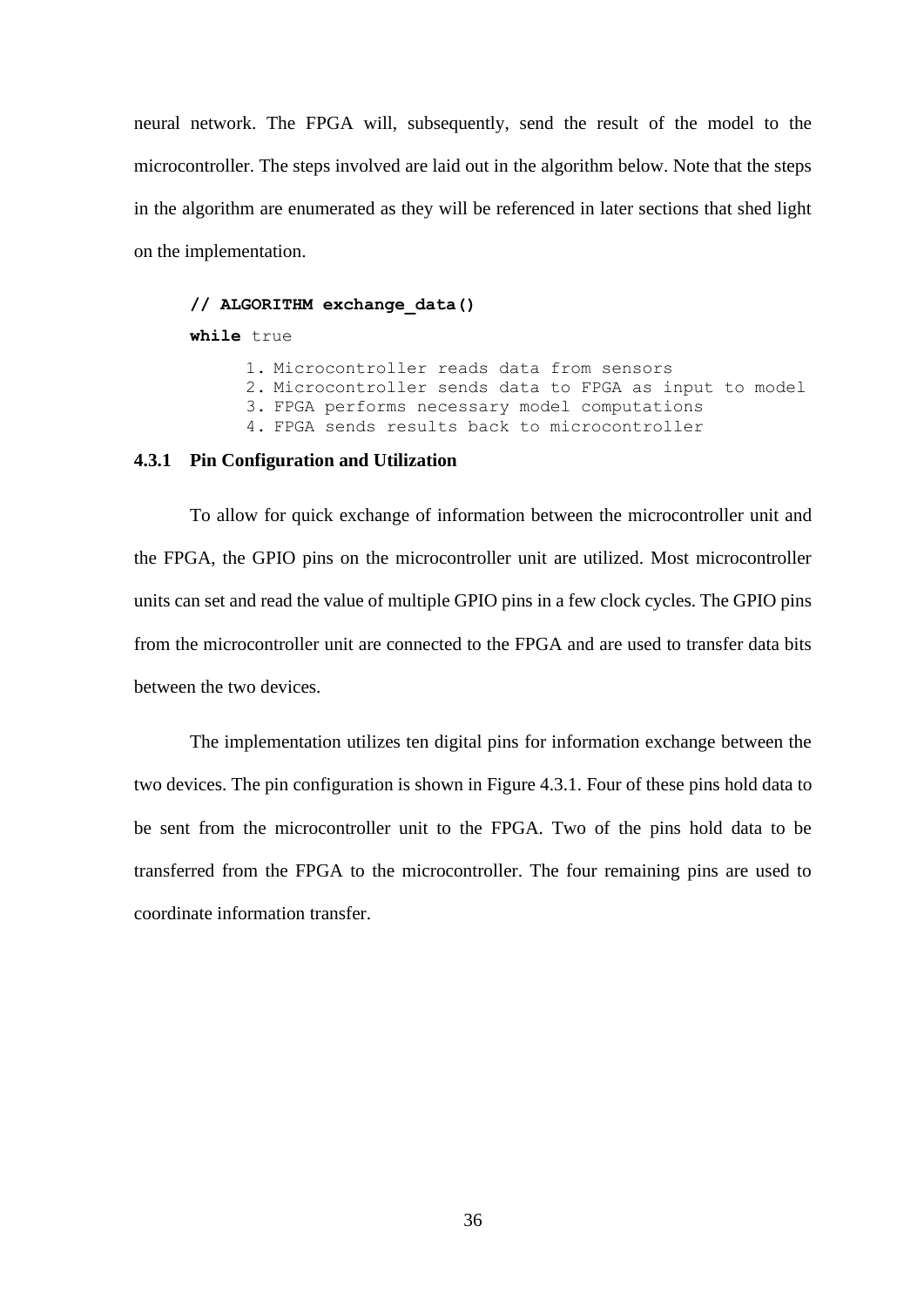

Figure 4.3.1: Shows pin configuration for communication between FPGA and microcontroller

When both devices are connected to each other, the *FPGA Ready* pin is set to be high by the FPGA. Similarly, the *MCU Ready* pin is set to high by the microcontroller unit. This is a preliminary step that indicates to either device that information transfer is ready to occur. The behaviour of the other pins will depend on which step in the algorithm **exchange\_data** that we are considering. In each step, the pins are utilized as follows:

**Step 1:** This step does not require the pins to be set to any specific value. It will be implemented by the libraries associated with the sensors being used.

**Step 2:** Any information to be sent to the FPGA will be put on the pins *MTF-D0*, *MTF-D1*, *MTF-D2* and *MTF-D3*. These pins are collectively referred to as the *Microcontroller to FPGA Data (MTF-D)* pins. Each of the *MTF-D* pins represents a single bit of information. As such, the *MTF-D* pins, together represent 4 bits of information. Consequently, 4 bits of information can be sent to the FPGA at a go. Hence, all information to be sent will be sent 4 bits at a time.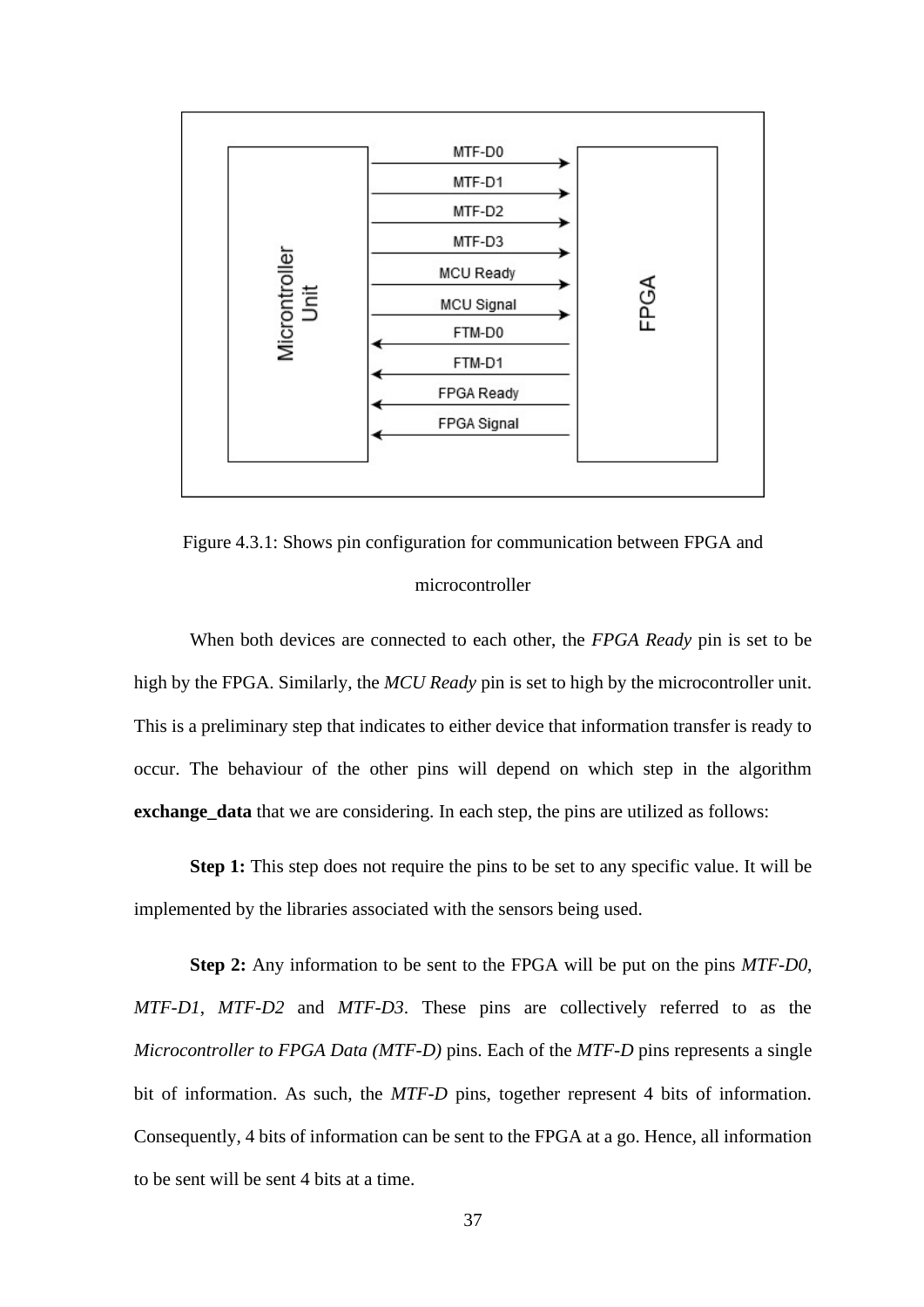To transfer data, the *MCU Signal* pin is set to low and the data to be sent is put on the *MTF-D* pins. After, the *MCU Signal* is set to high. The FPGA detects the rising edge on the *MCU Signal* pin and sets *FPGA Signal* pin to low. It then proceeds to read data from the *MTF-D* pins. When it's done, it sets *FPGA Signal* to high. This rising edge on the *FPGA Signal* pin is detected by the microcontroller unit, indicating a successful transfer of information to the FPGA.

**Step 3:** The data collected will be fed into the first fully connected layer of the network which will proceed to compute and propagate its result through the rest of the network. In this step, the pins will not require any special configuration.

**Step 4:** When the result of the model is ready, the *FPGA Signal* pin is set to low, and the data is put on the pins: *FTM-D0* and *FTM-D1*. These two pins are responsible for carrying data from the FPGA to the microcontroller. They are referred to, collectively, as *FPGA to Microcontroller Data* (*FTM-D*) pins. After data is put on the *FTM-D* pins, the *FPGA Signal* pin is set to high. The microcontroller detects the rising edge on this pin and sets *MCU Signal* to low. It then proceeds to read the data on the *FTM-D* pins. After reading, the *MCU Signal* pin is set to high. The rising edge on this pin is detected by the FPGA, indicating a successful transfer.

#### <span id="page-44-0"></span>**4.3.2 FPGA Component**

On the FPGA, an interface module is implemented that allows the pin configuration described to be utilized. Most of the behaviour can translate directly to VHDL code. However, on the Basys3, it is not possible to detect a rising edge on an input pin. As such, determining the rising edge on the *Arduino Signal* pin cannot be achieved directly. Consequently, this behaviour must be simulated. This is done by buffering the values of the *Arduino Signal* pin. On every clock cycle, it analyses the current value of *Arduino Signal*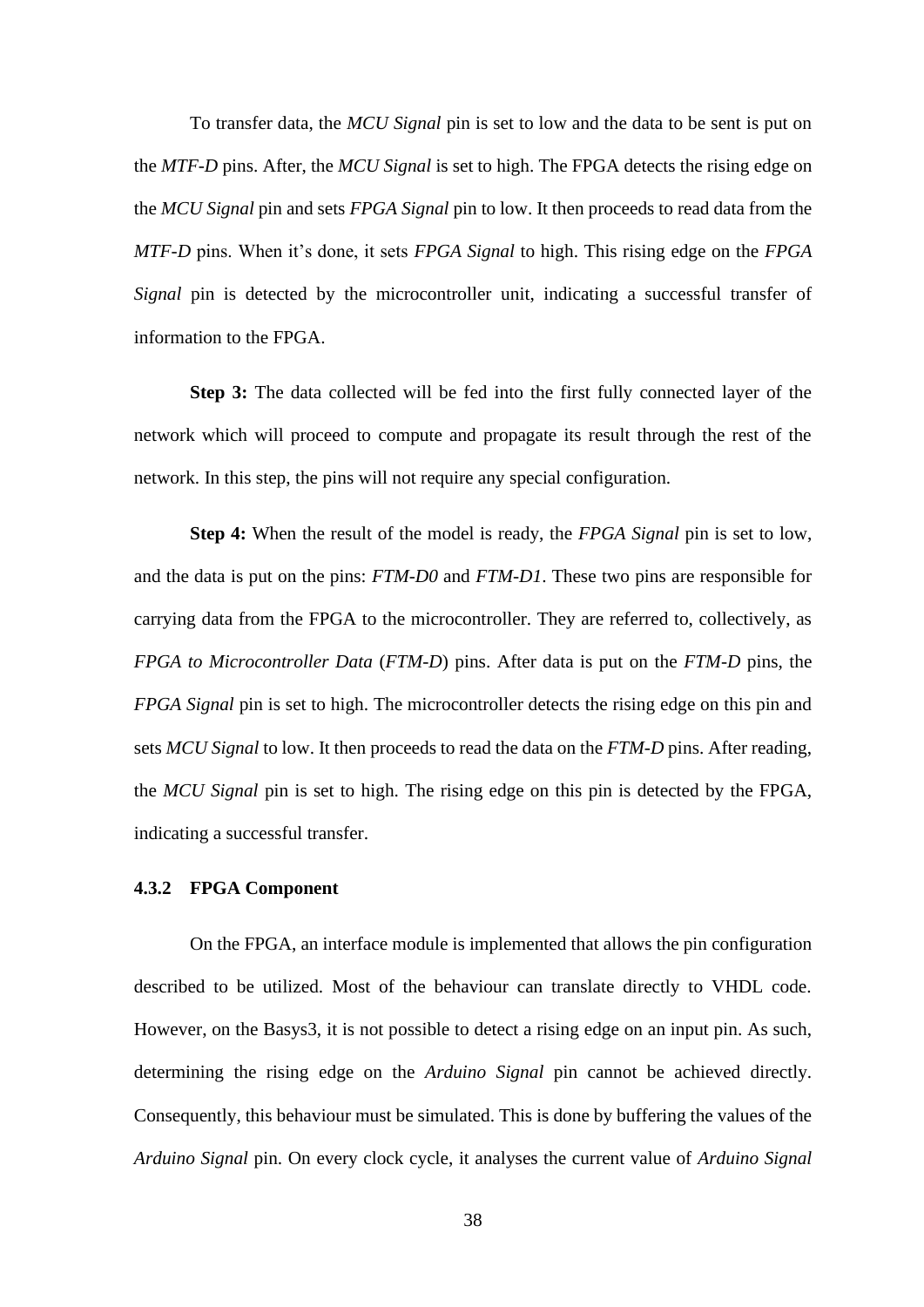pin and the value stored in the buffer. If the current value of *Arduino Signal* pin is high and the previous value, stored in the buffer, is low, then it identifies it as a rising edge.

# <span id="page-45-0"></span>**4.3.3 Microcontroller Unit**

Implementing the microcontroller component of this module involves writing procedures to read and write data bits from the digital pins. It also requires the efficient handling of interrupts. Since our target users are embedded system developers, they are likely to possess the skills required to achieve this on their microcontroller unit. Nevertheless, for this paper, the necessary procedures will be implemented for the Arduino Uno.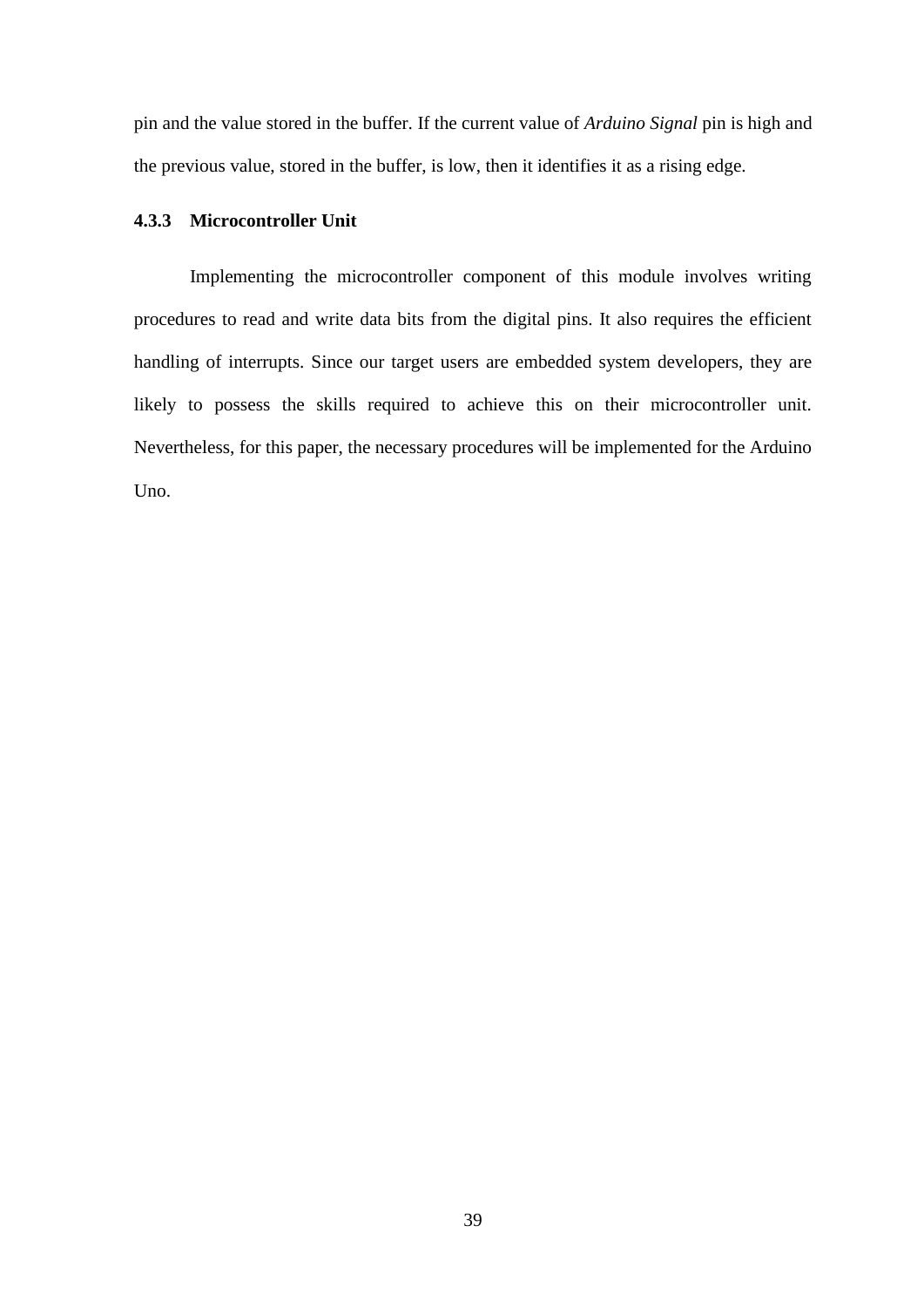# **Chapter 5: Testing and Results**

<span id="page-46-0"></span>This chapter focuses on testing the proposed system by comparing a system that utilizes the FPGA accelerator against one that doesn't. To test the efficiency of our accelerator, a neural network will be designed and deployed on two embedded systems. One embedded system will run the neural network on a microcontroller unit without support from an accelerator. The second system will run the same neural network but will use the FPGA as an accelerator for the microcontroller unit. As already shown in [25], networks trained with fixed-point and stochastic rounding achieve similar accuracy as those trained on floating-point. As such, the focus of this test will be on the speedup provided by the accelerator.

## <span id="page-46-1"></span>**5.1 Neural Network Design**

In the test scenarios, the neural network designed will be used to help a rover navigate an environment. The rover has 3 ultrasonic sensors pointing outwards. The values from the ultrasonic sensors are read and passed to the network. The network then decides whether the rover should turn right, turn left or continue moving forward in order to avoid obstacles. The test will focus on how fast the network makes a prediction.

For this problem, the neural network to be deployed will have an input layer with 3 neurons. This layer will be followed by a fully connected layer with 16 neurons. The neurons in the fully connected layer will use the ReLU activation function. The fully connected layer will then be followed by an output layer with three neurons.

#### <span id="page-46-2"></span>**5.2 System I – System without Accelerator**

The final neural network design will be deployed on an Arduino Uno without an accelerator. This system will be the baseline for testing. The parameters of the neural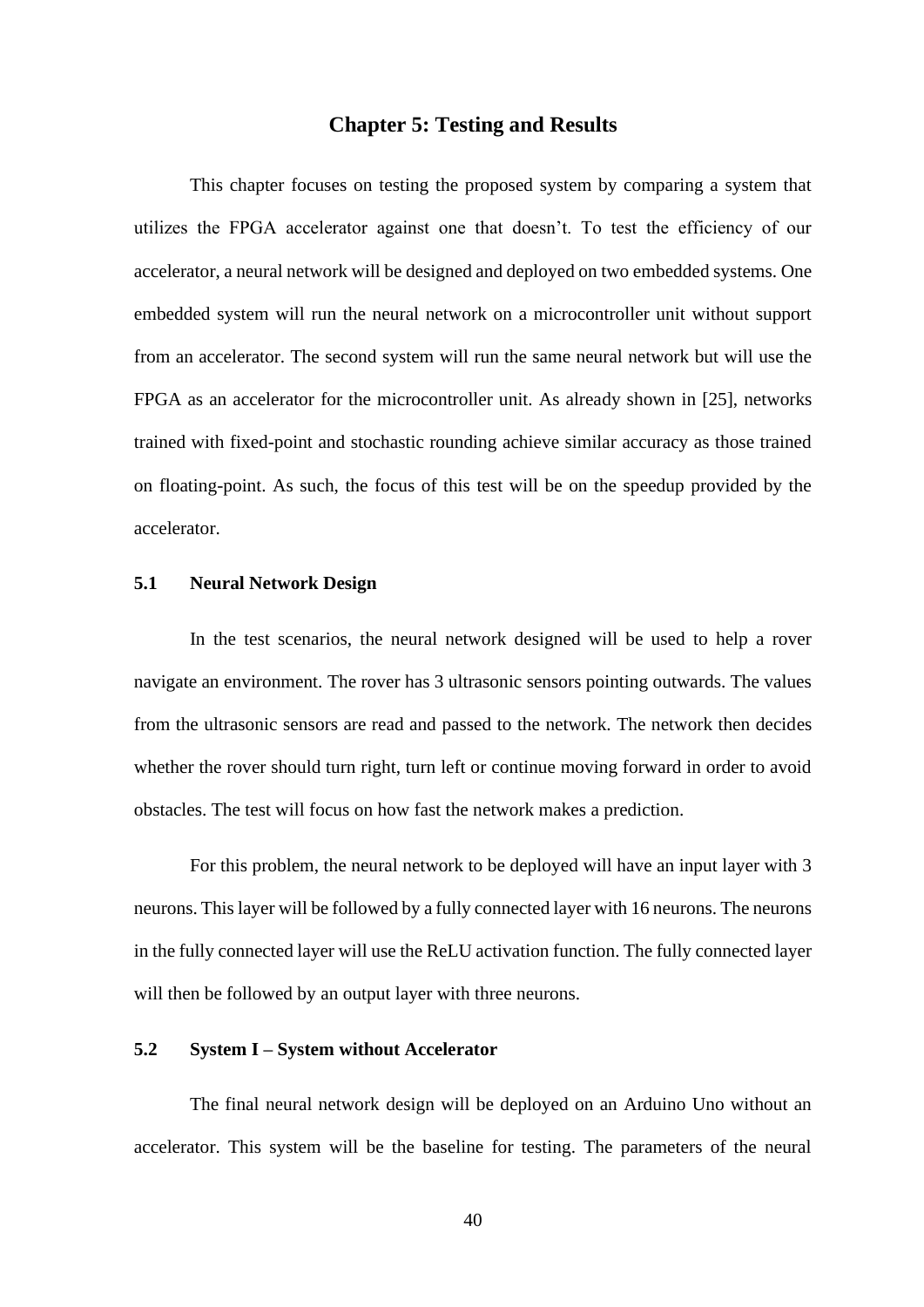network will be stored in floating-point format for this system. To compute the output of the fully connected layer, equation (5) will be utilized. The weight matrix, input vector and bias vectors in the equation will be represented as arrays. The weight matrix will be represented as a 2-dimensional array whereas the input and bias vectors will be represented as 1-dimensional arrays. Nested for loops will be used to compute the product of the weight matrix and input vector.

The time taken for the neural network to evaluate an output once it has the input to the network will be recorded over multiple tests and averaged. Specifically, the program will start timing when data is ready to be fed into the network and stop when the output of the network is produced. This will then be compared to the system that utilizes the accelerator.

#### <span id="page-47-0"></span>**5.3 System II – System with Accelerator**

The neural network designed will also be deployed on another system. This system will utilize both a microcontroller unit and an FPGA accelerator. The neural network will be described in the *Training Environment*, which will train the network on some data and produce the final parameters of the network. The training will be done in 16-bit fixed-point format. 8 bits will be used for the IL and 8 bits will be used for the FL. The *Training Environment* will generate the VHDL design files that describe the architecture of the accelerator. This architecture description will be compiled and downloaded onto the Xilinx Basys3 board via Vivado. The Basys3 will run the neural network and interface with the Arduino Uno to read information from the sensors. The Basys3 will return to the Arduino, the index of the whichever neuron in the output layer has the greatest activation.

The time taken for the neural network to evaluate its output once it has the sensor readings will be recorded. More specifically, the program will start timing when the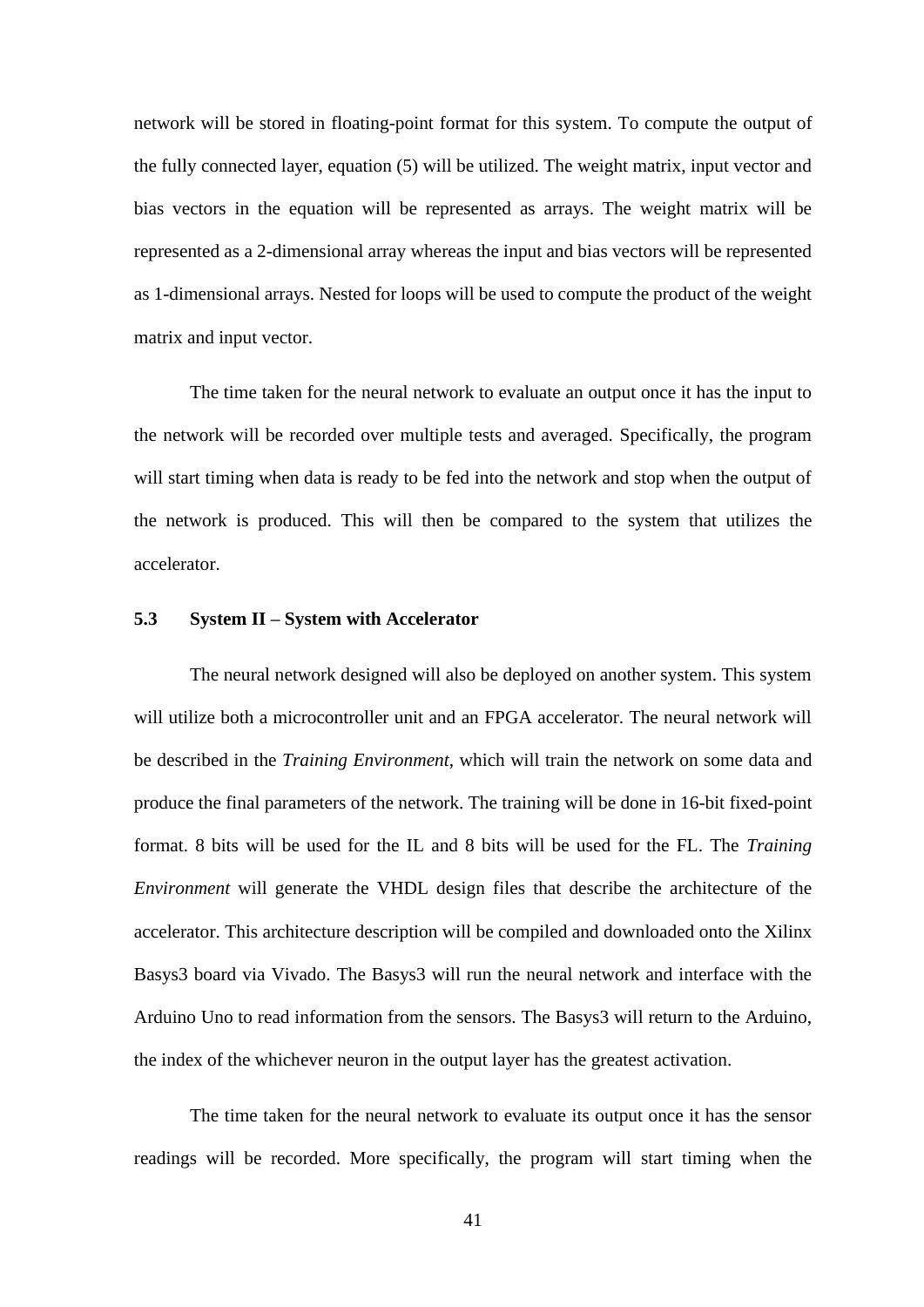microcontroller is about to send the input data to the FPGA. It will finish timing when the results from the FPGA are received by the Arduino Uno.

## <span id="page-48-0"></span>**5.3.1 Generated Architecture**

Figure 5.3.1 demonstrates the final FPGA architecture generated by the *Training Environment*. The architecture consists of two MMSUs, one RELU and two SRUs. The first MMSU computes the result of the fully connected layer with 16 neurons. It then feeds its output to the RELU, which then passes the activations through the ReLU function. The output of the RELU is forwarded to the SRU which rounds the results to 16-bit fixed-point.

The output of the first SRU then goes into the second MMSU, which computes the value of the output layer. Naturally, the output of this MMSU will be fed into an SRU to round the results to a 16-bit fixed-point format.

Finally, the communication layer will examine all neurons in the output layer and send the index of the neuron with the highest activation to the Arduino Uno



Figure 5.3.1: Generated Architecture of neural network

# <span id="page-48-1"></span>**5.4 Results & Discussion**

The performance of System I and System II are both evaluated. On average, System I uses 586 microseconds to evaluate the output of the network. System II uses 250 microseconds to compute the results of the network. In other words, System II runs at more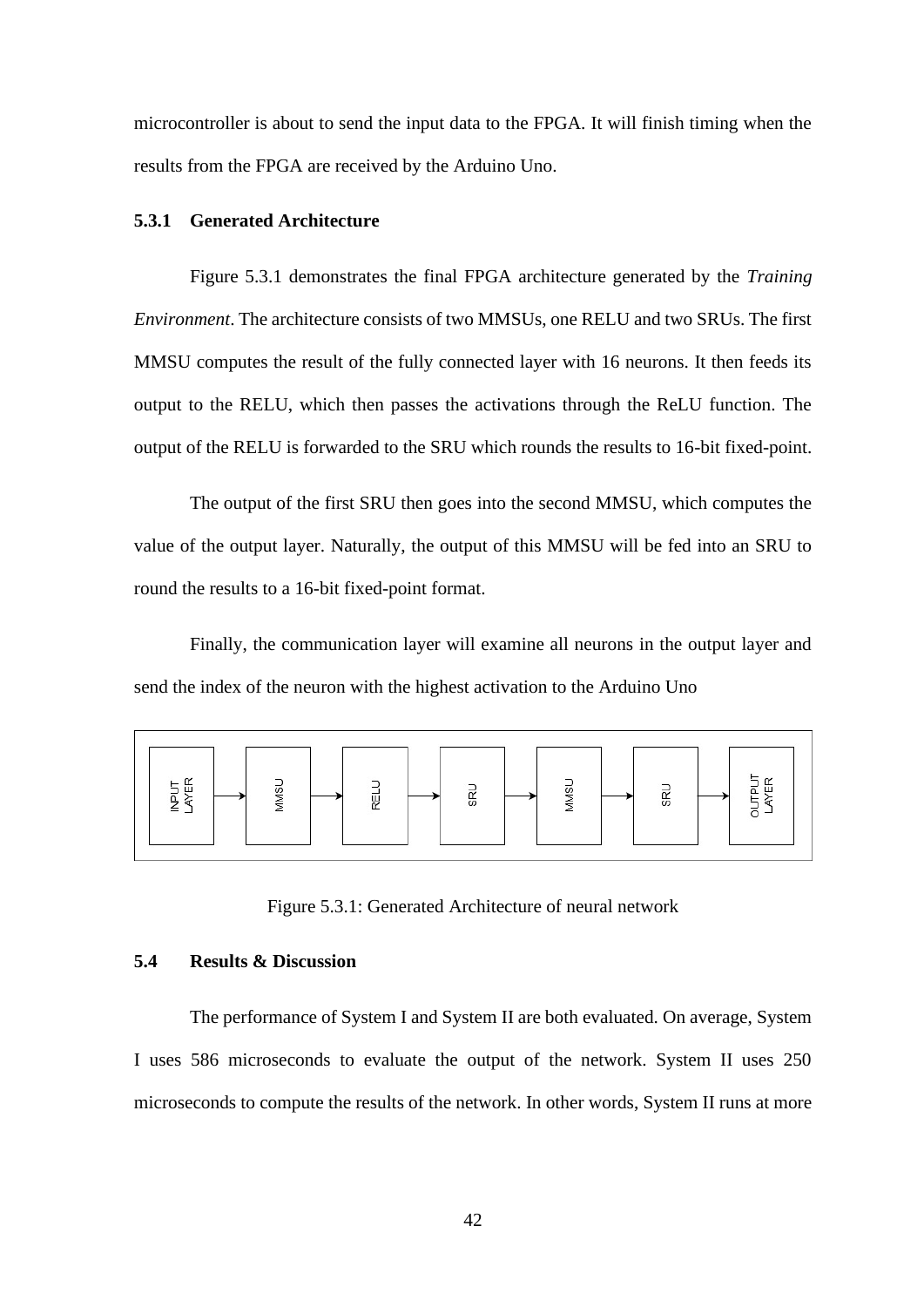than twice the speed of System I. As such, the FPGA accelerator does provide reasonable performance gains.

Interestingly, in System II, most of the time is spent on exchanging information between the FPGA and microcontroller unit. The computation by the FPGA is relatively fast. Therefore, for applications that have many inputs, this can prove to be a bottleneck. The full test can be found by navigating to the test folder of the following repository: https://github.com/Oracking/FPGA\_Accelerator.git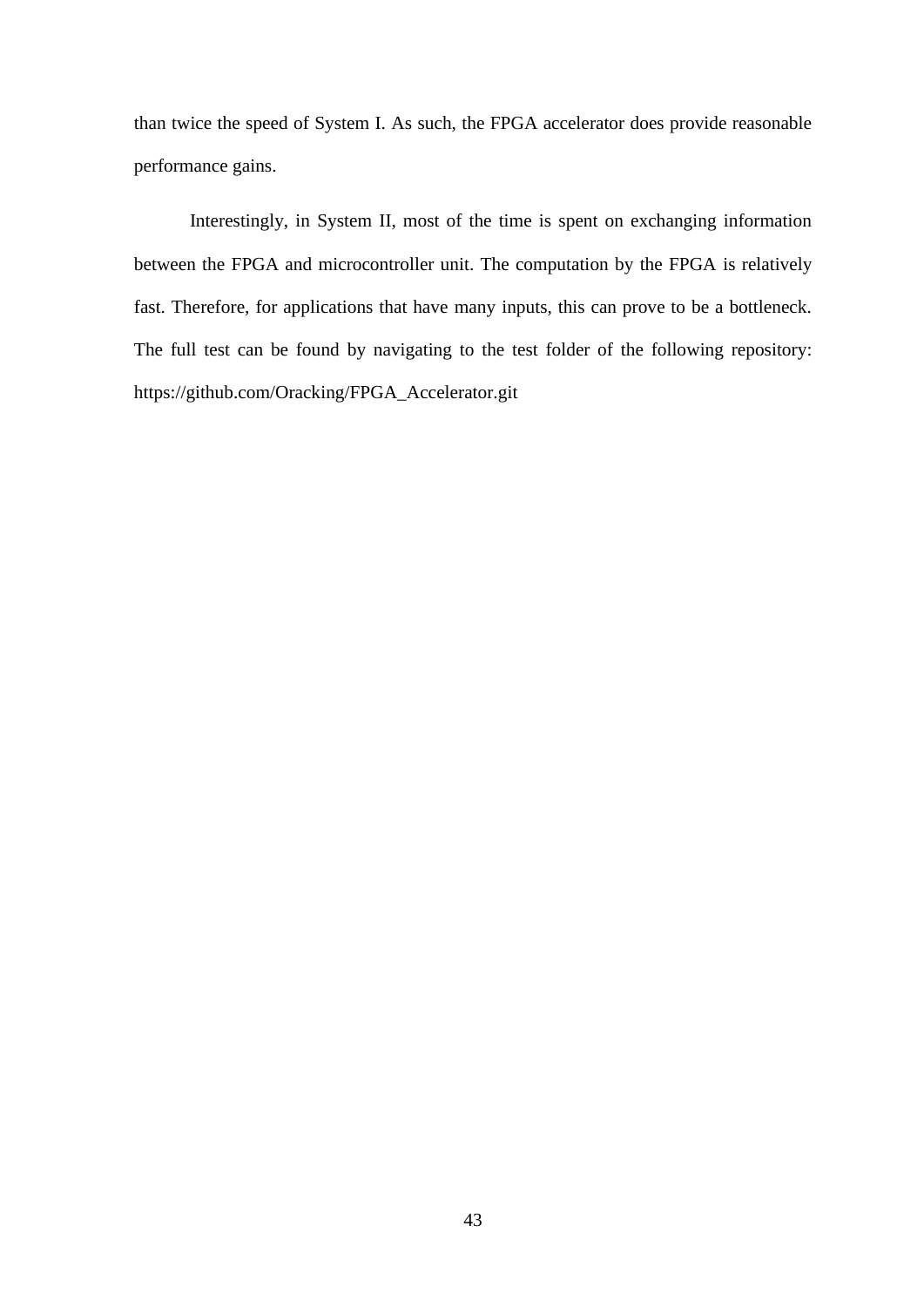# **Chapter 6: Conclusion**

<span id="page-50-0"></span>The previous chapters laid out the problem and developed a solution that addresses it. For the neural network tested, the system that used the FPGA as a coprocessor achieved more than twice the speed of the system that did not use the FPGA. The focus of this chapter will be to shed light on the some of the limitations that were encountered in developing and testing the solution. It will also highlight some prospective areas of improvement that can be explored by future researchers.

## <span id="page-50-1"></span>**6.1 Limitations**

In the process of developing and testing the proposed system, some limitations were encountered that influenced the choices made. Listed below are some of the limitations faced:

- One of the limitations was the size of the neural network that could be tested. With the proposed solution, the size of the network that could be deployed on the FPGA was limited by the number of DSP tiles available on the board. In the case of the Basys3 this was 90. As such, a neural network that has many neurons in one or more of its layers will be unable to fit on the Basys3.
- Another limitation was communication bottleneck which limited the speeds that could be attained with the FPGA and microcontroller.

# <span id="page-50-2"></span>**6.2 Future Works**

This paper sets out to address a problem. And through the chapters, a feasible solution is developed that addresses the requirements of the problem. However, as is usually the case with scientific development, the initial solution is rarely the final one. Therefore,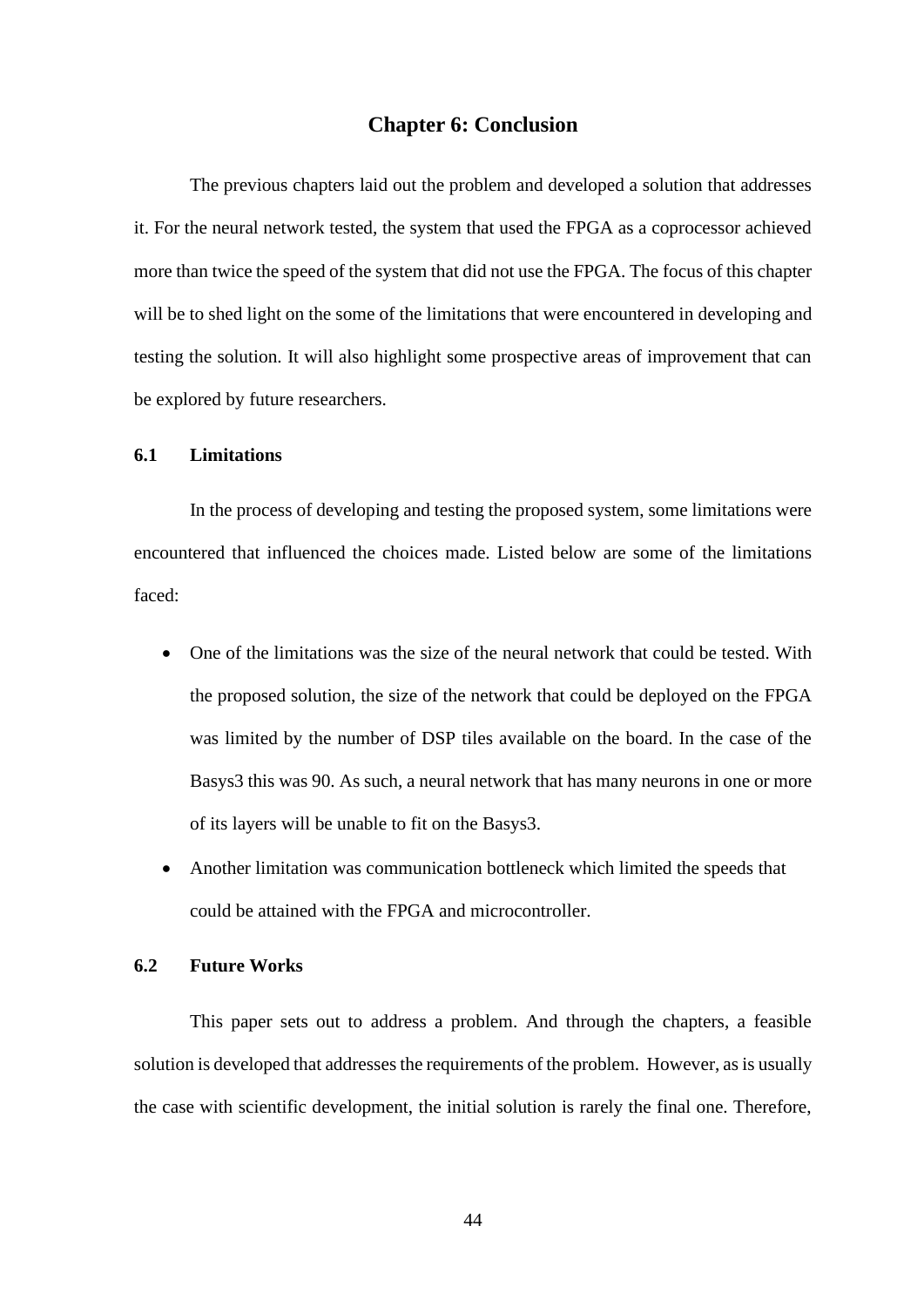even though the solution presented is feasible, there are still ways through which it can be improved. Below are suggested improvements that can be further explored:

- Currently, the accelerator only supports networks that utilize fully connected layers with ReLU activation functions. In the future, the development framework can be extended to include support for other types of layers and activation functions.
- The utilization of DSP tiles on the FPGA is not the most efficient since each Vector Multiplier unit requires its own DSP. This can be improved by allowing different layers to share DSP tiles via time-multiplexing.
- The FPGA accelerator can only be used to make predictions. It cannot be used to train the network. As such, the accelerator design can be further developed to support learning. This will allow learning to occur in a real-time environment.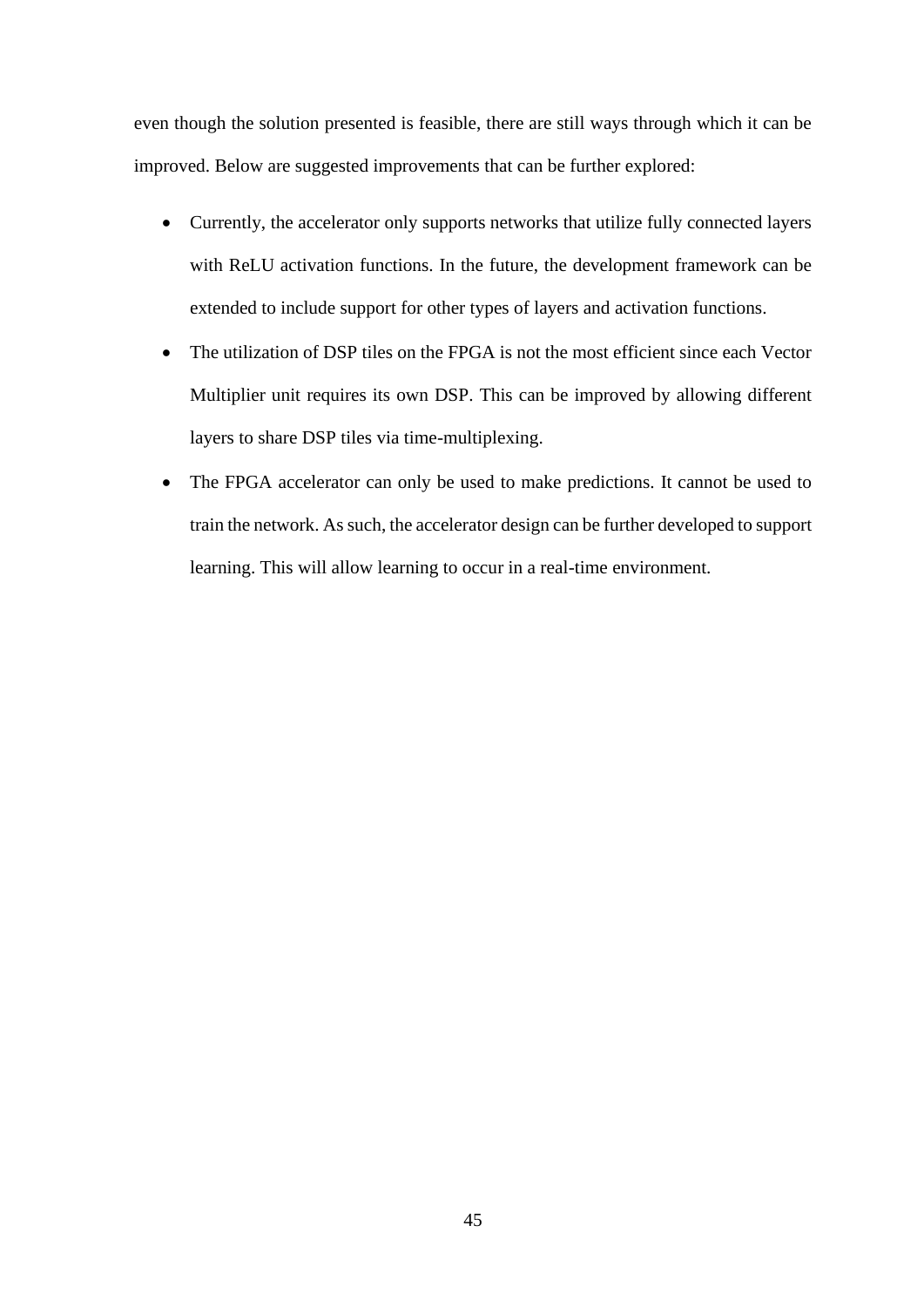# **References**

- <span id="page-52-0"></span>[1] M. I. Jordan and T. M. Mitchell, "Machine learning: Trends, perspectives, and prospects," *Science*, vol. 349, no. 6245, pp. 255–260, 2015.
- [2] P. Domingos, "A few useful things to know about machine learning," *Commun. ACM*, vol. 55, no. 10, pp. 78–87, 2012.
- [3] T. O. Ayodele, "Types of machine learning algorithms," *New Adv. Mach. Learn.*, pp. 19–48, 2010.
- [4] I. G. Maglogiannis, *Emerging artificial intelligence applications in computer engineering: real word ai systems with applications in ehealth, hci, information retrieval and pervasive technologies*, vol. 160. Ios Press, 2007.
- [5] J. Zou, Y. Han, and S.-S. So, "Overview of artificial neural networks," in *Artificial Neural Networks*, Springer, 2008, pp. 14–22.
- [6] M. A. Nielsen, *Neural networks and deep learning*, vol. 2018. Determination press San Francisco, CA, USA:, 2015.
- [7] L. Zhang, S. Wang, and B. Liu, "Deep learning for sentiment analysis: A survey," *Wiley Interdiscip. Rev. Data Min. Knowl. Discov.*, vol. 8, no. 4, p. e1253, 2018.
- [8] J. Schmidhuber, "Deep learning in neural networks: An overview," *Neural Netw.*, vol. 61, pp. 85–117, 2015.
- [9] P. D. McNelis, *Neural networks in finance: gaining predictive edge in the market*. Academic Press, 2005.
- [10] P. J. Lisboa, E. C. Ifeachor, and P. S. Szczepaniak, *Artificial neural networks in biomedicine*. Springer Science & Business Media, 2000.
- [11] P. W. Mirowski, Y. LeCun, D. Madhavan, and R. Kuzniecky, "Comparing SVM and convolutional networks for epileptic seizure prediction from intracranial EEG," in *2008 IEEE workshop on machine learning for signal processing*, 2008, pp. 244–249.
- [12] M. Barr, *Programming embedded systems in C and C++*. O'Reilly Media, Inc., 1999.
- [13] D. A. Pomerleau, "Knowledge-based training of artificial neural networks for autonomous robot driving," in *Robot learning*, Springer, 1993, pp. 19–43.
- [14] A. Badlani and S. Bhanot, "Smart home system design based on artificial neural networks," in *Proceedings of the World Congress on Engineering and Computer Science*, 2011, vol. 1, pp. 19–21.
- [15] F. Yang and M. Paindavoine, "Implementation of an RBF neural network on embedded systems: real-time face tracking and identity verification," *IEEE Trans. Neural Netw.*, vol. 14, no. 5, pp. 1162–1175, 2003.
- [16] P. R. Gankidi, "FPGA accelerator architecture for Q-learning and its applications in space exploration rovers," PhD Thesis, Arizona State University, 2016.
- [17] J. Zhu and P. Sutton, "FPGA implementations of neural networks–a survey of a decade of progress," in *International Conference on Field Programmable Logic and Applications*, 2003, pp. 1062–1066.
- [18] G. Lacey, G. W. Taylor, and S. Areibi, "Deep learning on fpgas: Past, present, and future," *ArXiv Prepr. ArXiv160204283*, 2016.
- [19] A. R. Omondi and J. C. Rajapakse, *FPGA implementations of neural networks*, vol. 365. Springer, 2006.
- [20] A. Dertat, "Applied Deep Learning Part 1: Artificial Neural Networks." https://towardsdatascience.com/applied-deep-learning-part-1-artificial-neuralnetworks-d7834f67a4f6.